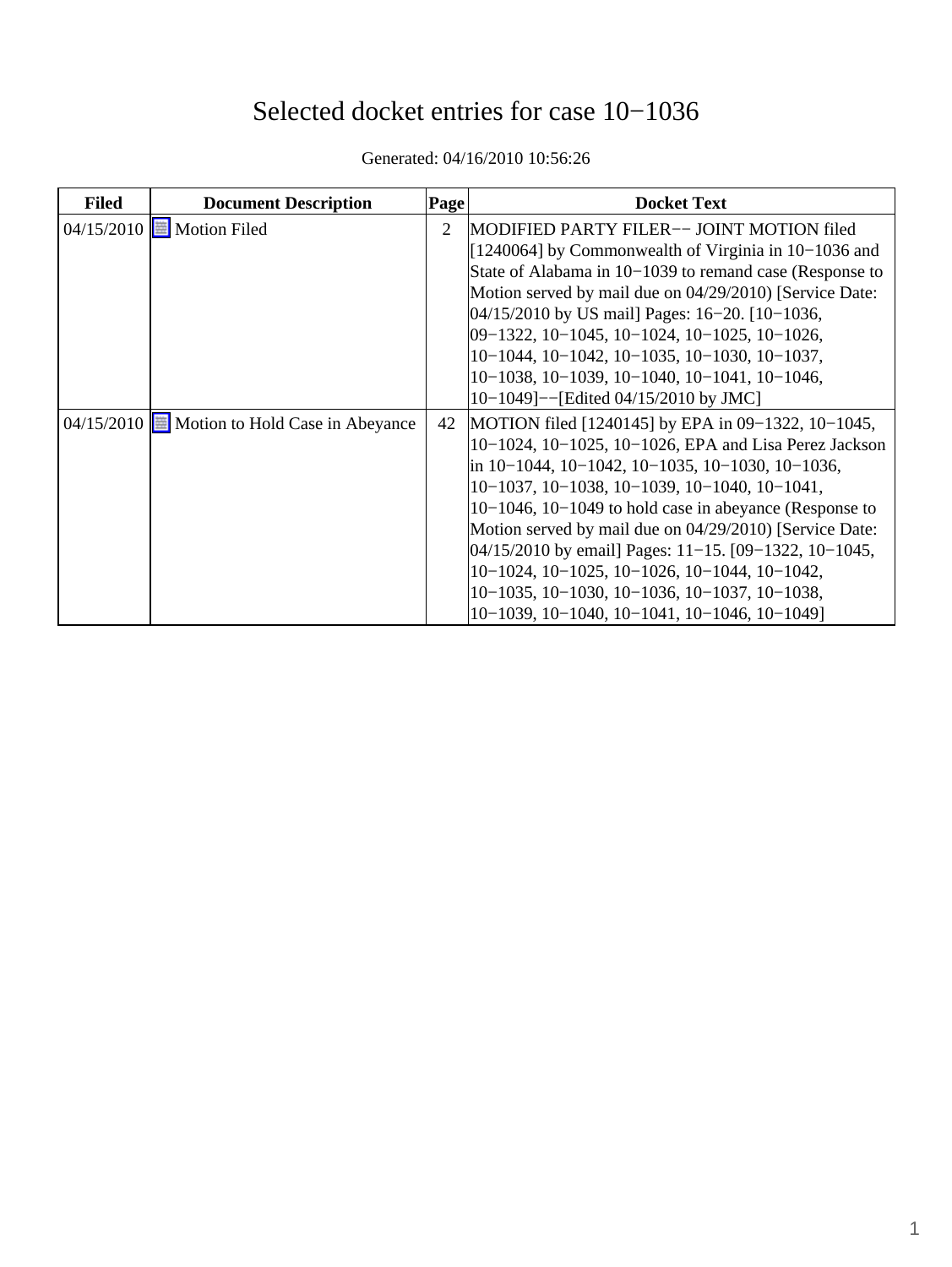#### **UNITED STATES COURT OF APPEALS FOR THE DISTRICT OF COLUMBIA CIRCUIT**

| <b>COMMONWEALTH OF VIRGINIA,</b>    |  |
|-------------------------------------|--|
| ex rel. KENNETH T. CUCCINELLI, II   |  |
| in his official capacity as         |  |
|                                     |  |
| <b>Attorney General of Virginia</b> |  |
|                                     |  |
|                                     |  |
| Petitioner,                         |  |
|                                     |  |
| v.                                  |  |
|                                     |  |
|                                     |  |
| UNITED STATES ENVIRONMENTAL         |  |
|                                     |  |
| PROTECTION AGENCY,                  |  |
|                                     |  |
|                                     |  |
| Respondent.                         |  |

**Docket No. 10-1036 in his official capacity as** ) (consolidated with Case Nos.  **Attorney General of Virginia** ) 10-1024, 10-1025, 10-1026, ) 10-1030, 10-1035, 10-1036, **Petitioner,** ) 10-1037, 10-1038, 10-1039, ) 10-1040, 10-1041, 10-1042, **v.** ) 10-1044,10-1045, 10-1046, ) 10-1049)

#### **JOINT MOTION OF THE STATE OF ALABAMA AND THE COMMONWEALTH OF VIRGINIA TO REMAND TO ADDUCE ADDITIONAL EVIDENCE**

)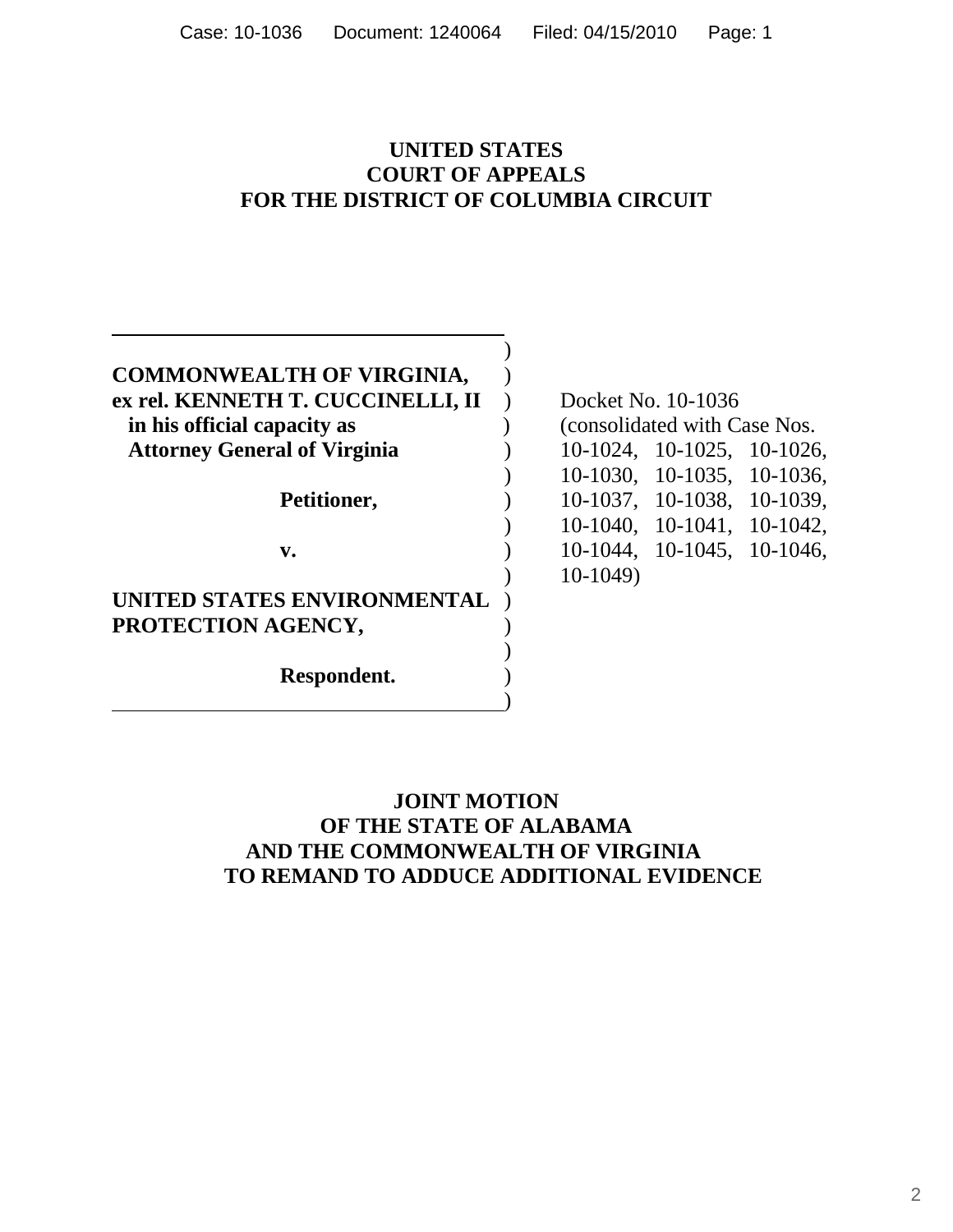Petitioners the State of Alabama and the Commonwealth of Virginia move pursuant to 42 U.S.C.  $\S 7607(c)$  to remand the "Endangerment and Cause or Contribute Findings for Greenhouse Gases Under Section 202(a) of the Clean Air Act, Final Rule" (74 F.R. 66496) to the Environmental Protection Agency for further proceedings to adduce additional evidence.

#### **INTRODUCTION**

Congress has provided the remedy of remand where it is apparent that the record is incomplete. It is now a matter of common knowledge that the "climategate" revelations which have thrown the scientific basis for the Endangerment Finding into grave doubt occurred after the closing of the record. Despite the explosive revelations of climate-gate, EPA insouciantly issued its Finding on December 15, 2009 without providing any mechanism for the consideration of this new information. Despite the pendency of motions for reconsideration, the agency has announced its intent to begin rule-making in reliance on the un-re-examined Finding. It would be a waste of judicial resources to prosecute appeals based upon a stale record when it is apparent that at some point remand will be ordered to consider these new developments.

On December 15, 2009, EPA issued its first pronouncement on the dangers posed by greenhouse gases (in the form of its final Endangerment Finding) without considering newly-discovered pertinent, post-comment information that

1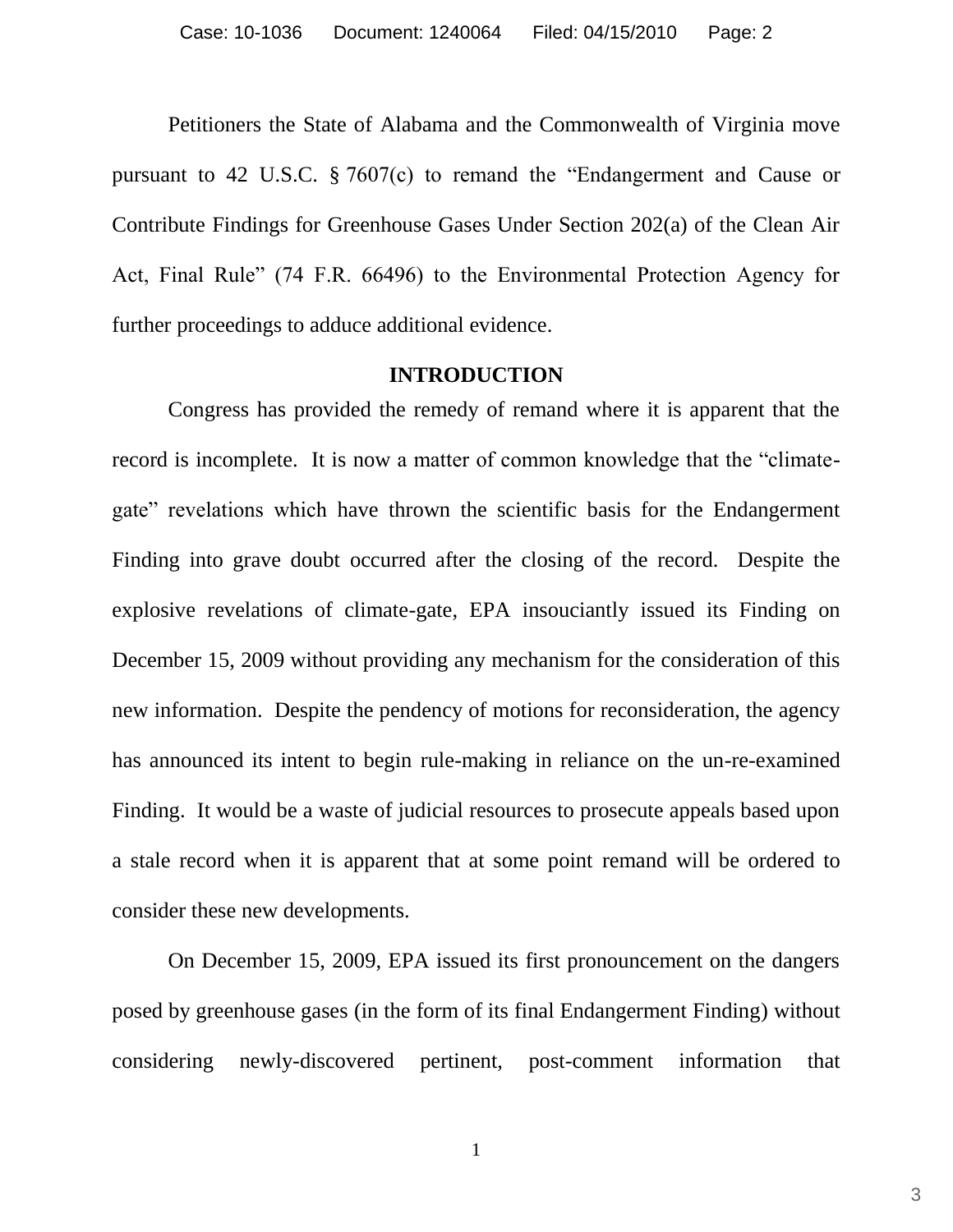undermines EPA's entire announced bases for relying upon the climate science of others to reach is endangerment conclusion. EPA chose to publish its Endangerment Finding on December 15, 2009 despite the explosive revelations that began in November 2009 and continued thereafter consisting of emails and other materials from the Climate Research Unit ("CRU") at the University of East Anglia in England. The CRU is the climate research arm of the United Nations Intergovernmental Panel on Climate Change ("IPCC"), the international organization on whose climate change pronouncements and conclusions EPA principally relied to reach its Endangerment Finding. The emails and associated materials suggest that prominent CRU scientists suppressed academic dissent, manipulated the peer-review process, and withheld, lost or discarded source data from academic and public inspection. These practices not only violate clear EPA standards of conduct for scientific research, they also wholly undermine EPA's bases for relying upon IPCC science instead of conducting its own research. The existence of these charges and the basis for them is subject to judicial notice. In the alternative, Petitioners tender these facts as an offer of proof. The actual significance of this information must be evaluated in light of agency expertise following public hearing and comment.

EPA acknowledges that it is responsible for assessing and verifying adherence to accepted Agency standards of scientific information on which it

2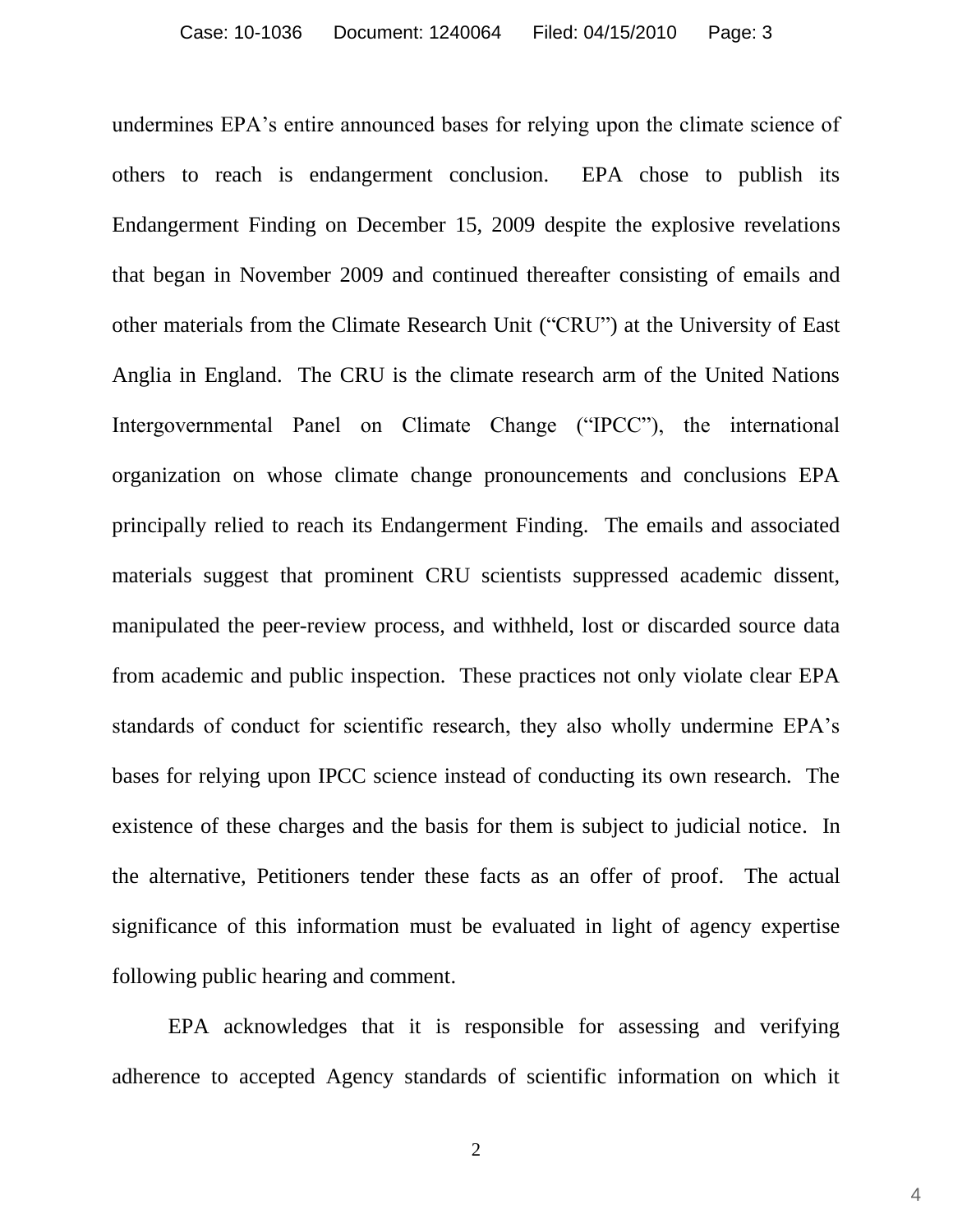intends to rely. However, here EPA simply accepted IPCC's undemonstrated assertions that IPCC actually acts in accordance with its aspirational statements. While EPA concluded that IPCC had adequate procedures to justify agency reliance on its reports and assessments, the newly revealed emails indicate that IPCC did not follow or adhere to its own or EPA's procedures in developing fundamental elements of its conclusions.

Despite these revelations, the Agency went forward – causing the final Endangerment Finding to be published in the Federal Register without reference to climate-gate, just three days before President Obama arrived in Copenhagen for the U.N. Climate Change Conference 2009. The Endangerment Finding was not tethered to any substantive rule and EPA had no deadline for its release – other than a political one. It is unprecedented for EPA to issue an endangerment finding in this fractured way. EPA could have easily re-opened the record for further public comment about concerns over politicized science and undertaken a prerelease investigation of the impact of the CRU disclosures as required by EPA's own guidelines and internal rules. These steps would have served to quell a widespread controversy, so as to permit complete appellate review of EPA's assessment of IPCC's work. But EPA forged ahead as it continues to do.

After EPA issued the Endangerment Finding on December 15, 2009, a number of parties moved for EPA's reconsideration of the Finding before the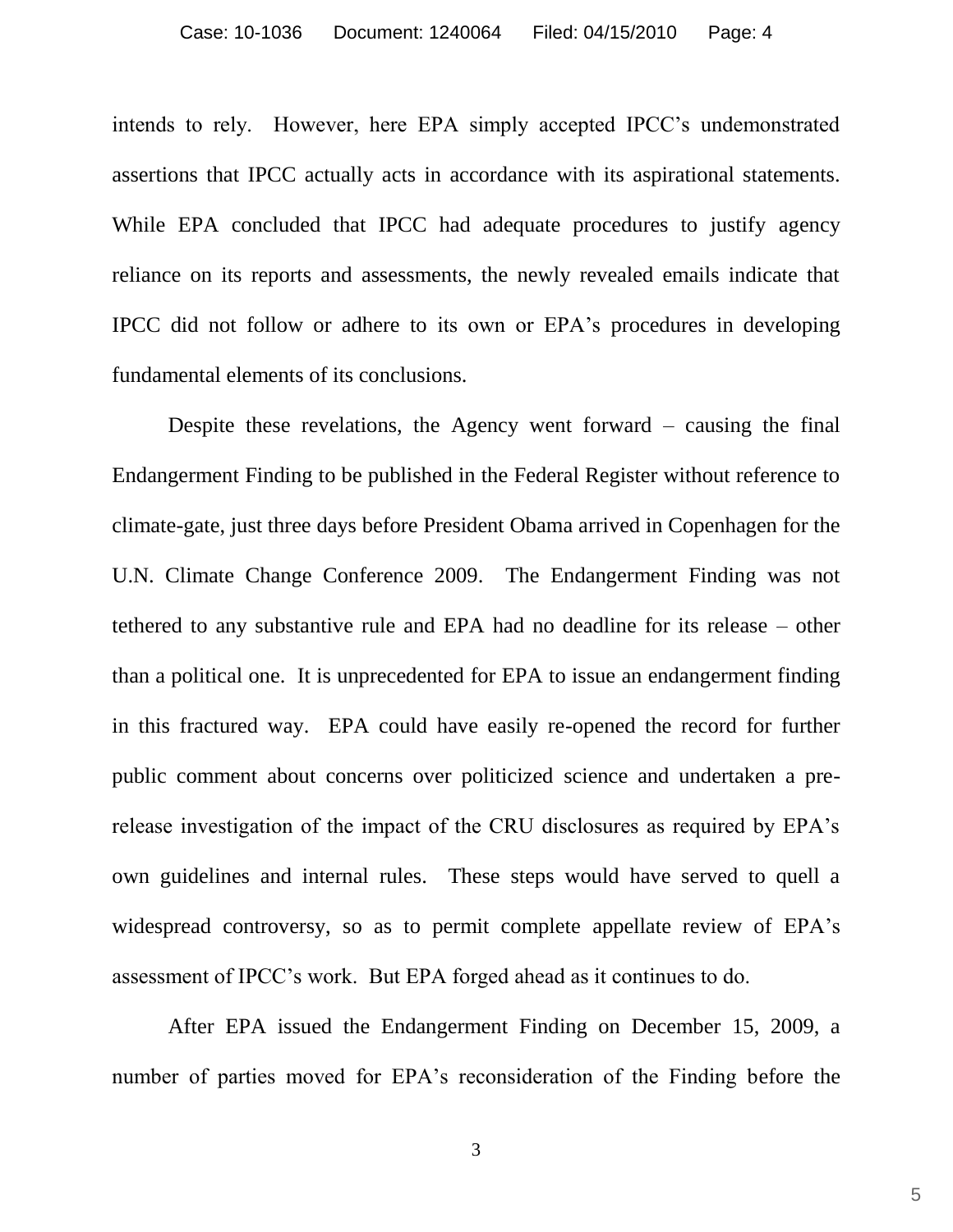February 16, 2010 deadline established by 42 U.S.C.  $\S$  7607(d)(7)(B). Those Parties asked EPA to address on the record climate-gate and other procedural science irregularities, all of which contradicted published EPA standards of scientific review and invalidated EPA's ultimate conclusions as a matter of administrative law and procedure. EPA accepted and docketed the petitions, but denied them *de facto* on April 1, 2010, when, along with the Department of Transportation, it announced its intention to publish the "Light-Duty Vehicle" Greenhouse Gas Emission Standards and Corporate Average Fuel Economy Standards; Final Rule" ("Light Duty Motor Vehicle rule," or "LDMV rule").

Although EPA is seeking an order holding these consolidated appeals in abeyance pending its anticipated July 30, 2010 ruling on the reconsideration motions, there can be no realistic expectation that EPA will actually grant reconsideration because recent public statements of the Administrator and the announced intention to issue the LDMV rule demonstrate a fixed commitment to the present Agency course. Instead, an ultimate denial sets up the likelihood of protracted consolidated appeals in which the likely outcome is a remand. This Court does not have to permit this unfair and inefficient mode of proceeding. Virginia has availed itself of all procedural remedies before the Agency to redress these methodological failures, and Petitioners now call upon a special provision Congress created at 42 U.S.C. § 7607(c) for remedying the rare procedural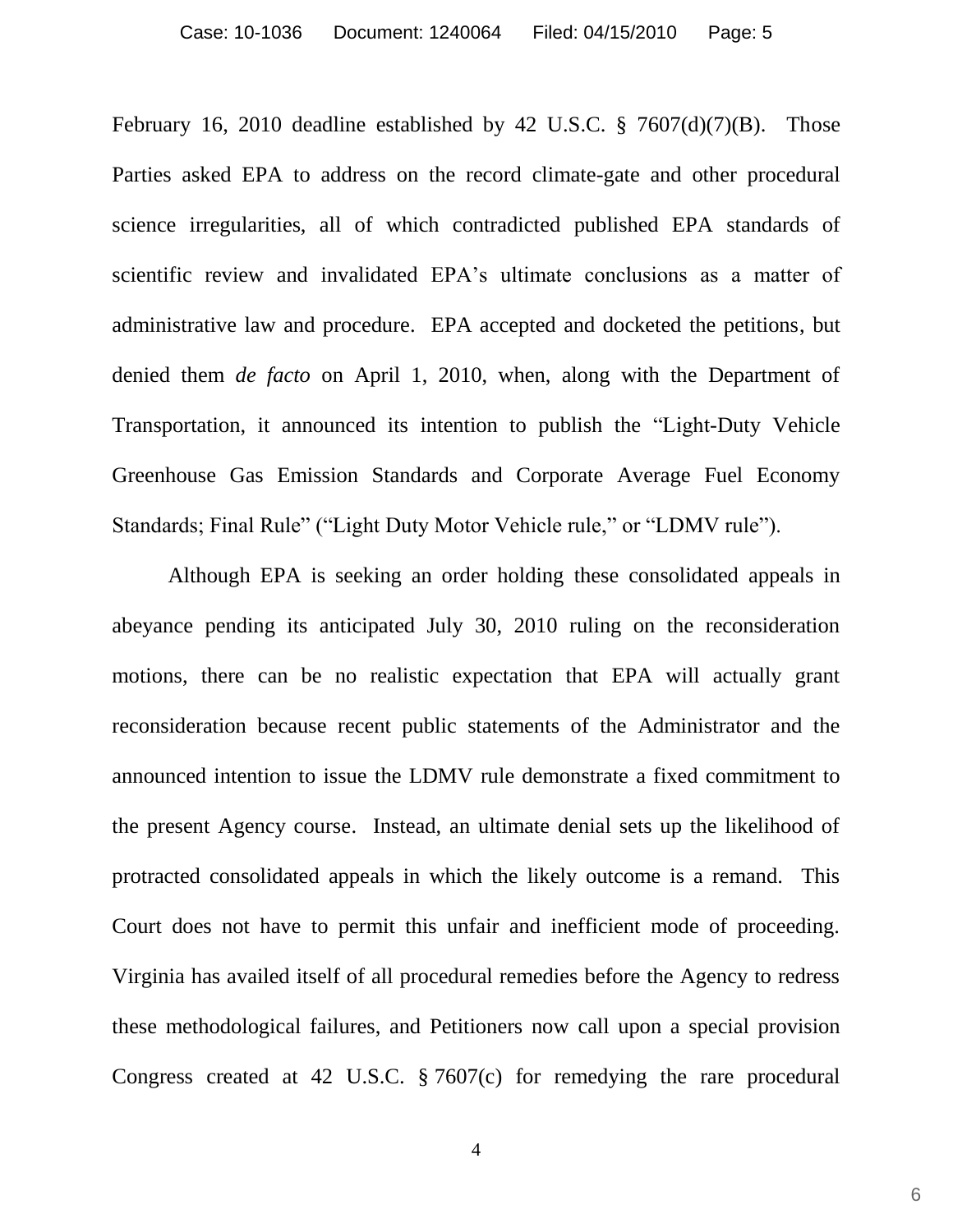situation in which important but after-discovered evidence has evaded primary review by an agency. This provision permits this Court to remand a judicial review proceeding to EPA when a party can identify "additional evidence" that is "material" to the record now subject to "review," but which could not have been "adduce[d] . . . in the proceeding" below. The irregularities surrounding the Endangerment Finding represent just such a rare circumstance, and Petitioners move this Court to cut through the procedural knot by remanding the Endangerment Finding to EPA for complete fact-finding subject to the Court's subsequent appellate review.

#### **ARGUMENT**

## **I. This Court Should Remand These Judicial Review Proceedings of the Endangerment Finding to EPA in Light of Additional Evidence.**

42 U.S.C. § 7607(c) provides:

In any judicial proceeding in which review is sought of a determination under this Act required to be made on the record after notice and opportunity for hearing, if any party applies to the court for leave to adduce additional evidence, and shows to the satisfaction of the court that such additional evidence is material and that there were reasonable grounds for the failure to adduce such evidence in the proceeding before the Administrator, the court may order such additional evidence (and evidence in rebuttal thereof) to be taken before the Administrator, in such manner and upon such terms and conditions as the court may deem proper. The Administrator may modify his findings as to the facts, or make new findings, by reason of the additional evidence so taken and he shall file such modified or new findings, and his recommendation, if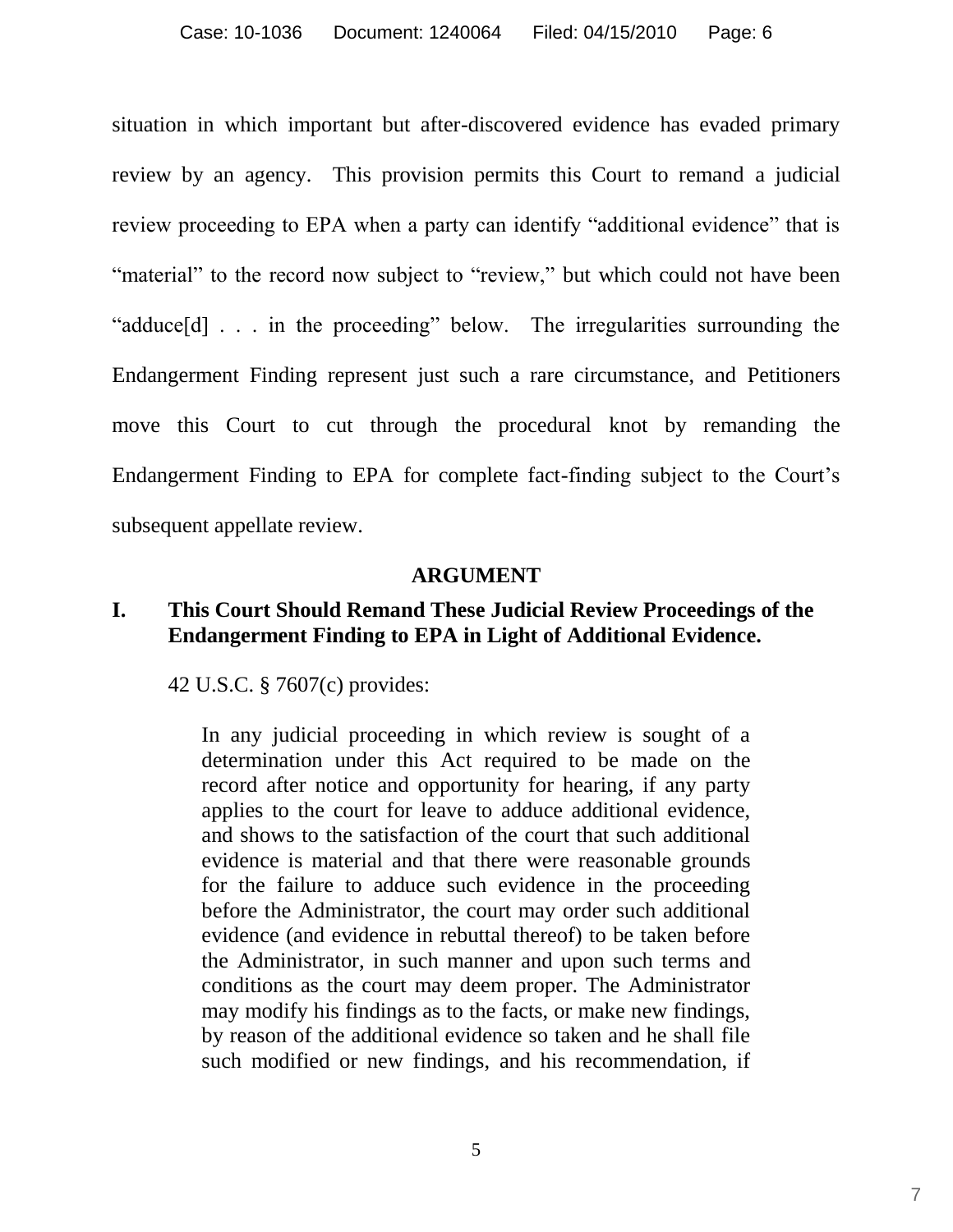any, for the modification or setting aside of his original determination, with the return of such additional evidence.

That "material" evidence within the meaning of 42 U.S.C.  $\frac{1}{2}$  7607(c) has come to light since the statutorily mandated public hearings and the closing of the record is beyond serious dispute. The release of CRU emails call in to question the objectivity and methodology of IPCC contributors who seem to have been embarked upon a scheme of advocacy far in excess of the degree of certainty justified by the underlying evidence. The new information unveils concerns about transparency and replicability that are simply not consistent with American standards or law. Whatever the motivations of IPCC contributors, and whatever the impact the new revelations might have on the reliability of the underlying science, these new facts clearly show that it is unreasonable for EPA to continue to rely on IPCC's work as the primary scientific backing for its endangerment conclusions when the processes thought to be in place at IPCC to assure the generation of "good science" were not followed.

Congress provided for a remand mechanism in the Clean Air Act in recognition of the reality that an agency's scientific conclusions are always subject to revision in the face of new information. The U.S. Senate added the remand provision in the 1970 amendments to the Clean Air Act. The Senate's Committee on Public Works emphasized the importance of a vehicle for remand because "it" would not be in the public interest to measure for all time the adequacy of a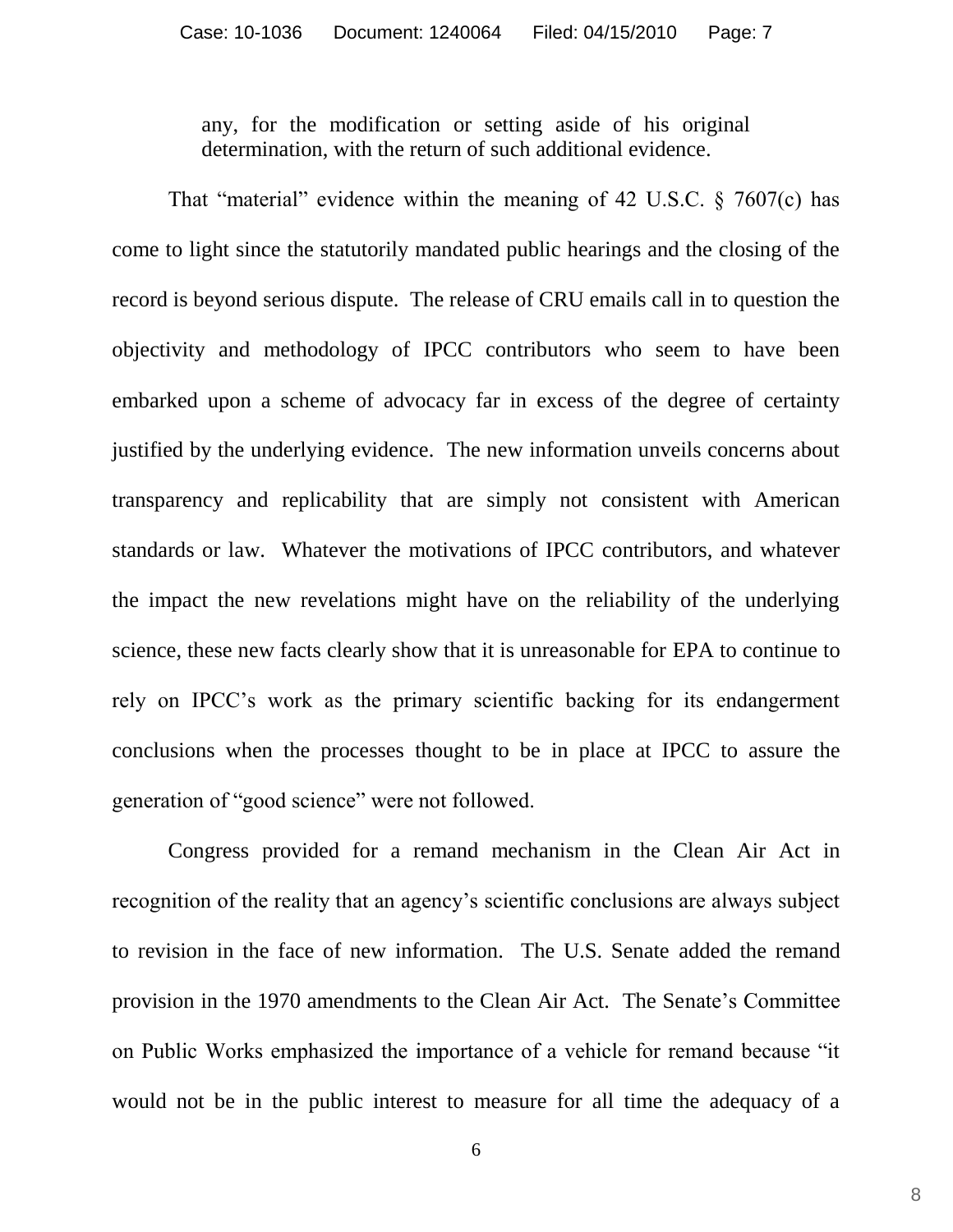promulgation . . . by the information available at the time." S. Rep. No. 91-1196, at 41 (1970). Common sense prescribes that the development of new information "may dictate a revision or modification" of an EPA determination, and the Senate believed any person should be able to "challenge any promulgated standard [or] regulation . . . *whenever it is alleged that significant new information has become available.*" *Id.* at 41-42 (emphasis added).

Congress included similar mechanisms for administrative remand in other environmental protection statutes besides the Clean Air Act. In both the Resource Conservation and Recovery Act of 1976 ("RCRA") and the Clean Water Act (―CWA‖), a party challenging an EPA regulation in court may seek remand on the basis of "additional evidence" that is "material" and could not have been presented to the agency in the rulemaking proceeding. RCRA  $\S$  7006(a)(2) (42 U.S.C.  $\S$ 6976(a)(2)), *cited by Amer. Portland Cement Alliance v. EPA*, 101 F.3d 772, 774- 75 (D.C. Cir. 1996); CWA § 509(c) (42 U.S.C. § 1369(c), *cited by Exxon Corp. v. Train*, 554 F.2d 1310 (5th Cir. 1977). *See also* 28 U.S.C. § 2347(c).

In the interest of judicial economy, this Court has previously recognized the value in remanding a proceeding to EPA due to new and additional evidence previously unconsidered by the Agency. In *Ethyl Corp. v. Browner*, 989 F.2d 522 (D.C. Cir. 1993), Ethyl appealed to this Court for review of EPA's denial of its application for a waiver for a fuel additive, MMT, under 42 U.S.C. § 7545(f)(4).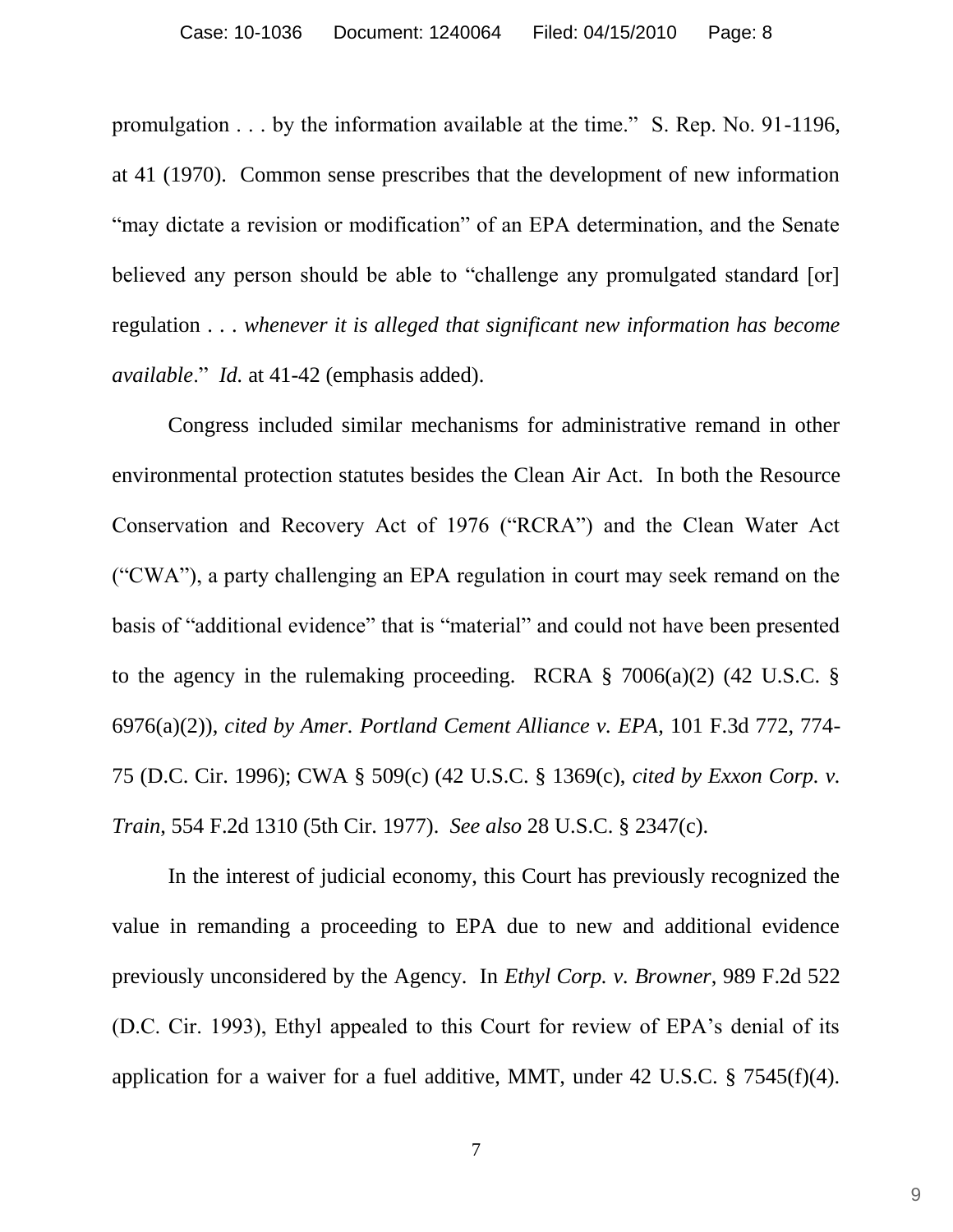Pending judicial review, evidence appeared that tended to "undermine<sup>[]"</sup> the Agency's basis for denial. *Id.* at 523. This Court observed that motions for remand should be granted when appropriate in order that the agency may "consider" new evidence and make a new decision." *Id.* at 524.

As in *Ethyl*, it is indisputable that new facts and evidence "undermine" the foundation of the Agency's final decision on the Endangerment Finding. *See id*. at 523.A number of parties, including Virginia, have utilized all avenues to bring these new facts to EPA's attention—most recently, in the form of petitions for reconsideration. Yet EPA has chosen to postpone a rigorous examination and formal response to these new facts and has announced its intention to issue a LDMV rule despite the undermining of the Endangerment Finding's conclusions. There is no reason why EPA should be permitted to slow walk its inadequate record through the appellate process. Instead, a remand will allow EPA to "cure" [its] own mistakes rather than wasting the courts' and the parties' resources" lending to a review of the Endangerment Finding on a complete record. *Id.* at 524. *See also SKF USA, Inc. v. United States, 254 F.3d 1022, 1028 (Fed. Cir. 2001) ("A* remand is generally required if the intervening event may affect the validity of the agency action.").

#### **II. The New Evidence is Highly Material.**

**A. EPA relied on the IPCC's work to conclude that global warming was attributable to human-caused emissions of greenhouse gases.**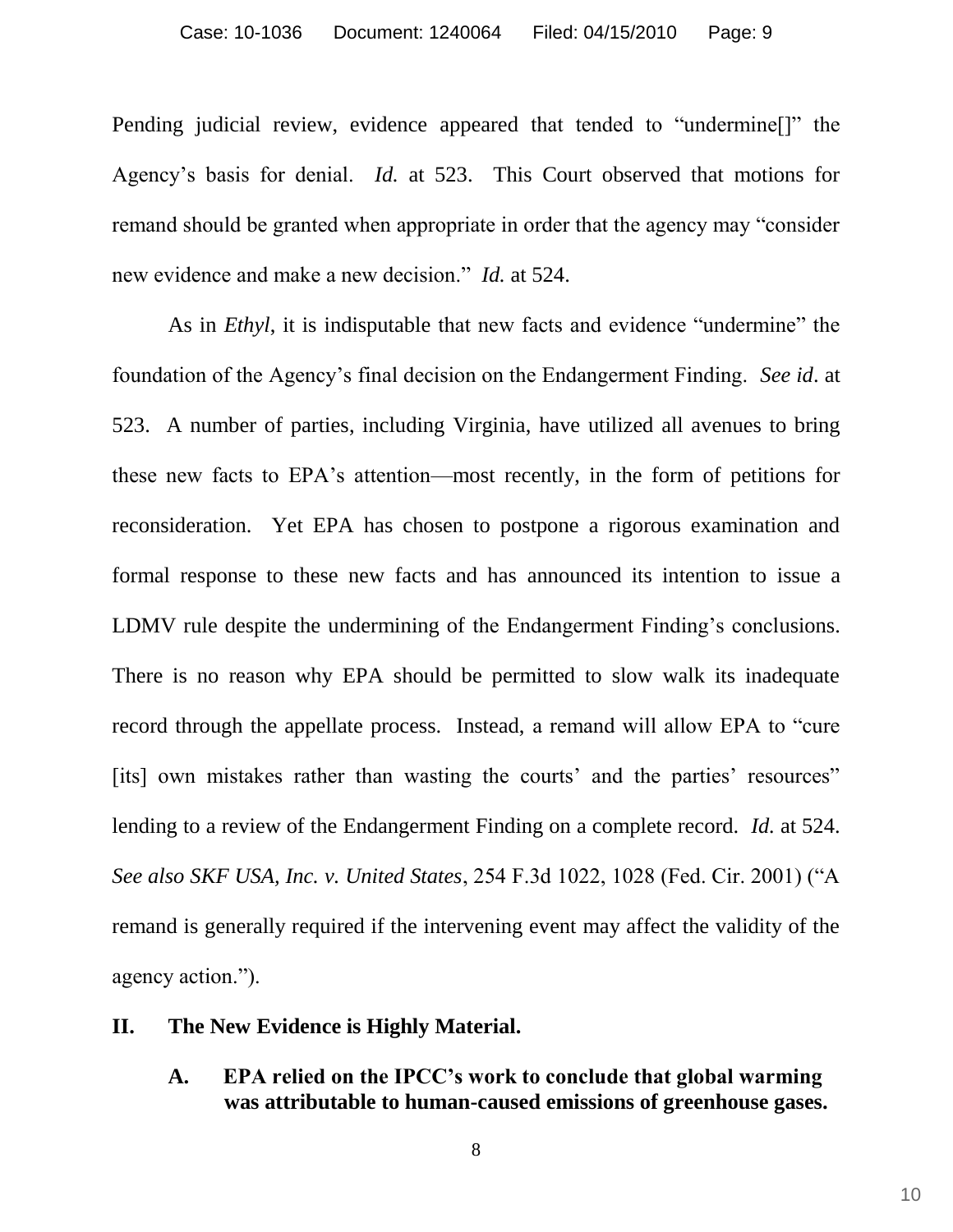Section 202(a) of the Clean Air Act requires that the Administrator make a "judgment" as to whether the emission of certain air pollutants poses a danger to public health and welfare. Throughout the Endangerment Finding, however, the Administrator admitted that the Agency *did not itself* conduct a comprehensive review of climate change science in making its "judgment" that anthropogenic GHG emissions endanger the public. Instead, EPA relied primarily on what it termed the "assessment literature" in reaching its scientific conclusions. While the "assessment literature" on which the Administrator relied generally consisted of the work of both the IPCC and the U.S. Climate Change Science Program (―CCSP‖), the Administrator relied primarily on the work of the IPCC on the critical issue of whether anthropogenic GHGs are causing climate change.

Most of the EPA's Technical Supporting Document ("TSD"), which the Agency authored to support the Endangerment Finding, examined observed and projected climate changes and their effect on public health and welfare. Only eight pages of the TSD, however, were devoted to the critical "attribution" issue: that is, whether changes to the climate system that EPA says are occurring and will accelerate can be "attributed" to anthropogenic GHG emissions and not natural forces. TSD at 47–54. The "attribution" section of the TSD particularly relied on the work of the IPCC, as opposed to other "assessment literature," or any additional or independent studies. Forty-seven (47) of the sixty-seven (67)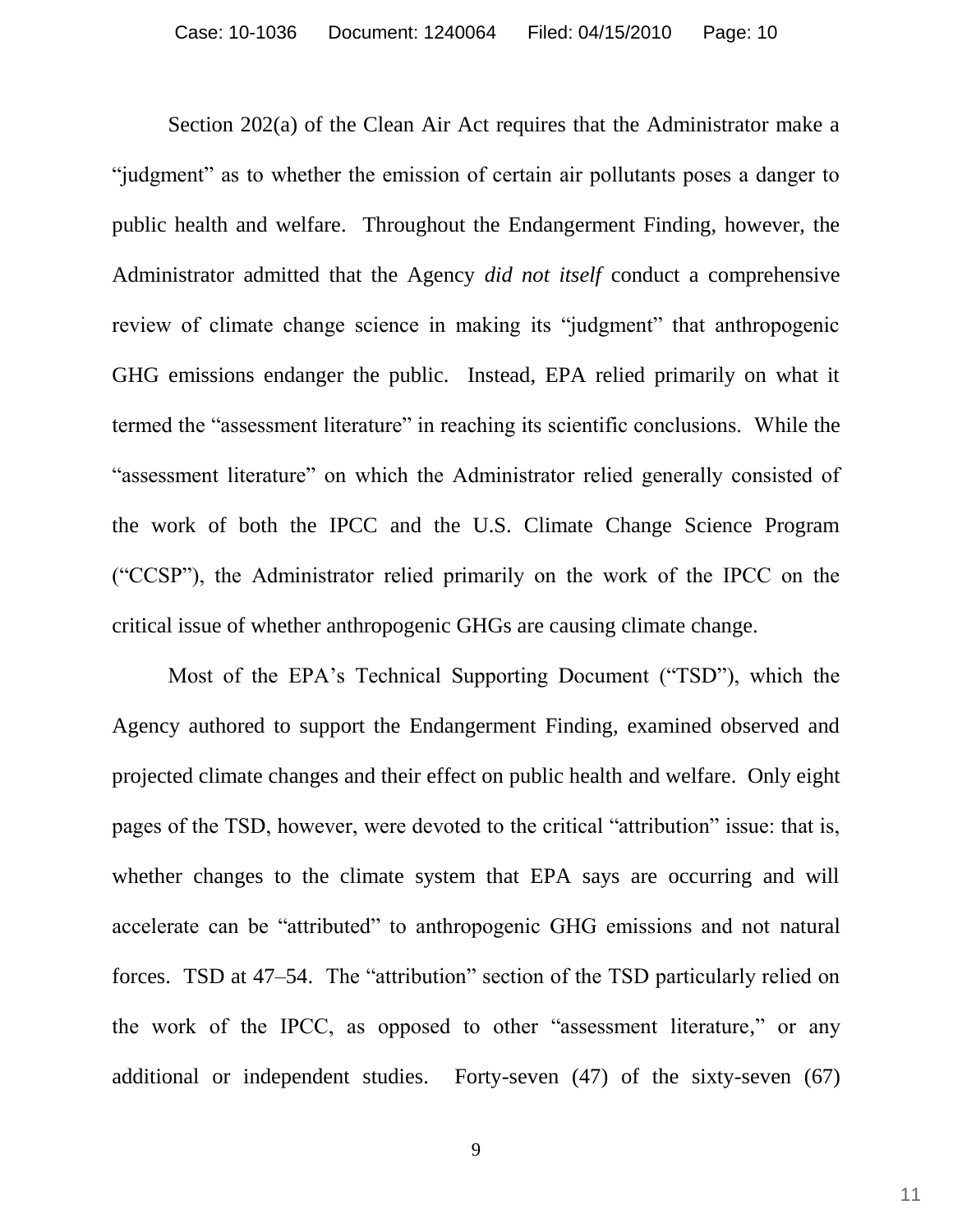citations in this section are to the IPCC's work, and all the graphics in this section were taken from the IPCC as was the introduction as well.

## **B. EPA uncritically accepted that IPCC had adhered to its own protocols for transparency and peer-review instead of conducting its own independent review in accordance with the Agency's standards.**

EPA recognized in the Endangerment Finding that it is responsible for verifying that scientific information on which the Agency relies meets standards for quality, integrity and transparency that are set forth in U.S. law, including the Clean Air Act and the Information Quality Act ("IQA"). TSD at 4. In 2002, EPA was required by the IQA to issue a set of guidelines for evaluating scientific conclusions that influence the Agency's decision-making. These standards are embodied in EPA's "Guidelines for Ensuring and Maximizing the Quality, Objectivity, Utility, and Integrity of Information Disseminated by the EPA." EPA acknowledges in these Guidelines that, in decision-making, it uses some data collected by others, but insists that it "maintain[s] a robust quality system." *Id.* at 7. Importantly, EPA's standards specify that "influential information"<sup>2</sup> must have a "higher degree of transparency regarding  $(1)$  the source of the data used,  $(2)$  the

[http://www.epa.gov/QUALITY/informationguidelines/documents/EPA\\_InfoQualit](www.epa.gov/QUALITY/informationguidelines/documents/EPA_InfoQualityGuidelines.pdf) [yGuidelines.pdf](www.epa.gov/QUALITY/informationguidelines/documents/EPA_InfoQualityGuidelines.pdf)

<sup>2</sup> "Influential information" is "[i]nformation disseminated in support of top Agency actions (*i.e.* rules, substantive notices, policy documents, studies, guidance) that demand the ongoing involvement of the Administrator's office." *Id.* at 20.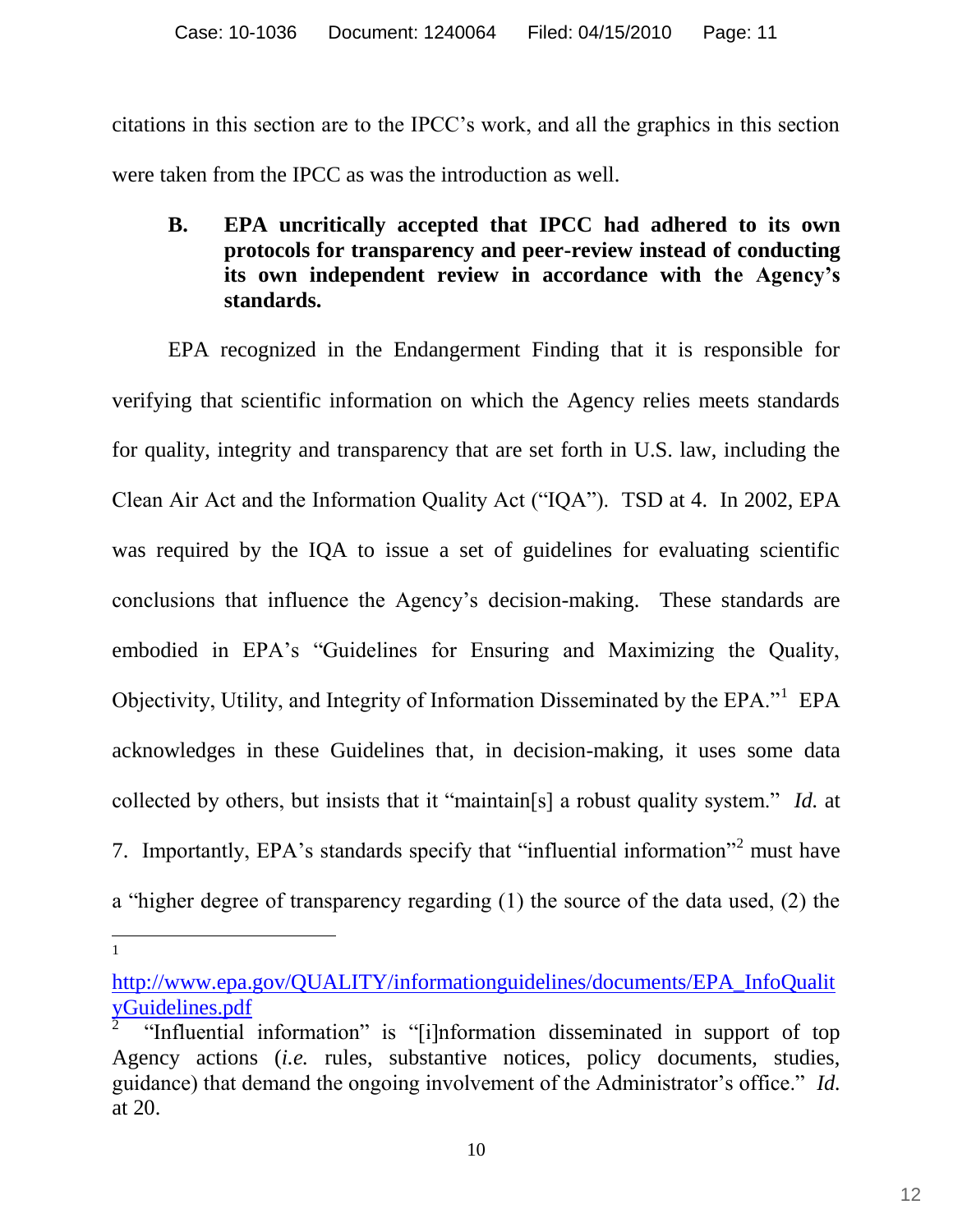various assumptions employed, (3) the analytic methods applied, and (4) the statistical procedures employed." *Id.* at 21. As a matter of course, "[f]or those work products that are intended to support the most important decisions or that have special importance in their own right, external peer review is the procedure of choice." *Id.* at 11. The guidelines further require that, where full transparency and access to another organization's data and methods is not possible because of "privacy" or "other confidentiality protections," EPA must perform its own "especially rigorous robustness checks" of that information to ensure the information's reliability and objectivity and "carefully document all [such] checks that were undertaken." *Id.* at 21.

EPA claimed that it ensured compliance with its Guidelines in issuing the Endangerment Finding because it reviewed the IPCC's written procedures for preparation of that body's science assessment reports.<sup>3</sup> Based on that review, EPA determined that the IPCC had methods in place to ensure "a basic standard of quality, including objectivity, utility and integrity,"<sup>4</sup> and presumed that IPCC was actually following these procedures. Accordingly, EPA concluded that it had "no reason to believe" that the "assessment reports do not represent the best source material to determine the state of the science and the 'consensus' view of the

<sup>3</sup> EPA Response to Public Comments, Vol. 1 at 9–23.

<sup>4</sup> *Id.* at 57.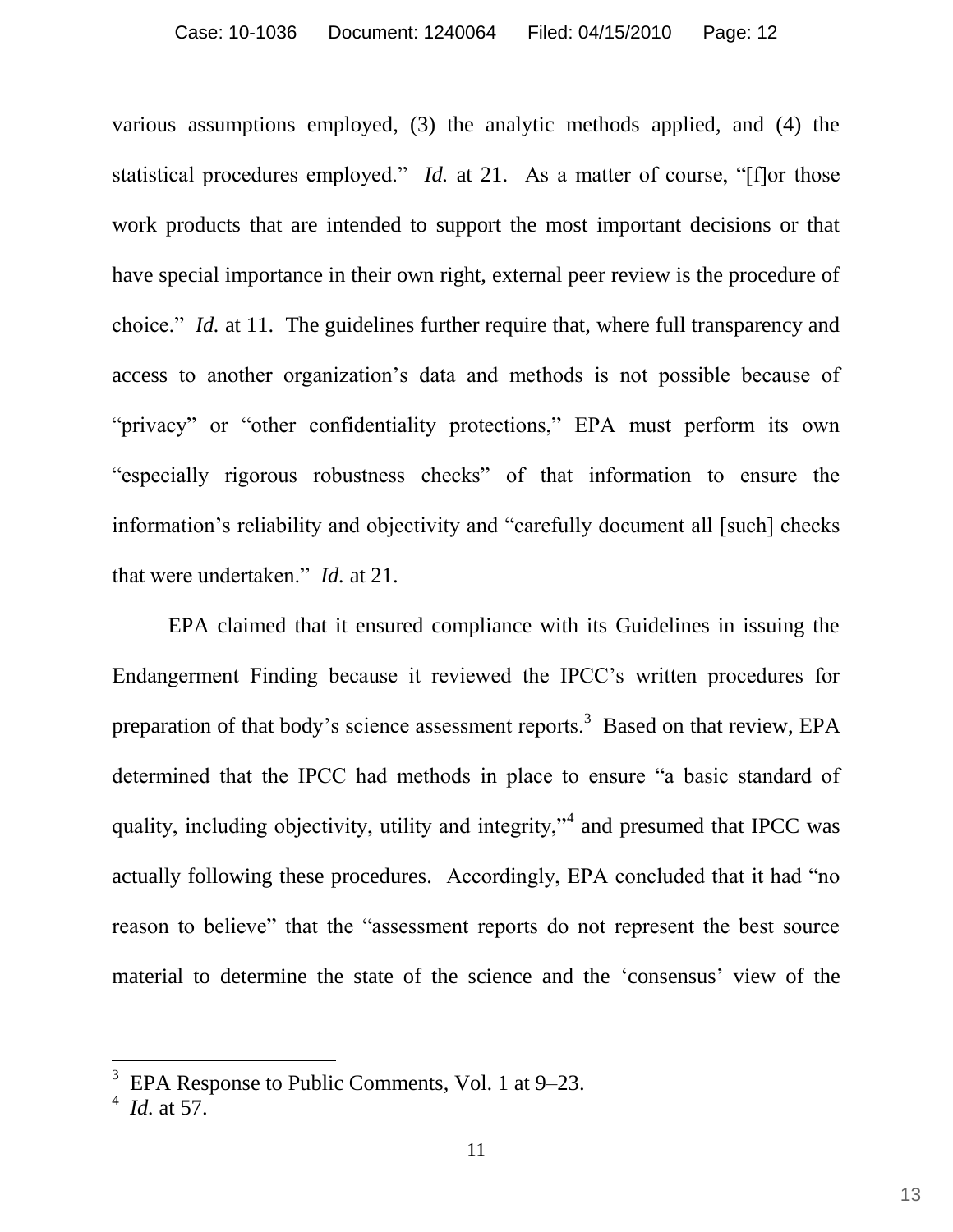world's scientific experts on the issues central to making an endangerment decision with respect to greenhouse gases."<sup>5</sup>

## **C. EPA Neither Delayed Issuing the Endangerment Finding In Spite of New Developments Nor Revisited the Endangerment Finding Afterwards.**

In November 2009, disclosures of emails from the University of East Anglia's CRU began climate-gate. In the United Kingdom alone, a number of investigations subsequently commenced. Nevertheless, on December 15, 2009, EPA issued the Endangerment Finding and utilized IPCC as its principal authority for the Agency's central conclusion that anthropogenic GHG emissions are causing deleterious climate change. EPA faced no deadline to issue the final Endangerment Finding, which has the force of an agency rule. The first major rulemaking the Endangerment Finding was to support was the LDMV rule. Pursuant to a settlement among the U.S. government, several states and the auto industry, the LDMVR was not due until April 1, 2010. EPA could have promulgated the Finding anytime it believed it had satisfactorily responded to all comments and issues, and resolved all concerns already apparent by resorting to its Guidelines.

Having promulgated a faulty finding, EPA has continued to rely on the IPCC assessments despite growing evidence of the unreasonableness of that course of

<sup>5</sup> Endangerment Finding, 74 Fed. Reg. at 66,511.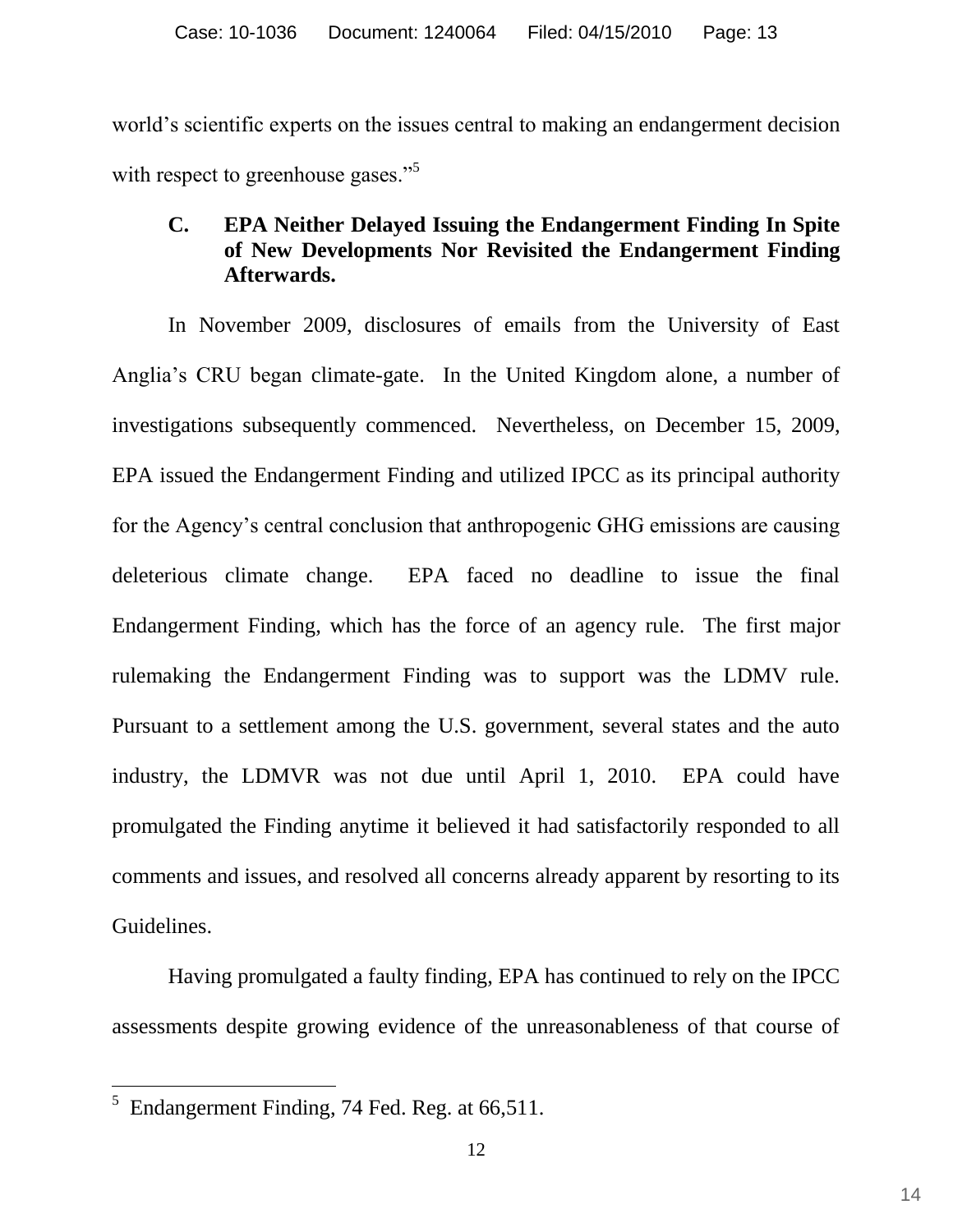action. On February 11, 2010, the University of East Anglia ordered an academic misconduct review of its own CRU scientists, headed by Sir Muir Russell.<sup>6</sup> On March 22, 2010, the University asked Lord Ron Oxburgh, former chair of the House of Lords Science and Technology Select Committee, to head a second independent inquiry into the viability of all the scientific results produced by the CRU studies.<sup>7</sup> On March 31, 2010, the U.K. Parliament's Science and Technology Select Committee completed its investigation in a facially inadequate one day pre-dissolution hearing but nonetheless criticized the University for a lack of transparency and failing to take head-on a "culture of withholding information" among the CRU scientists. ${}^{8}$  The U.N. itself eventually announced an investigation on March 10, 2010, soliciting the help of the InterAgency Council, a collaboration between international science academies, to review every aspect of how the IPCC's reports are prepared, including the use of non-peer reviewed literature, the

6 David Adam, "Hacked climate emails inquiry will not 'audit scientific conclusions," Guardian, Feb. 11, 2010, available at

 $\overline{a}$ 

http://www.guardian.co.uk/environment/2010/feb/11/hacked-emails/inquiry.

<sup>7</sup> David Adam, "Lord Oxburgh to head new UEA inquiry," Guardian, Mar. 22, 2010, available at http://www.guardian.co.uk/environment/2010/mar/22/lordoxburgh-uea-inquiry.

<sup>&</sup>lt;sup>8</sup> James Randerson, "Climate researchers 'secrecy' criticized," Guardian, Mar. 31, 2010, available at http://www.guardian.co.uk/environment/2010/mar/31/climatemails-inquiry-jones-cleared.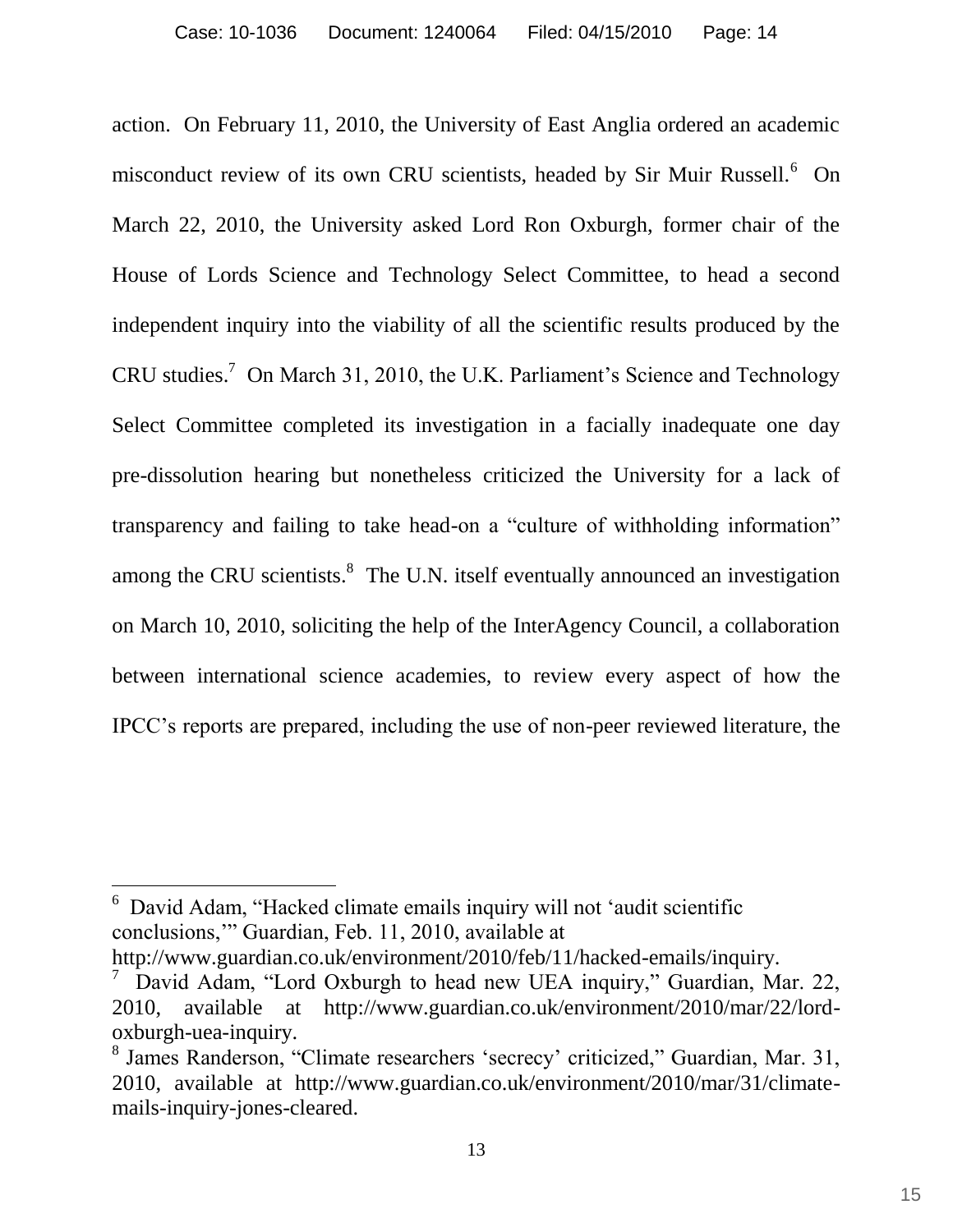reflection of diverse viewpoints, and how the report's conclusions are communicated.<sup>9</sup>

In addition, following the damaging email disclosures, serious errors in the IPCC's work came to light. In November 2009, an internationally recognized expert on Himalayan glaciers, V.K. Raina, produced a study that contradicted IPCC reports on Himalayan glacier melts. Although Dr. Raina's report was initially dismissed by the IPCC chairman as "voodoo science," the IPCC was later forced to admit in January 2010 that the Report had misstated the possible melt of the Himalayan glaciers.<sup>10</sup> Because of this error, India announced on February 5, 2010, that it would establish its own National Institute of Himalayan Glaciology to monitor climate change in the region, independent of the IPCC's ongoing research. $^{11}$ 

On December 15, 2009—the very day that EPA announced the Endangerment Finding—the Russian Institute of Economic Analysis ("IEA")

<sup>&</sup>lt;sup>9</sup> Dan Vergano, "Science academies to review climate report production," USA Today, Mar. 10, 2010, available at

[http://content.usatoday.com/communities/sciencefair/post/2010/03/science](http://content.usatoday.com/communities/sciencefair/post/2010/03/science-academies-to-review-climate-report-production/1)[academies-to-review-climate-report-production/1.](http://content.usatoday.com/communities/sciencefair/post/2010/03/science-academies-to-review-climate-report-production/1)

<sup>10</sup> *Glacier Scientist: I knew data hadn't been verified*, David Rose, Jan. 24, 2010, Daily Mail, available at http://www.dailymail.co.uk/news/article-1245636/Glacierscientist-says-knew-data-verified.html; *IPCC statement on the melting of Himalayan glaciers*, Jan. 20, 2010, available at

http://www.ipcc.ch/pdf/presentations/himalaya-statement-20january2010.pdf. <sup>11</sup> "India abandons IPCC, sets up own panel," International Business Times, Feb. 5, 2010, available at [http://www.ibtimes.com/articles/20100205/india-ipcc-un](http://www.ibtimes.com/articles/20100205/india-ipcc-un-climate-change-global-warming.htm)[climate-change-global-warming.htm.](http://www.ibtimes.com/articles/20100205/india-ipcc-un-climate-change-global-warming.htm)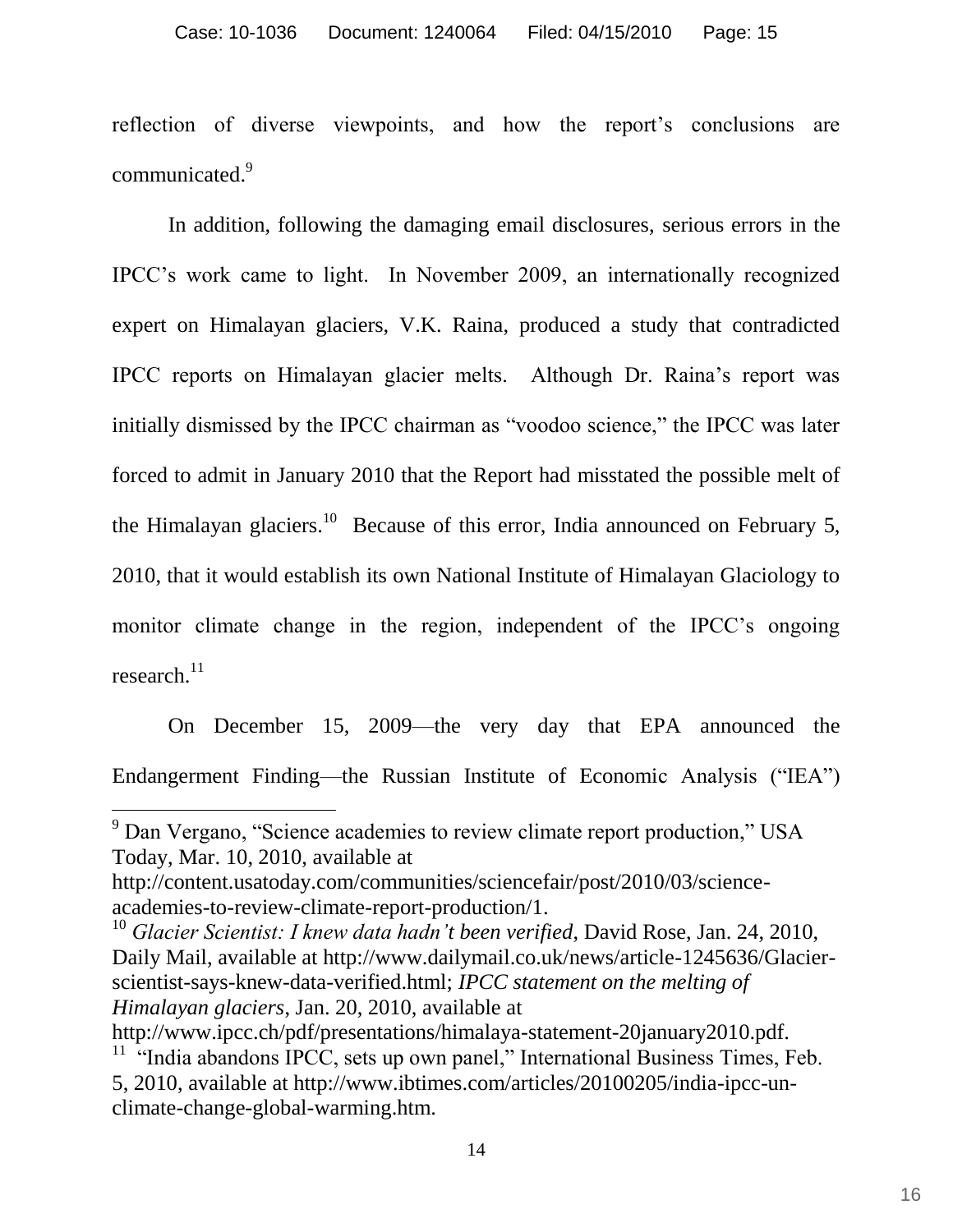reported that CRU probably tampered with Russian climate data and that the Russian meteorological station data do not support human-caused global warming. It was well established that CRU had dropped many Russian stations in the colder regions of the country supposedly because these stations were no longer maintained. The IEA stated that, on the contrary, the stations still report temperatures but that CRU ignores the results. Only 25% of the temperature reporting stations in Russia are used in the Report, and they are in population centers that are influenced by the urban heat island effect. Rural areas were largely ignored by CRU, giving the data a pro-warming bias. Given that Russia accounts for 12.5% of the world's land mass, the CRU dataset has been highly compromised, reporting global surface temperature trends that are unreliable and biased towards achieving a politically driven predetermined outcome.<sup>12</sup>

In late January 2010, it was revealed that IPCC claims of warming's adverse effects in the Amazon rainforests and on coral reefs came from publications of environmental groups such as the World Wildlife Fund and Greenpeace. Further, claims of glacier melts in the Andes and the Alps came from anecdotal comments

<sup>12</sup> *What the Russian Papers Say*, Dec. 16, 2009, Rianovosti, available at http://en.rian.ru/papers/ 20091216/157260660.html.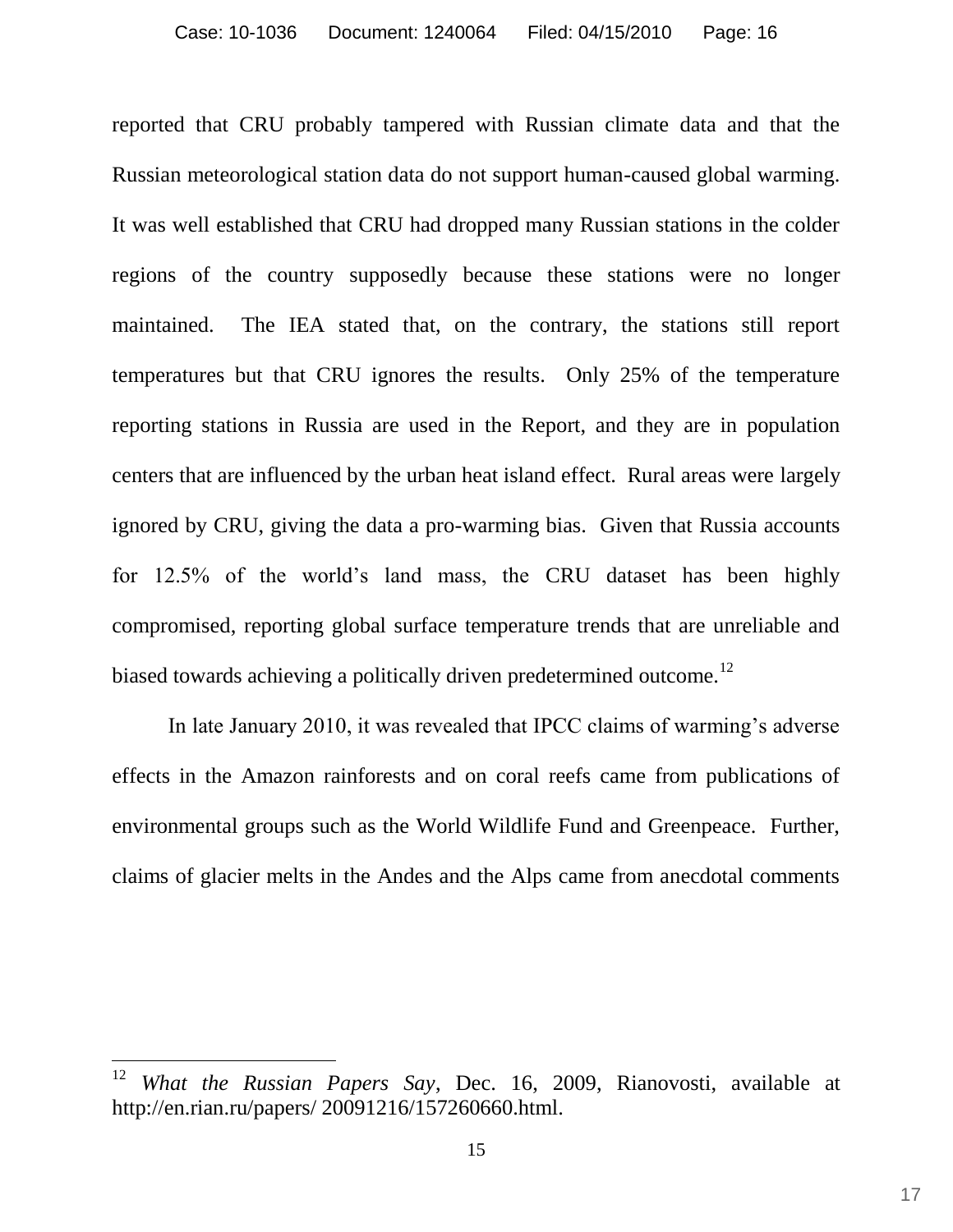in a magazine article and a master's thesis. Thus, any Agency conclusion that the findings in IPCC's report are based on peer-reviewed science was misplaced.<sup>13</sup>

On February 7, 2010, the Sunday Times (London) reported on the extent to which false claims that warming will destroy rain-based agriculture in Africa permeate IPCC findings. The IPCC had claimed that global warming would reduce yields from rain-fed agriculture by up to 50% in many African countries.<sup>14</sup> IPCC's claim is not based on peer-reviewed science but instead on a 2003 policy paper from a Canadian think-tank.<sup>15</sup> Yet EPA cites this assertion in its Technical Support Document as support for its Endangerment Finding. TSD Table 16.1.

As a final measure of the carelessness of IPCC's work, on February 3, 2010, the Netherland's environment minister, Jacqueline Cramer, demanded a thorough

 $\overline{a}$ <sup>13</sup> Christopher Booker, "Amazongate: new evidence of the IPCC's failures," Telegraph, Jan. 30, 2010, available at

[http://www.telegraph.co.uk/comment/columnists/christopherbooker/7113582/Ama](http://www.telegraph.co.uk/comment/columnists/christopherbooker/7113582/Amazongate-new-evidence-of-the-IPCCs-failures.html) [zongate-new-evidence-of-the-IPCCs-failures.html;](http://www.telegraph.co.uk/comment/columnists/christopherbooker/7113582/Amazongate-new-evidence-of-the-IPCCs-failures.html) Editorial, "Climate debate needs facts, not anecdotes," NZ Herald, Feb. 3, 2010, available at [http://www.nzherald.co.nz/opinion/news/article.cfm?c\\_id=466&objectid=1062371](http://www.nzherald.co.nz/opinion/news/article.cfm?c_id=466&objectid=10623715)

[5;](http://www.nzherald.co.nz/opinion/news/article.cfm?c_id=466&objectid=10623715) Lawrence Solomon, Op-Ed., "Beyond the Himalayas," Nat'l Post, Feb. 6, 2010, available at

[http://www.timesonline.co.uk/tol/news/environment/article7017907.ece.](http://www.timesonline.co.uk/tol/news/environment/article7017907.ece)

[http://network.nationalpost.com/np/blogs/fpcomment/archive/2010/02/05/lawrence](http://network.nationalpost.com/np/blogs/fpcomment/archive/2010/02/05/lawrence-solomon-beyond-the-himalayas.aspx) [-solomon-beyond-the-himalayas.aspx;](http://network.nationalpost.com/np/blogs/fpcomment/archive/2010/02/05/lawrence-solomon-beyond-the-himalayas.aspx) David Adam and Suzanne Goldenberg, "UN Climate Scientists Blame IPCC Colleagues for ‗Sloppy' Glacier Error," Guardian (London), Feb. 9, 2010.

<sup>14</sup> *Climate Change 2007: Synthesis Report – Summary for Policymakers*, IPCC, available at http://www.ipcc.ch/pdf/assessment-report/ar4/syr/ar4\_syr\_spm.pdf.

<sup>15</sup> *Africagate: top British Scientist says UN panel is losing credibility*, Jonathan Leake, Feb. 7, 2010, Times Online, available at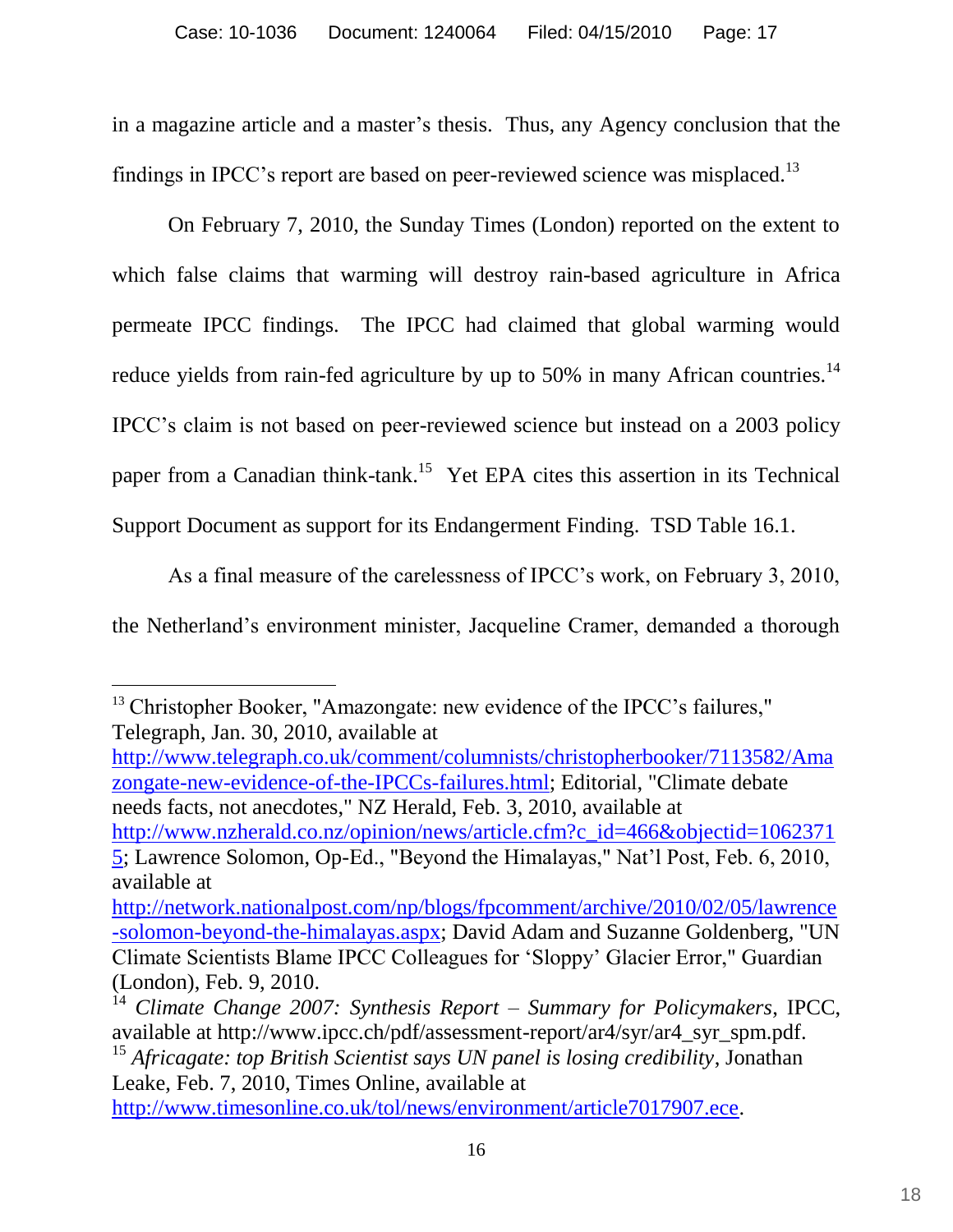investigation into IPCC's research after it was revealed that its Report incorrectly stated that 55 percent of the Netherlands lies below sea level, when the correct figure is actually 26 percent.<sup>16</sup>

For its part, in response to the controversy, EPA has done nothing to date. It announced no review. It commissioned no inquiry that it ever announced to the public. While a congressional committee issued a minority report attacking what the press had dubbed by this time climate-gate and glacier-gate, EPA officials expressed categorical confidence in the IPCC through public speeches and statements. In the LDMV rule announcement, EPA ratified without review—for a second time—the IPCC conclusions on which the Endangerment Finding was based. In the absence of an analysis and statement of why EPA can or should continue to conclude that the IPCC information is reliable, appropriate appellate review of EPA's Endangerment Finding cannot efficiently proceed.

EPA's standards of conduct, established in 2002 by the Agency's ―Guidelines for Ensuring and Maximizing the Quality, Objectivity, Utility, and Integrity of Information Disseminated by the EPA," are clear and beyond dispute. They require "rigorous robustness checks" anytime data transparency, quality, or peer review issues emerge regarding "influential information," defined to include

<sup>&</sup>lt;sup>16</sup> "New mistake found in UN climate report," NRC Handelsblad, Feb. 4, 2010, available at http://www.nrc.nl/international/article2476086.ece.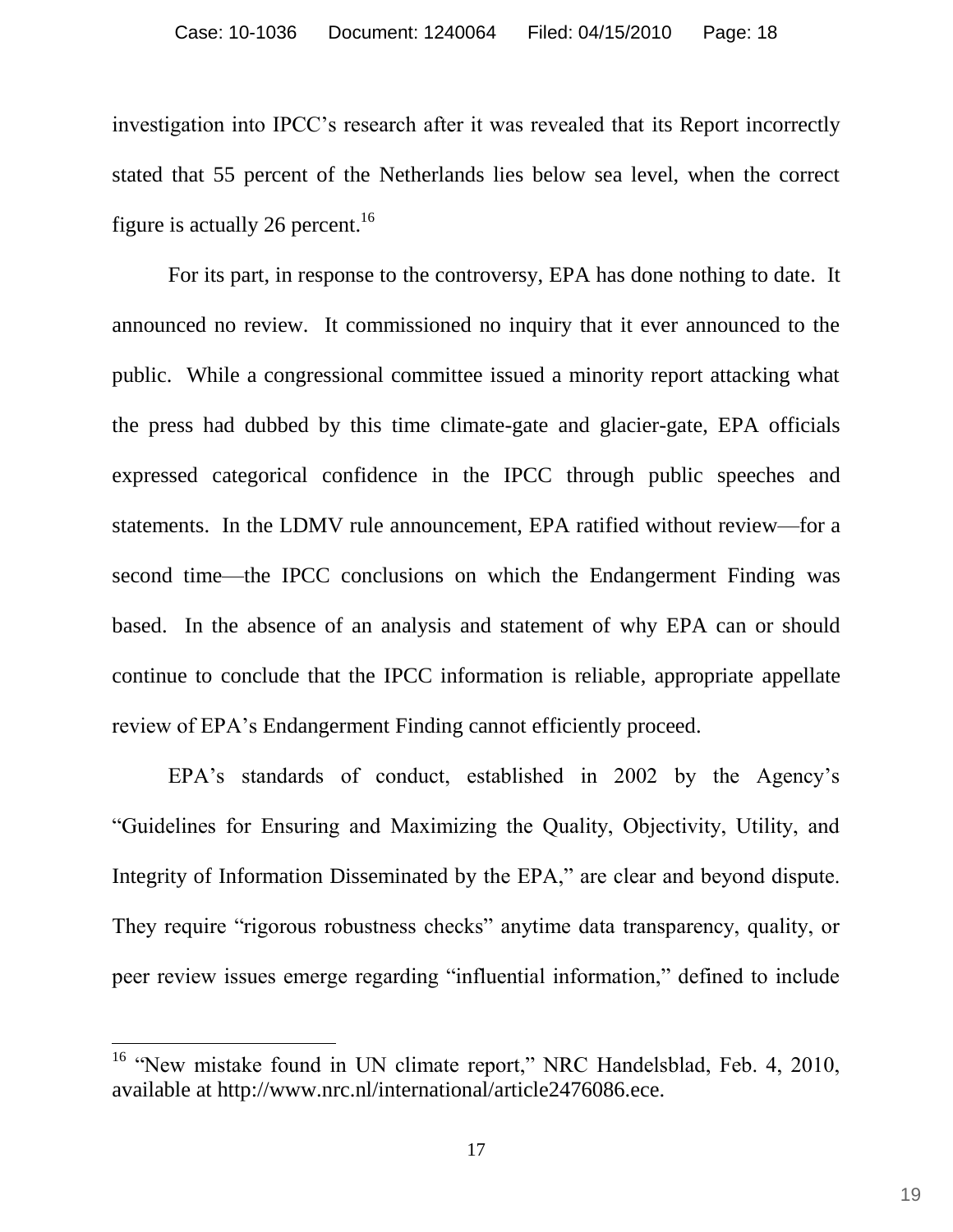information supporting a rule making. These "rigorous robustness checks" must be documented contemporaneously with the Agency's review, and before issuance of a final rule.

Numerous commentators have objected to EPA's non-transparent handling of climate-gate. By February 16, 2010, ten petitions for reconsideration were filed, asking the Agency to reconsider its Endangerment Finding. EPA has displayed no indication of imminent action. Instead, it proposes to rule on whether to permit further public comment by July 30, 2010 while holding this appeal in abeyance. This is a formula for inefficiency and needless delay.

#### **III. The Additional Evidence Shows that EPA Did Not Follow Its Own Standards of Conduct When It Finalized the Endangerment Finding.**

## **A. EPA's Own Standards Require Transparency and Objectivity in the Scientific Research It Relies Upon.**

In the Endangerment Finding, EPA made the affirmative claim that IPCC's climate change assessments conform to the Agency's Guidelines "for data and scientific integrity and transparency. $17$  The TSD accompanying the Endangerment Finding also declares that IPCC's information is "objective, technically sound and vetted, and of high integrity" as required by EPA standards. TSD at 5. Yet IPCC's work does not meet the "higher degree of transparency" that is a prerequisite for EPA's reliance according to its own guidelines as IPCC

 $17$  74 F.R. 66511, n.14.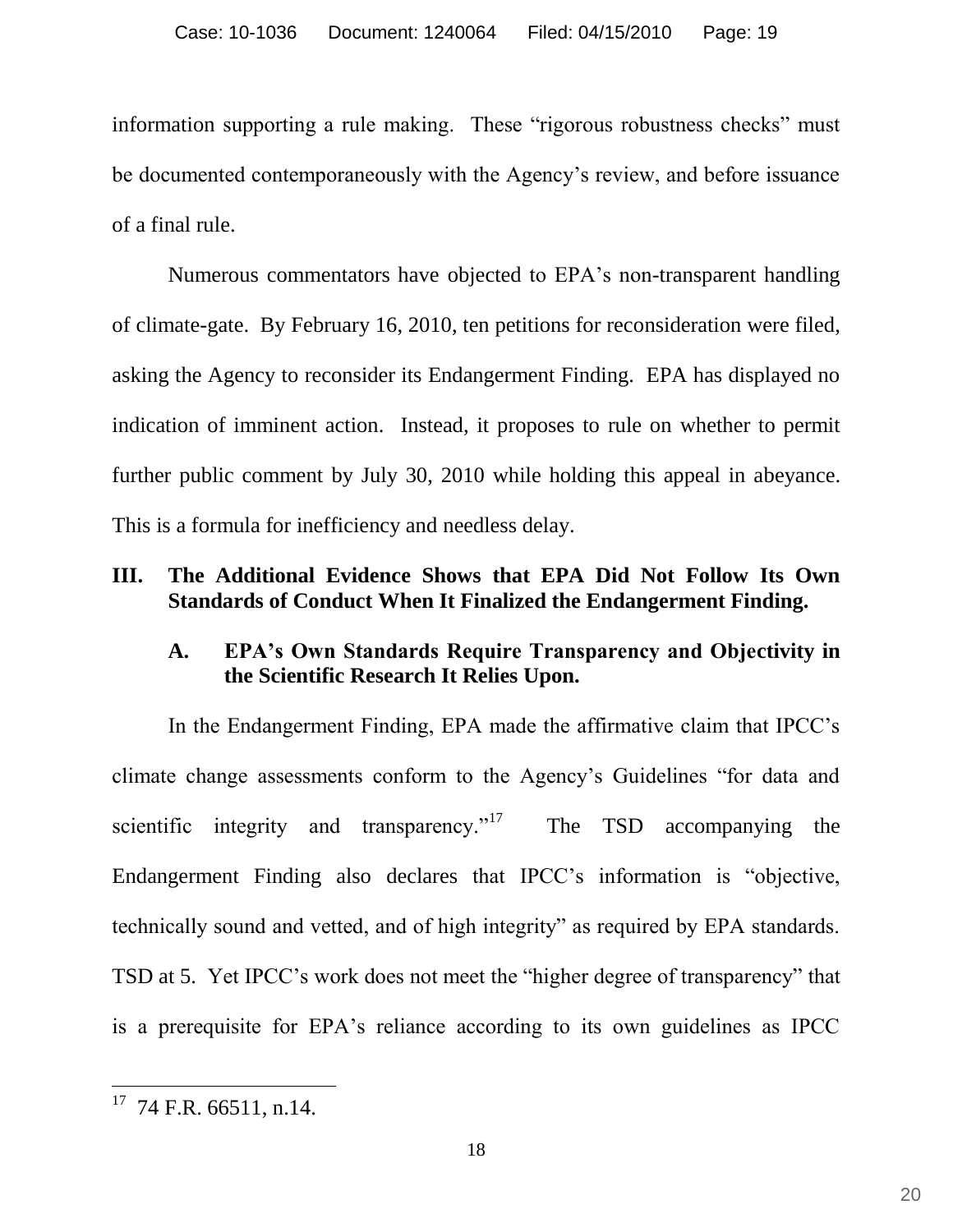members lack much of the raw temperature data that supports the group's claims of anthropogenic climate change.<sup>18</sup>

### **B. This Court Requires Agencies to Adhere to Their Established Standards of Conduct in Their Rulemakings.**

In issuing the final Endangerment Finding, EPA failed to follow its own standards of conduct for scientific research by relying primarily on the tainted and politically influenced conclusions of the IPCC. Although this Court typically defers to an agency's conclusions drawn from scientific data, *see, e.g.*, *Ethyl Corp. v. EPA*, 541 F.2d 1 (D.C. Cir. 1976) (en banc), this presumption disappears when an agency has failed to follow its own established standards of conduct in the course of evaluating that scientific data. *See Edison Electric Inst. v. EPA*, 391 F.3d  $1267$ ,  $1269$  (D.C. Cir. 2004) (EPA cannot "ignore or contradict" its "own criteria‖); *Greater Boston Television Corp. v. FCC*, 444 F.2d 841, 852 (D.C. Cir. 1970) (an agency cannot "casually ignore<sup>[]"</sup> its policies and standards).

#### **CONCLUSION**

Additional evidence directly implicating the EPA's Endangerment Finding has arisen after final promulgation of the rule, necessitating a remand to the Agency for its official review and comment. The newly available information is clearly material to the Endangerment Finding because it goes to the core requirements of  $\S$  202(a) and  $\S$  307(d)(3). This additional evidence is

<sup>&</sup>lt;sup>18</sup> http://www.timesonline.co.uk/tol/news/environment/article7004936.ece.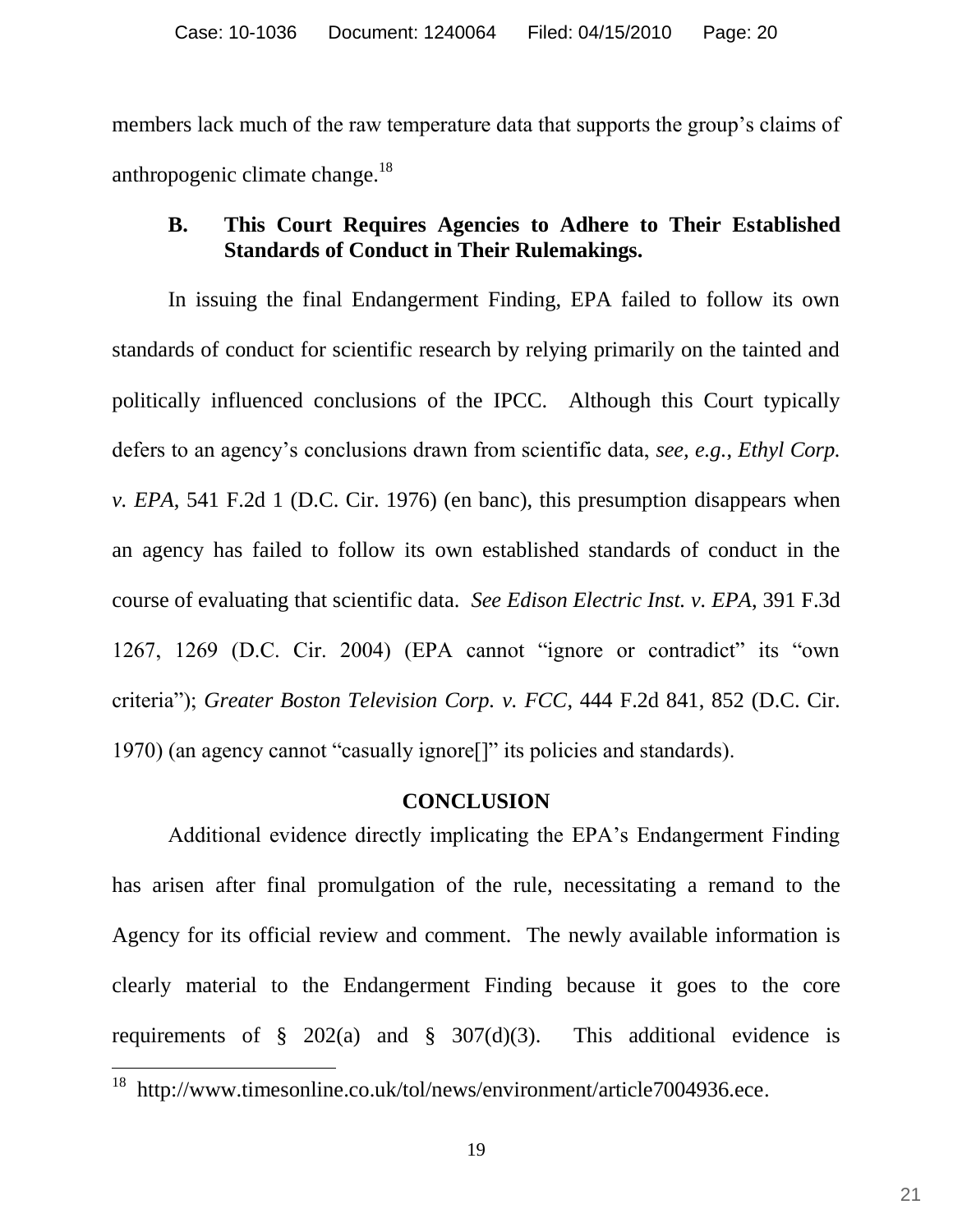unquestionably so serious that there is a substantial likelihood that the Endangerment Finding would not have issued when it did if EPA had taken the time to examine and comment upon it. *See, e.g.*, *NRDC v. Herrington*, 768 F.2d 1355, 1421 (D.C. Cir. 1985) (holding that agencies are obliged to produce substantial evidence for major assumptions in rulemaking).

This Court, in ordering remand, may "order such additional evidence  $\dots$  to be taken before the Administrator, in such manner and upon such terms and conditions as [to] the court may deem proper." 42 U.S.C.  $\S$  7607(c). Petitioners respectfully submit that a reopening of the period for public comment will permit the Agency to receive all of the additional evidence pertaining to the Endangerment Finding that has surfaced since December 15, 2009 calling IPCC's conclusions into question. EPA will then have an opportunity to conduct its own rigorous robustness check of all of IPCC's methodologies and conclusions in light of the additional evidence contained in the public's remarks. After the close of the court-ordered remand period, EPA can then revisit the merits of the Endangerment Finding as required by the Act which obligates the Administrator to "modify [her] findings as to the facts, or make new findings, by reason of the additional evidence so taken and [to] file such modified or new findings, and [her] recommendation, if any, for the modification or setting aside of [her] original determination, with the return of such additional evidence." *Id.*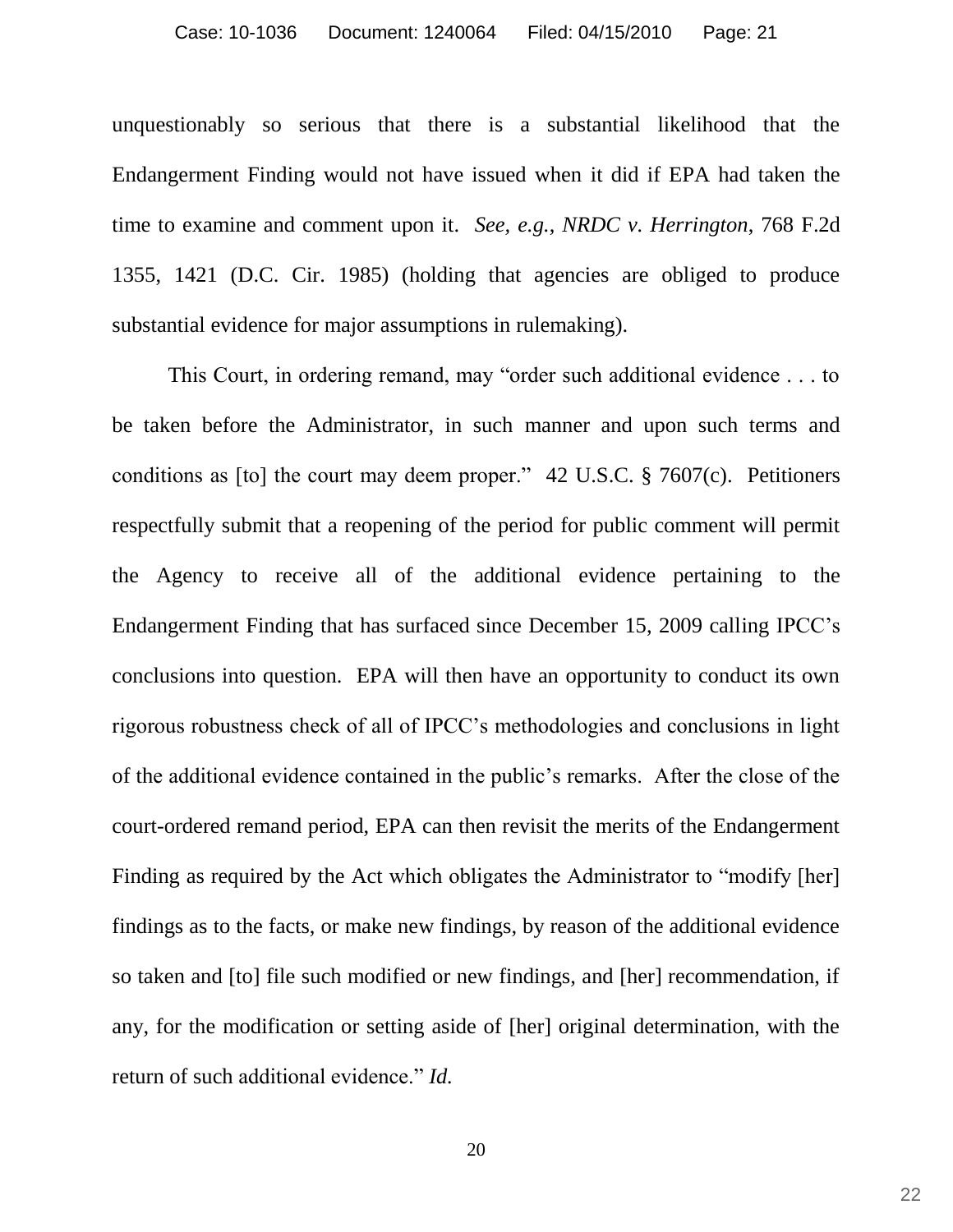# **COMMONWEALTH OF VIRGINIA**

BY: /s/ E. Duncan Getchell, Jr.

Kenneth T. Cuccinelli, II Attorney General of Virginia

E. Duncan Getchell, Jr. (14156) State Solicitor General [dgetchell@oag.state.va.us](mailto:dgetchell@oag.state.va.us)

Stephen R. McCullough (41699) Senior Appellate Counsel [smccullough@oag.state.va.us](mailto:smccullough@oag.state.va.us)

Charles E. James, Jr. Chief Deputy Attorney General

Office of the Attorney General 900 East Main Street Richmond, Virginia 23219 Telephone: (804) 786-2436 Facsimile: (804) 786-1991

*Counsel for the Commonwealth* 

**STATE OF ALABAMA**

Troy King, Attorney General

BY: /s/ Robert D. Tambling Assistant Attorney General 500 Dexter Avenue Montgomery, Alabama 36110 (334) 242-7300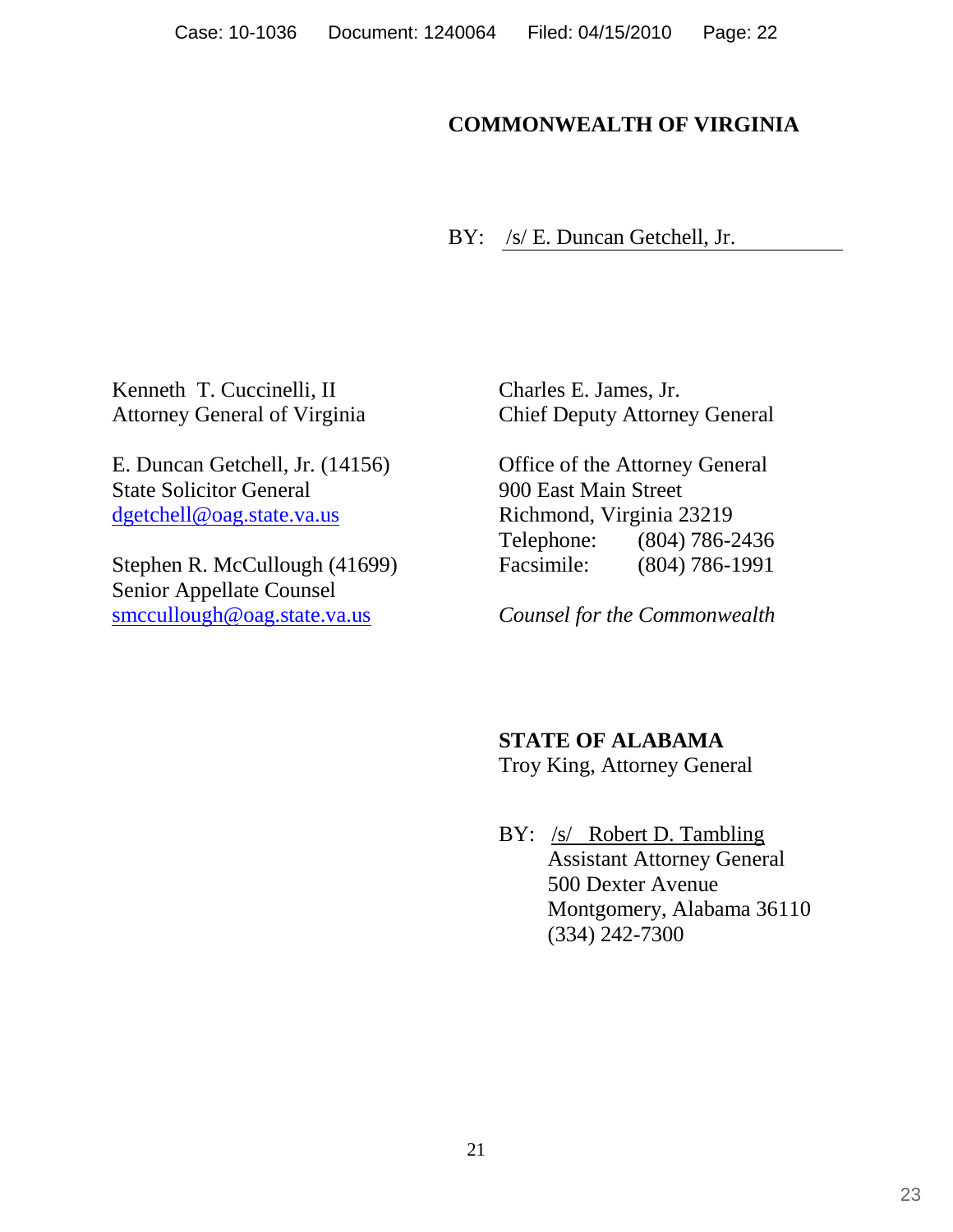# Virginia v. EPA, No. 10-1036

# **CERTIFICATE OF SERVICE**

| John Alan Bryson                          | <b>Counsel for Petitioners</b>                 |
|-------------------------------------------|------------------------------------------------|
| Holland & Hart, LLP                       |                                                |
| 975 F Street NW, Suite 900                | Coalition for Responsible Regulation, Inc.     |
| Washington, DC 20004                      | <b>Industrial Minerals Association - North</b> |
| $(202)$ 654-6920                          | America                                        |
| Fax: (202) 747-6568                       | <b>National Cattlemen's Beef Association</b>   |
| jbryson@hollandhart.com                   | Great Northern Project Development, L.P.       |
|                                           | <b>Rosebud Mining Company</b>                  |
| Paul David Phillips                       | <b>Massey Energy Company</b>                   |
| Holland & Hart, LLP                       | Alpha Natural Resources, Inc.                  |
| 555 Seventeenth Street, Suite 3200        |                                                |
| Denver, CO 80202                          |                                                |
| $(303)$ 295-8131                          |                                                |
| Fax: (303) 295-8261                       |                                                |
| pphillips@hollandhart.com                 |                                                |
|                                           |                                                |
| Eric A. Groten                            |                                                |
| Vinson & Elkins LLP                       |                                                |
| 2801 Via Fortuna, Suite 100               |                                                |
| Austin, TX 78746                          |                                                |
| $(512) 542 - 8709$                        |                                                |
| Fax: (512) 236-3272                       |                                                |
| egroten@velaw.com                         |                                                |
|                                           |                                                |
| Peter S. Glaser                           | <b>Counsel for Petitioners</b>                 |
| <b>Troutman Sanders LLP</b>               |                                                |
| 401 9 <sup>th</sup> Street NW, Suite 1000 | <b>National Mining Association</b>             |
| Washington, DC 20004                      | Peabody Energy Company                         |
| $(202)$ 274-2950                          | <b>American Farm Bureau Federation</b>         |
| Fax: (202) 654-5611                       |                                                |
| peter.glaser@troutmansanders.com          |                                                |
|                                           |                                                |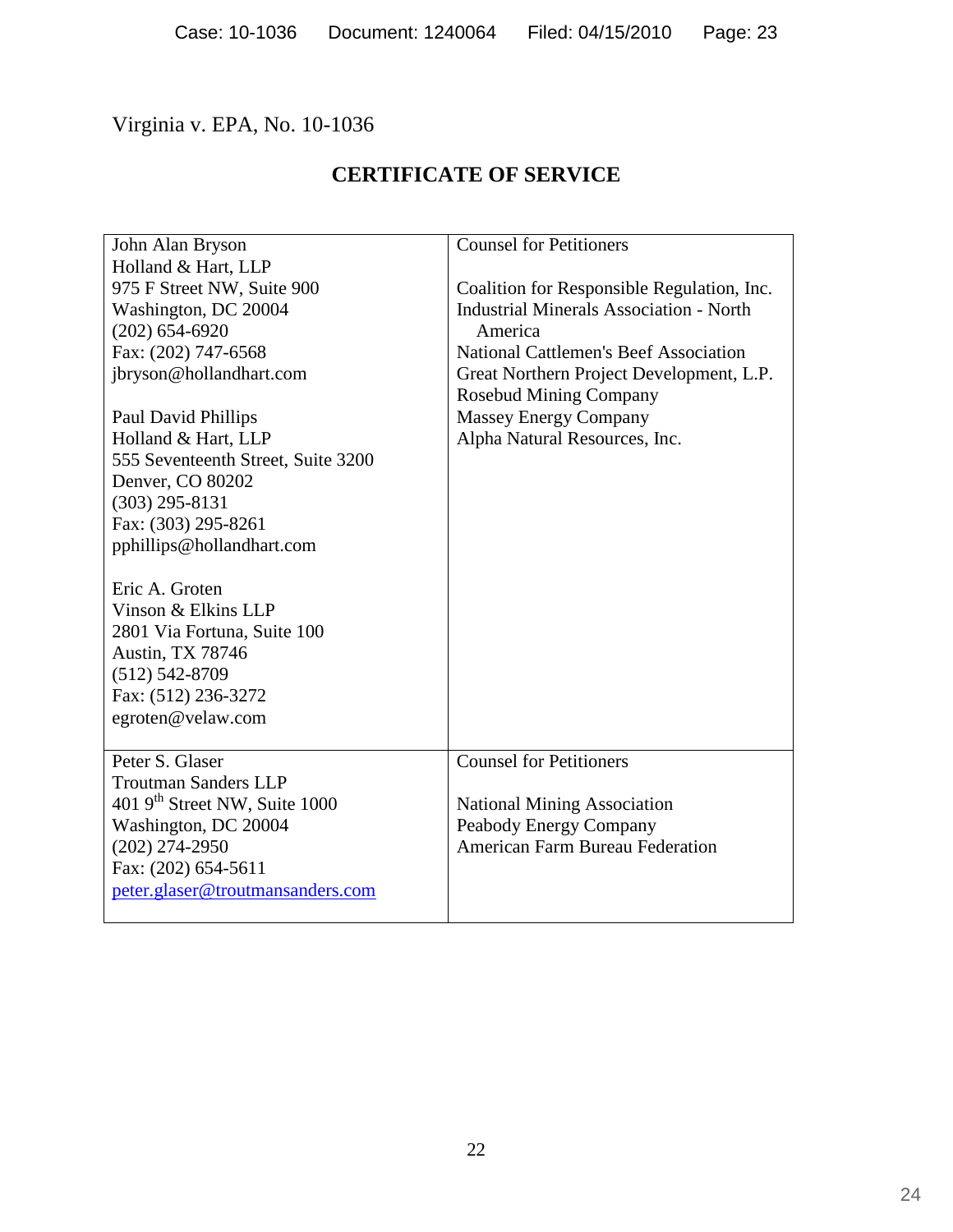| Robin S. Conrad                            | <b>Counsel for Petitioner</b>             |
|--------------------------------------------|-------------------------------------------|
| Amar D. Sarwal                             |                                           |
| <b>National Chamber Litigation Center</b>  | Chamber of Commerce of the United         |
| 1615 H Street NW, Suite 230                | <b>States of America</b>                  |
| Washington, DC 20062                       |                                           |
| $(202)$ 463-5337                           |                                           |
| Fax: (202) 463-5346                        |                                           |
| rconrad@uschamber.com                      |                                           |
| asarwal@uschamber.com                      |                                           |
|                                            |                                           |
| William Henry Burgess, IV                  |                                           |
| Kirkland & Ellis LLP                       |                                           |
| 655 15 <sup>th</sup> Street NW, Suite 1200 |                                           |
| Washington, DC 20005                       |                                           |
| $(202)$ 879-5000                           |                                           |
| Fax: (202) 879-5200                        |                                           |
| william.burgess@kirkland.com               |                                           |
|                                            |                                           |
|                                            |                                           |
|                                            |                                           |
| <b>Shannon Lee Goessling</b>               | <b>Counsel for Petitioners</b>            |
| Southeastern Legal Foundation              |                                           |
| 6100 Lake Forrest Drive NW, Suite 520      | Southeastern Legal Foundation, Inc.       |
| Atlanta, GA 30328                          | The Langdale Company                      |
| Shannon@southeasternlegal.corg             | <b>Langdale Forest Products Company</b>   |
|                                            | Langdale Farms, LLC                       |
| <b>Edward Allen Kazmarek</b>               | Langdale Fuel Company                     |
| Kazmarek Geiger & Laseter LLP              | Langdale Chevrolet-Pontiac, Inc.          |
| 3490 Piedmont Road NE, Suite 201           | Langdale Ford Company                     |
| Atlanta, GA 30305                          | Langboard, Inc. - MDF                     |
| skazmarek@kglattorneys.com                 | Langboard, $Inc. - OSB$                   |
|                                            | Georgia Motor Trucking Association, Inc.  |
| Harry Woodward MacDougald                  | Collins Industries, Inc.                  |
| Caldwell & Watson, LLP                     | Collins Trucking Company, Inc.            |
| Building Two, Suite 200                    | Kennesaw Transportation, Inc.             |
| 5825 Glenridge Drive NE                    | J&M Tank Lines, Inc.                      |
| Atlanta, GA 30328                          | Southeast Trailer Mart, Inc.              |
| $(404)$ 843-1956                           | Georgia Agribusiness Council, Inc.        |
| hmacdougald@cwlaw.org                      | U.S. Representative John Linder (GA-7th), |
|                                            | et al.                                    |
|                                            |                                           |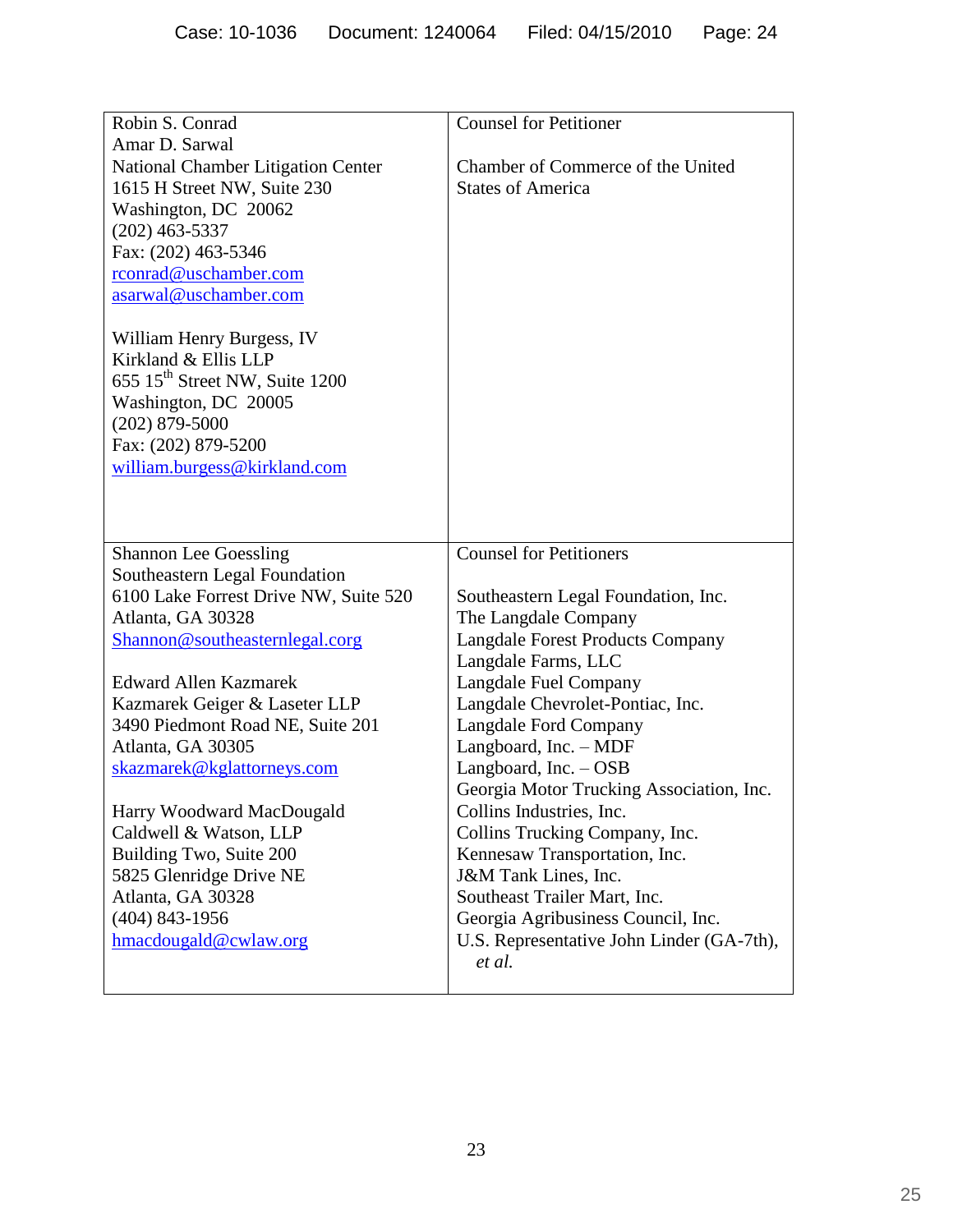|                                         | <b>Counsel for Petitioner</b>             |
|-----------------------------------------|-------------------------------------------|
| E. Duncan Getchell, Jr.                 |                                           |
| Attorney General's Office, Commonwealth |                                           |
| of Virginia                             | Commonwealth of Virginia, ex rel.         |
| 900 East Main Street                    | Kenneth T. Cuccinelli, II in his official |
| Richmond, VA 23219                      | capacity as Attorney General of Virginia  |
| $(804) 786 - 2071$                      |                                           |
| Fax: (804) 371-0200                     |                                           |
| dgetchell@oag.state.va.us               |                                           |
|                                         |                                           |
| <b>Chet Maraffa Thompson</b>            | <b>Counsel for Petitioners</b>            |
| Crowell & Moring LLP                    |                                           |
| 1001 Pennsylvania Avenue NW             | Gerdau Ameristeel Corp.                   |
| Washington, DC 20004                    | American Iron and Steel Institute         |
| $(202)$ 624-2500                        |                                           |
| Fax: (202) 628-5116                     |                                           |
| cthompson@crowell.com                   |                                           |
|                                         |                                           |
| <b>Robert Douglas Tambling</b>          | <b>Counsel for Petitioner</b>             |
| Attorney General's Office, State of     |                                           |
| Alabama                                 | State of Alabama                          |
| 11 South Union Street                   |                                           |
| Montgomery, AL 36130                    |                                           |
| $(334) 242 - 7300$                      |                                           |
| Fax: (334) 242-4890                     |                                           |
| rtambling@ago.state.al.us               |                                           |
|                                         |                                           |
| <b>Scott Oostdyk</b>                    | <b>Counsel for Petitioner</b>             |
| McGuireWoods LLP                        |                                           |
| <b>One James Center</b>                 | The Ohio Coal Association                 |
| 901 East Cary Street                    |                                           |
| Richmond, VA 23219                      |                                           |
| $(804)$ 775-1000                        |                                           |
| Fax: (804) 698-2133                     |                                           |
|                                         |                                           |
| soostdyk@mcguirewoods.com               |                                           |
| Neal John Cabral                        |                                           |
| McGuireWoods LLP                        |                                           |
| 1050 Connecticut Avenue, N.W.,          |                                           |
| Suite 1200                              |                                           |
|                                         |                                           |
| Washington, DC 20036-5317               |                                           |
| $(202)$ 857-1700                        |                                           |
| Fax: (202) 828-2968                     |                                           |
| ncabral@mcguirewoods.com                |                                           |
|                                         |                                           |
|                                         |                                           |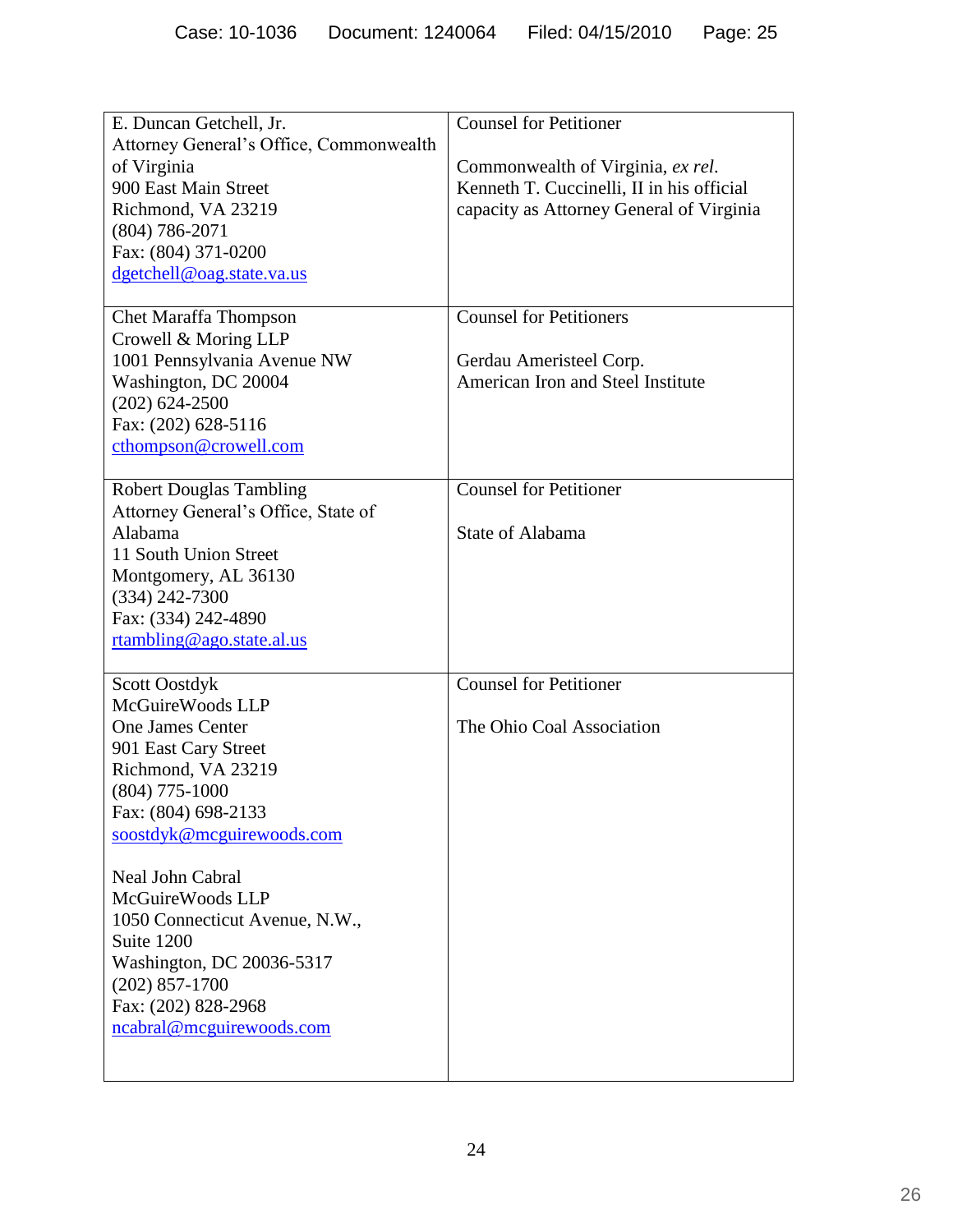| <b>Greg Abbott</b>                      | Counsel for Petitioner(s)                |
|-----------------------------------------|------------------------------------------|
| Office of the Attorney General of Texas | <b>State of Texas</b>                    |
| P.O. Box 12548                          | Greg Abbott, Attorney General of Texas   |
| Austin, TX 78711-2548                   | <b>Texas Commission on Environmental</b> |
| $(512)$ 463-2080                        | Quality                                  |
|                                         | <b>Texas Agriculture Commission</b>      |
|                                         | Barry Smitherman, Chairman of Texas      |
|                                         | <b>Public Utility Commission</b>         |
|                                         | Rick Perry, Governor of Texas            |
|                                         |                                          |
| F. William Brownell                     | <b>Counsel for Petitioner</b>            |
| Norman William Fichthorn                |                                          |
| Allison D. Wood                         | The Utility Air Regulatory Group         |
| Hunton & Williams LLP                   |                                          |
| 1900 K Street NW, Suite 1200            |                                          |
| Washington, DC 20006-1109               |                                          |
| $(202)$ 955-1500                        |                                          |
| Fax: (202) 778-2201                     |                                          |
| bbrownell@hunton.com                    |                                          |
| nfichthorn@hunton.com                   |                                          |
| awood@hunton.com                        |                                          |
|                                         |                                          |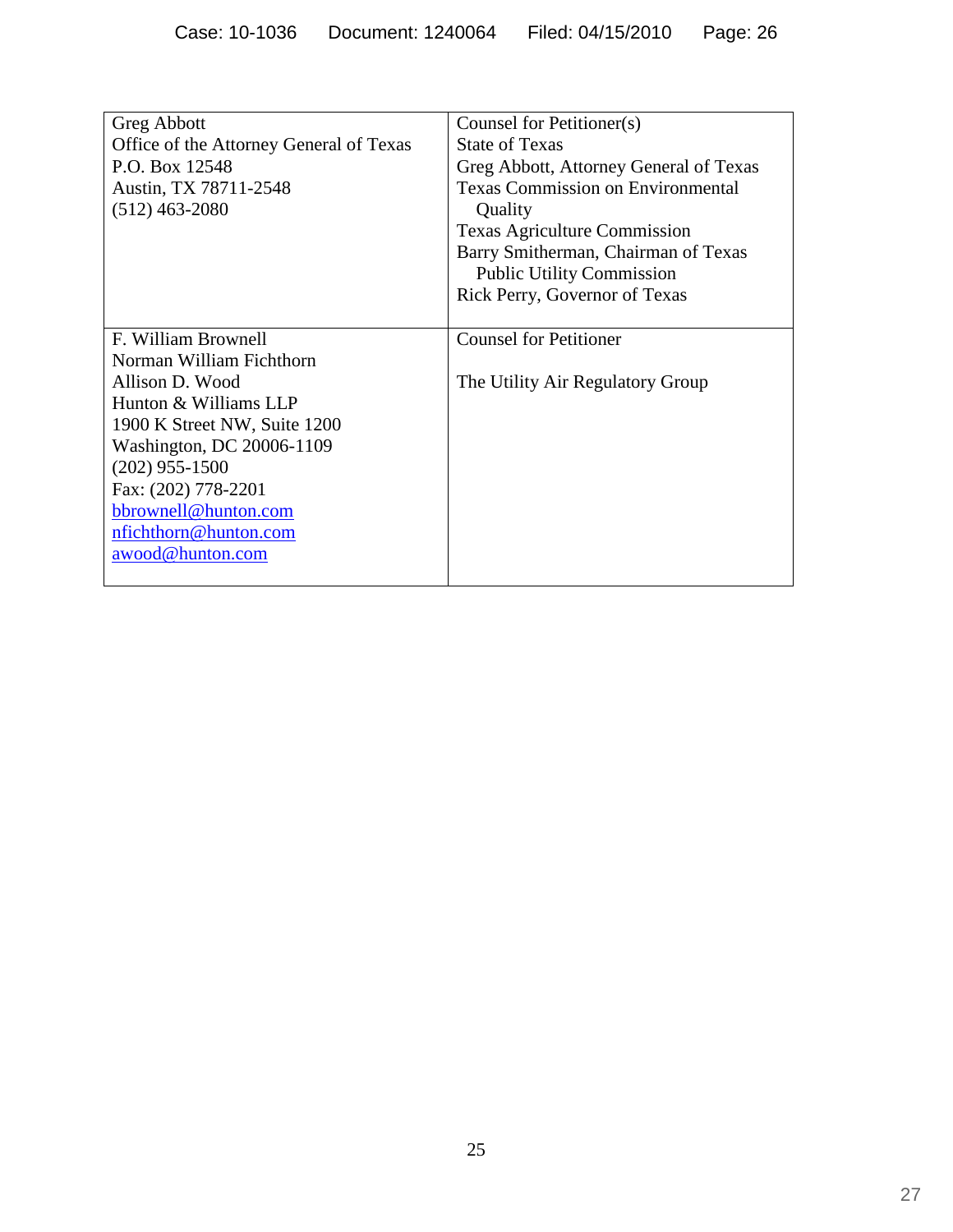| Jeffrey Alan Lamken                  | <b>Counsel for Petitioners</b>               |
|--------------------------------------|----------------------------------------------|
| Molo Lamken LLP                      |                                              |
| The Watergate                        | <b>National Association of Manufacturers</b> |
| 600 New Hampshire Avenue NW          | American Petroleum Institute                 |
| Washington, DC 20037                 | <b>Brick Industry Association</b>            |
| $(202)$ 556-2000                     | Corn Refiners Association, Inc.              |
| Fax: (202) 556-2001                  | <b>National Association of Home Builders</b> |
| jlamken@mololamken.com               | National Oilseed Processors Association      |
|                                      | National Petrochemical & Refiners            |
| <b>Matthew Goodwin Paulson</b>       | Association                                  |
| <b>Baker Botts LLP</b>               | <b>Western States Petroleum Association</b>  |
| 98 San Jacinto Boulevard, Suite 1500 |                                              |
| Austin, TX 78701-4039                |                                              |
| $(512)$ 322-2582                     |                                              |
| Fax: (512) 322-8329                  |                                              |
| matthew.paulson@bakerbotts.com       |                                              |
|                                      |                                              |
| <b>Timothy Kenly Webster</b>         |                                              |
| <b>Sidley Austin, LLP</b>            |                                              |
| 1501 K Street NW                     |                                              |
| Washington, DC 20005                 |                                              |
| $(202)$ 736-8000                     |                                              |
| Fax: (202) 736-8711                  |                                              |
| twebster@sidley.com                  |                                              |
|                                      |                                              |
| Adam Jeffrey White                   |                                              |
| Alexandra Margaret Walsh             |                                              |
| <b>Baker Botts LLP</b>               |                                              |
| The Warner, Suite 1300 West          |                                              |
| 1299 Pennsylvania Avenue, N.W.       |                                              |
| Washington, DC 20004                 |                                              |
| $(202)$ 639-7700                     |                                              |
| Fax: (202) 585-4097                  |                                              |
| adam.white@bakerbotts.com            |                                              |
| alex.walsh@bakerbotts.com            |                                              |
|                                      |                                              |
| <b>Michael Robert Barr</b>           |                                              |
| Pillsbury Winthrop Shaw Pittman, LLP |                                              |
| 50 Fremont Street                    |                                              |
| San Francisco, CA 94105              |                                              |
| $(415)$ 983-1000                     |                                              |
| Fax: (415) 983-1200                  |                                              |
| michael.barr@pillsburylaw.com        |                                              |
|                                      |                                              |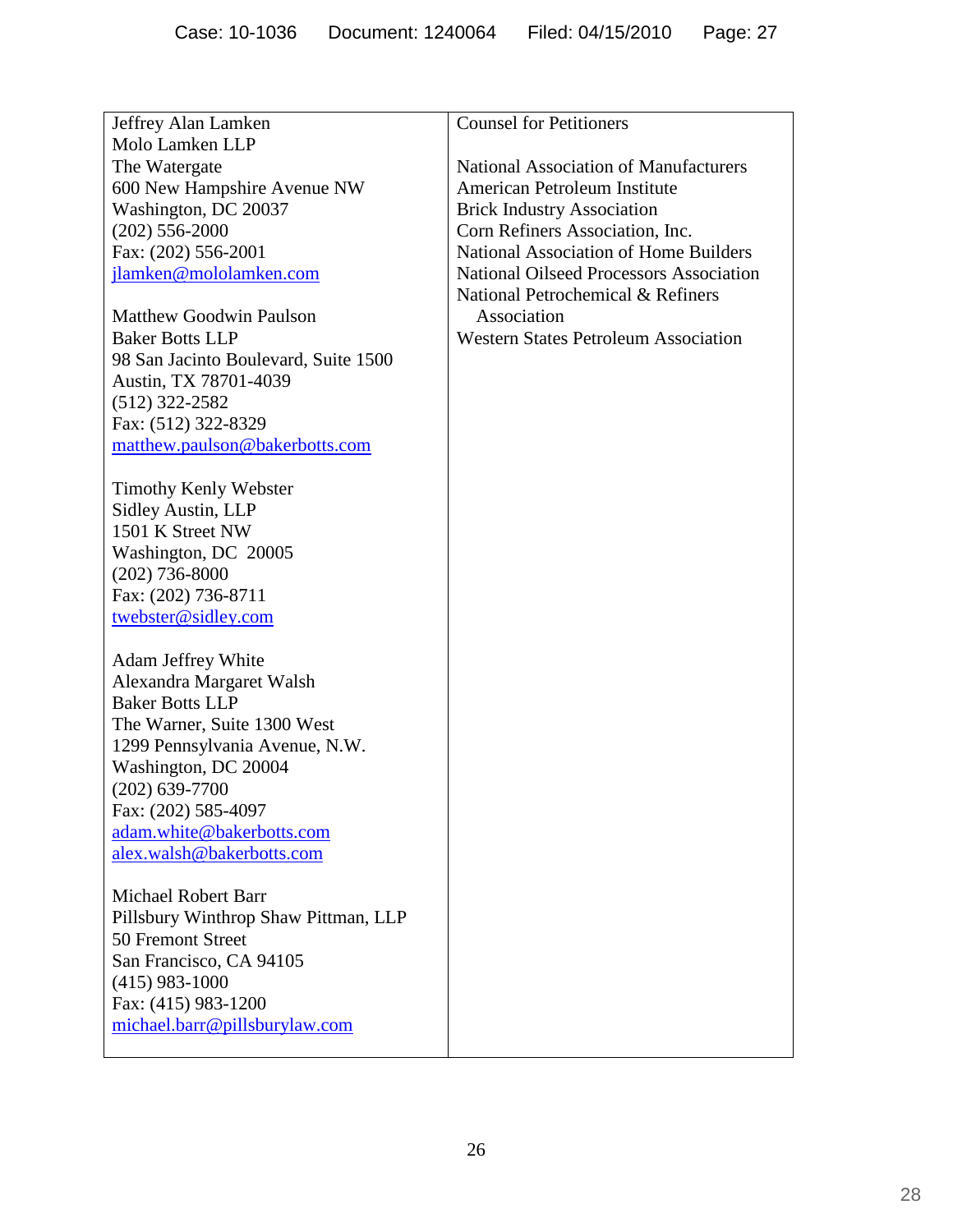|                                              | <b>Counsel for Petitioner</b>                |
|----------------------------------------------|----------------------------------------------|
| <b>Quentin Riegel</b>                        |                                              |
| <b>National Association of Manufacturers</b> |                                              |
| North Tower, Suite 1500                      | <b>National Association of Manufacturers</b> |
| 1331 Pennsylvania Avenue NW                  |                                              |
| Washington, DC 20004                         |                                              |
| $(202)$ 637-3000                             |                                              |
|                                              |                                              |
| Harry Moy Nq                                 | <b>Counsel for Petitioner</b>                |
| Michele Marie Schoeppe                       |                                              |
| American Petroleum Institute                 | American Petroleum Institute                 |
| 1220 L Street, N.W.                          |                                              |
| Washington, DC 20005                         |                                              |
| $(202)$ 682-8251                             |                                              |
| schoeppem@api.org                            |                                              |
|                                              |                                              |
| Hans Frank Bader                             | <b>Counsel for Petitioners</b>               |
| Sam Kazman                                   |                                              |
| Competitive Enterprise Institute             | Competitive Enterprise Institute             |
| 1899 L Street NW, 12 <sup>th</sup> Floor     | Freedom Works Foundation                     |
| Washington, DC 20036                         | Science and Environmental Policy Project     |
| $(202)$ 331-1010                             |                                              |
|                                              |                                              |
| Fax: (202) 331-0640                          |                                              |
| hbader@cei.org                               |                                              |
| skazman@cei.org                              |                                              |
| Paul D. Clement                              | <b>Counsel for Petitioner</b>                |
|                                              |                                              |
| <b>Ashley Charles Parrish</b>                | <b>Portland Cement Association</b>           |
| King & Spalding LLP                          |                                              |
| 1700 Pennsylvania Avenue NW, Suite 200       |                                              |
| Washington, DC 20006                         |                                              |
| $(202)$ 737-0500                             |                                              |
| Fax: (202) 626-3737                          |                                              |
| pclement@kslaw.com                           |                                              |
| aparrish@kslaw.com                           |                                              |
|                                              |                                              |
| William Orr                                  | <b>Counsel for Petitioners</b>               |
| c/o Dr. Bonner Cohen                         |                                              |
| 1600 North Oak Street, #617                  | Alliance for Natural Climate Change          |
| Arlington, VA 22209                          | Science                                      |
| $(703)$ 528-3751                             | William Orr                                  |
|                                              |                                              |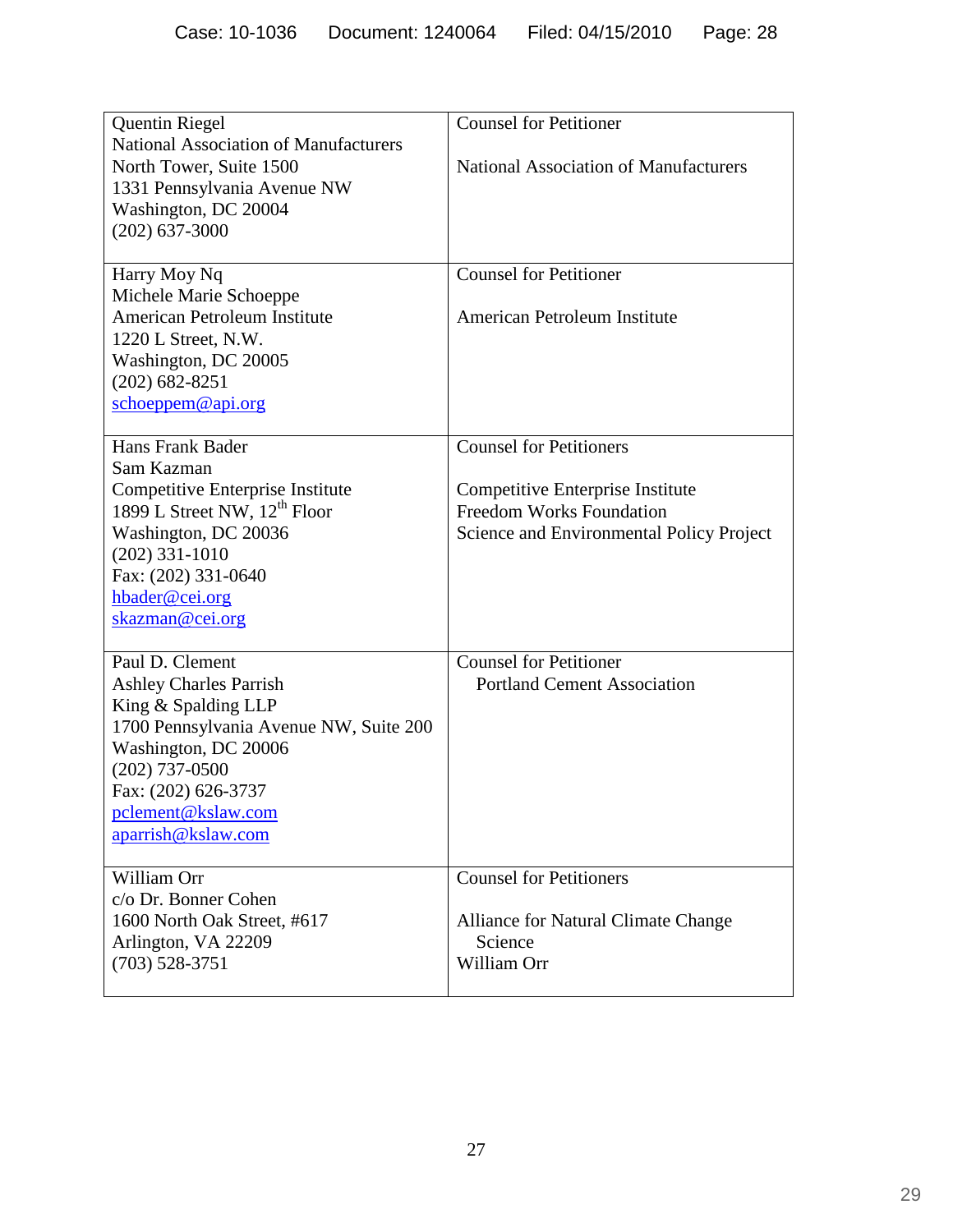| Jon M. Lipshultz                     | <b>Counsel for Respondents</b>          |
|--------------------------------------|-----------------------------------------|
| U.S. Department of Justice           |                                         |
| Environment & Natural Resources      | <b>Environmental Protection Agency;</b> |
| Division                             | Lisa Perez Jackson, Administrator, EPA  |
| PO Box 23986, L'Enfant Plaza Station |                                         |
| Washington, DC 20026                 |                                         |
| $(202)$ 514-2191                     |                                         |
| Fax: (202) 514-8865                  |                                         |
| jon.lipshultz@usdoj.gov              |                                         |
|                                      |                                         |
| Angeline Purdy                       |                                         |
| U. S. Department of Justice          |                                         |
| <b>Environmental Defense Section</b> |                                         |
| 601 D Street, N.W.                   |                                         |
| Washington, DC 22204                 |                                         |
| angeline.purdy@usdoj.gov             |                                         |
|                                      |                                         |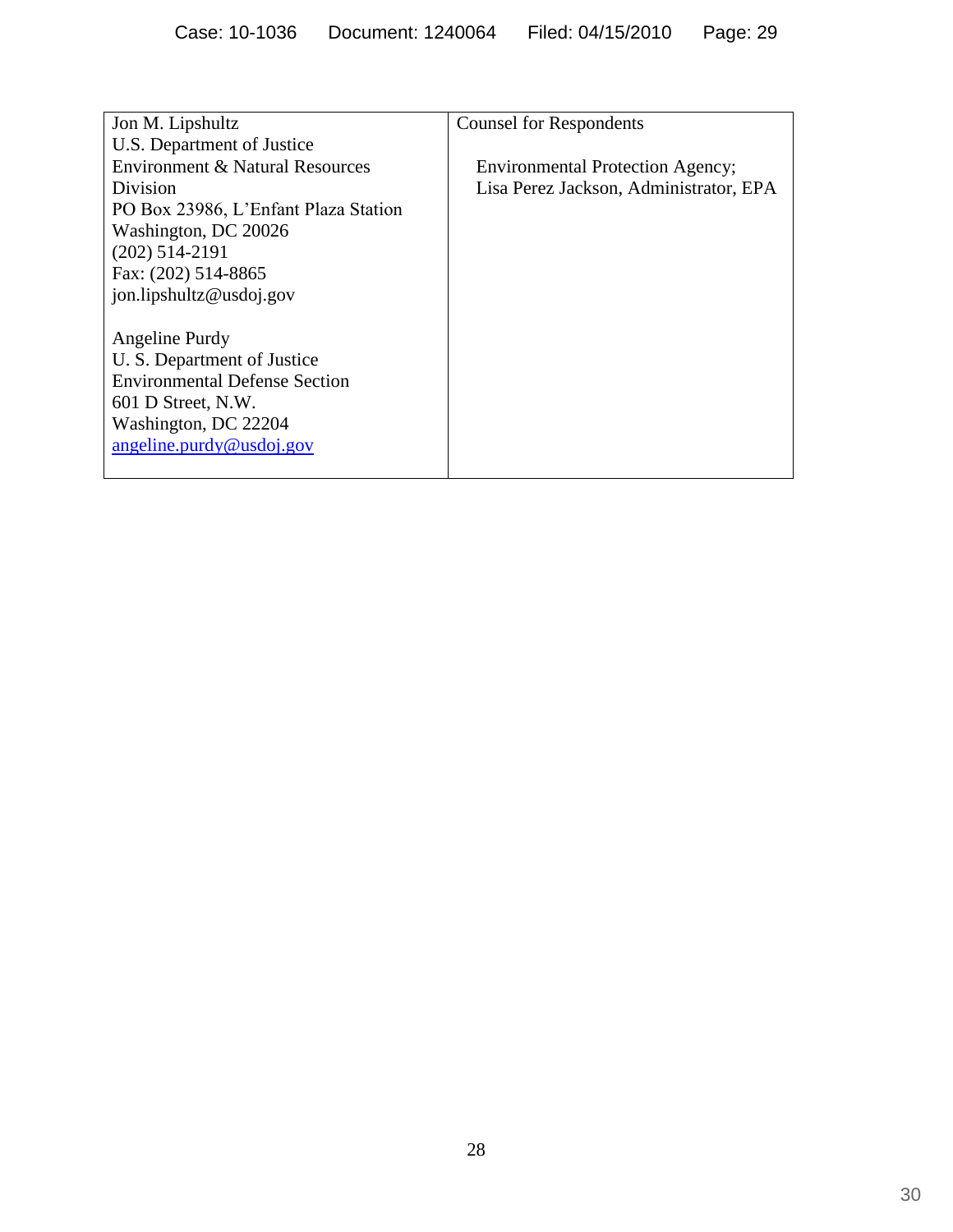| Steven E. Mulder<br><b>Assistant Attorney General</b><br><b>State of Alaska</b><br>Department of Law, Room 310<br>1031 West 4th Avenue, Suite 200<br>Anchorage, AK 99501<br>$(907)$ 269-6011<br>Fax: (907) 278-7022<br>steve.mulder@alaska.gov | <b>Movant-Intervenor for Petitioners</b><br><b>State of Alaska</b>   |
|------------------------------------------------------------------------------------------------------------------------------------------------------------------------------------------------------------------------------------------------|----------------------------------------------------------------------|
| <b>Bill McCollum</b><br><b>Attorney General of Florida</b><br>The Capital, PL-01<br>Tallahassee, FL 32399<br>$(850)$ 414-3300<br>Fax: (850) 410-2672                                                                                           | <b>Movant-Intervenor for Petitioners</b><br>State of Florida         |
| Mark J. Bennett<br><b>Attorney General of Hawaii</b><br>425 Queen Street<br>Honolulu, HI 96813<br>$(808)$ 586-1282<br>Fax: (808) 586-1239                                                                                                      | <b>Movant-Intervenor for Petitioners</b><br><b>State of Hawaii</b>   |
| Gregory F. Zoeller<br><b>Attorney General of Indiana</b><br>302 W. Washington St.<br>IGC-South, Fifth Floor<br>Indianapolis, IN 46204<br>$(317)$ 233-8292<br>Fax: (317) 232-7979                                                               | <b>Movant-Intervenor for Petitioners</b><br>State of Indiana         |
| <b>Jack Conway</b><br><b>Attorney General of Kentucky</b><br>Capital Suite 118<br>700 Capital Ave.<br>Frankfort, KY 40601<br>$(502) 696 - 5300$<br>Fax: (502) 564-2894                                                                         | <b>Movant-Intervenor for Petitioners</b><br>Commonwealth of Kentucky |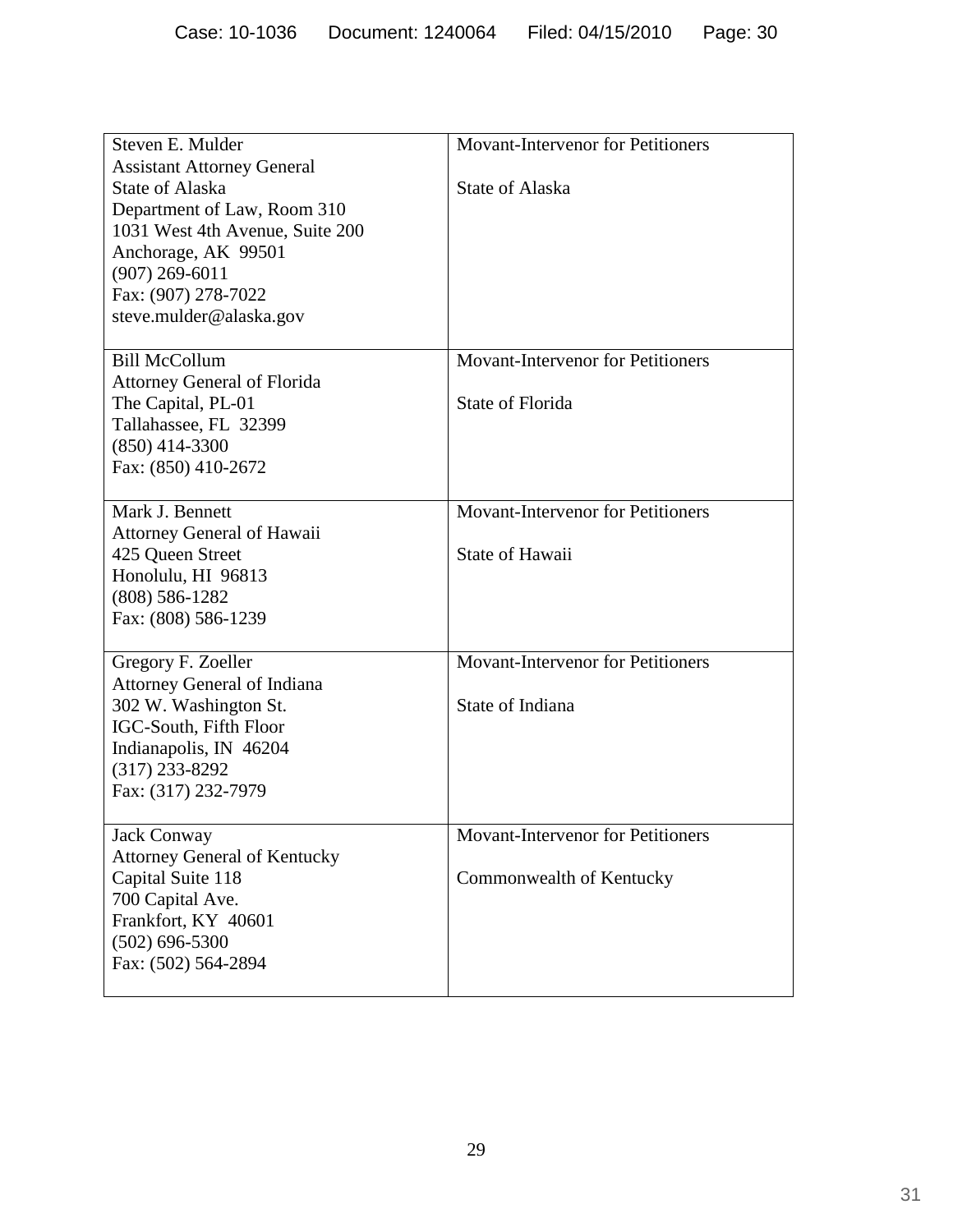| James D. "Buddy" Caldwell<br><b>Attorney General of Louisiana</b><br>Department of Justice<br>1885 North Third St.<br>Baton Rouge, LA 70802<br>$(225)$ 326-6705<br>Fax: (225) 326-6793                              | <b>Movant-Intervenor for Petitioners</b><br>State of Louisiana           |
|---------------------------------------------------------------------------------------------------------------------------------------------------------------------------------------------------------------------|--------------------------------------------------------------------------|
| Governor Haley Barbour<br>State of Mississippi<br>P.O. Box 139<br>Jackson, MS 39205<br>$(601)$ 359 – 3150<br>Fax: (601) 359-3741                                                                                    | <b>Movant-Intervenor for Petitioners</b><br>State of Mississippi         |
| Katherine Jean Spohn<br>Attorney General's Office, State of<br>Nebraska<br>2115 State Capitol Building<br>P.O. Box 98920<br>Lincoln, NE 68509<br>$(402)$ 471-2834<br>Fax: (402)471-2957<br>katie.spohn@nebraska.gov | <b>Movant-Intervenor for Petitioners</b><br><b>State of Nebraska</b>     |
| Wayne Stenehjem<br><b>Attorney General of North Dakota</b><br>600 East Boulevard Avenue<br>Department 125<br>Bismarck, ND 58505<br>$(701)$ 328-2210<br>Fax: (710)328-2226<br>ndag@state.nd.us                       | <b>Movant-Intervenor for Petitioners</b><br><b>State of North Dakota</b> |
| W.A. Drew Edmondson<br>Attorney General of Oklahoma<br>313 NE 21st St.<br>Oklahoma City, OK 73105<br>$(405)$ 521-3921<br>Fax: (405) 522-0669                                                                        | <b>Movant-Intervenor for Petitioners</b><br>State of Oklahoma            |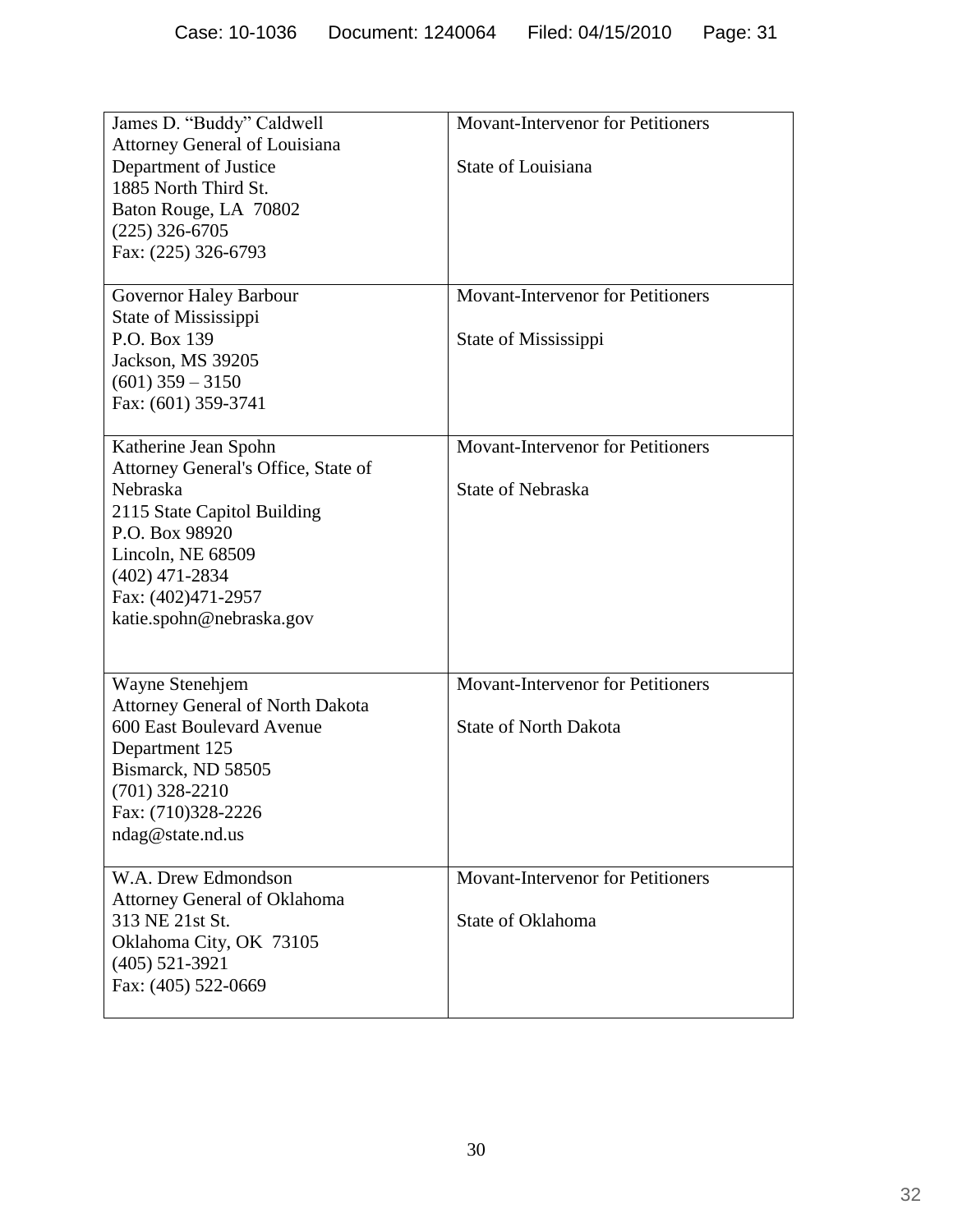| Henry D. McMaster                         | Movant-Intervenor for Petitioners        |
|-------------------------------------------|------------------------------------------|
| <b>Attorney General of South Carolina</b> |                                          |
| P.O. Box 11549                            | <b>State of South Carolina</b>           |
| Columbia, SC 29211                        |                                          |
| $(803)$ 734-3680                          |                                          |
| Fax: (803) 734-3677                       |                                          |
|                                           |                                          |
| <b>Roxanne Giedd</b>                      | <b>Movant-Intervenor for Petitioners</b> |
| Attorney General's Office, South Dakota   |                                          |
| 1302 East Highway 14, Suite 1             | <b>State of South Dakota</b>             |
| Pierre, SD 57501                          |                                          |
| $(605)$ 773-3215                          |                                          |
| Fax: (605) 773-4106                       |                                          |
| roxanne.giedd@state.sd.us                 |                                          |
|                                           |                                          |
| Mark L. Shurtleff                         | <b>Movant-Intervenor for Petitioners</b> |
| <b>Attorney General of Utah</b>           |                                          |
| P.O. Box 142320                           | State of Utah                            |
| Salt Lake City, UT 84114                  |                                          |
| $(801)$ 538-9600                          |                                          |
| Fax: (801) 538-1121                       |                                          |
|                                           |                                          |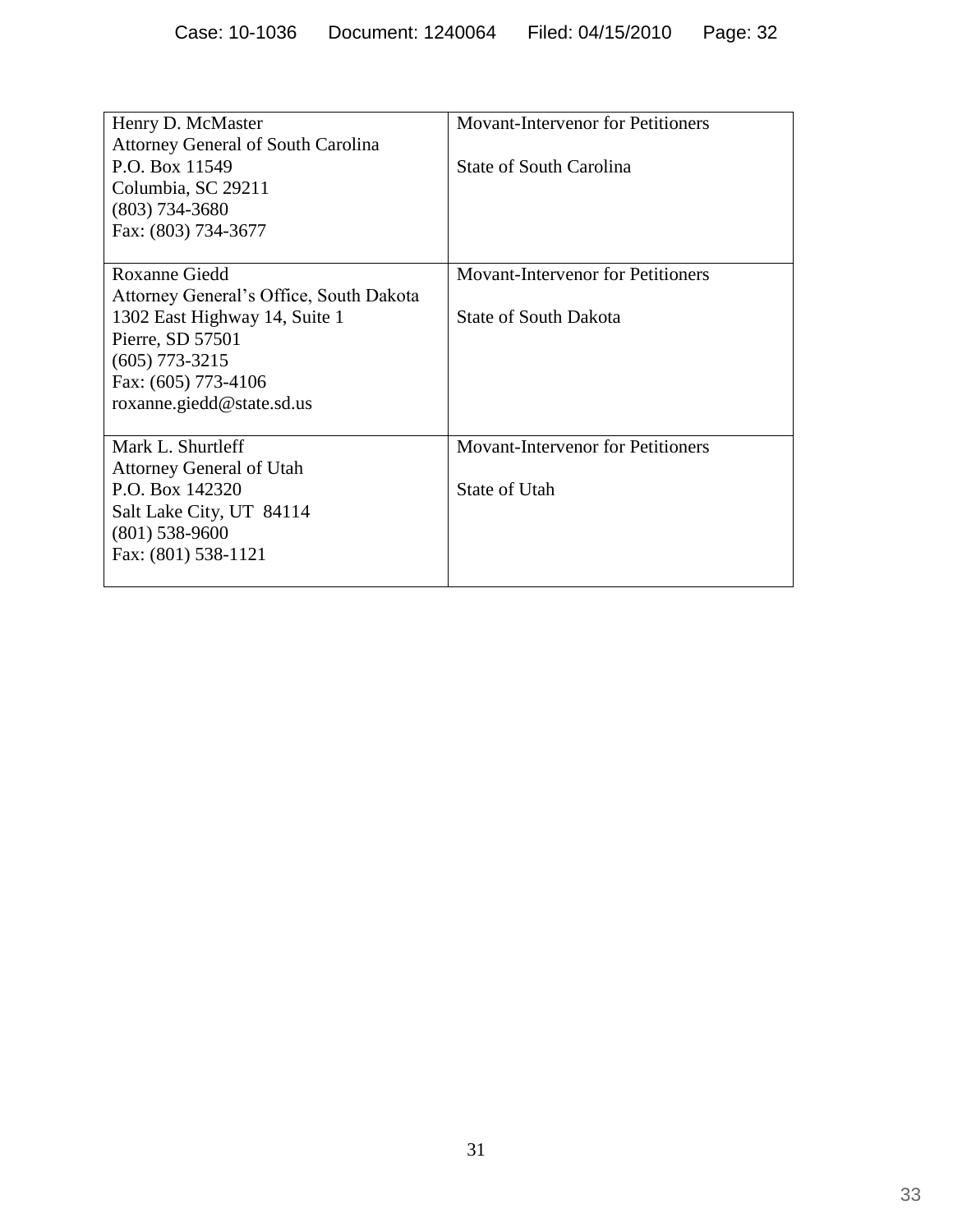| <b>Matthew Goodwin Paulson</b>              | <b>Movant-Intervenor for Petitioners</b>                |  |  |
|---------------------------------------------|---------------------------------------------------------|--|--|
| <b>Baker Botts LLP</b>                      |                                                         |  |  |
| 98 San Jacinto Boulevard                    | <b>Glass Packaging Institute</b>                        |  |  |
| Suite 1500                                  | Independent Petroleum Association of                    |  |  |
| <b>Austin, TX 78701</b>                     | America                                                 |  |  |
| $(512)$ 322-2582                            | Louisiana Oil and Gas Association                       |  |  |
| Fax: (512) 322-8329                         | North American Die Casting Association                  |  |  |
| matthew.paulson@bakerbotts.com              | <b>Steel Manufacturers Association</b>                  |  |  |
|                                             | <b>National Electrical Manufacturers</b><br>Association |  |  |
|                                             | Michigan Manufacturers Association                      |  |  |
|                                             | <b>Indiana Cast Metals Association</b>                  |  |  |
|                                             | Virginia Manufacturers Association                      |  |  |
|                                             | Colorado Association of Commerce &<br>Industry          |  |  |
|                                             | Tennessee Chamber of Commerce and                       |  |  |
|                                             | Industry                                                |  |  |
|                                             | West Virginia Manufacturers Association                 |  |  |
|                                             | The Kansas Chamber of Commerce and<br>Industry          |  |  |
|                                             | Idaho Association of Commerce and<br>Industry           |  |  |
|                                             | Pennsylvania Manufacturers Association                  |  |  |
|                                             | The Ohio Manufacturers Association                      |  |  |
|                                             | <b>Wisconsin Manufacturers and Commerce</b>             |  |  |
|                                             | Nebraska Chamber of Commerce and<br>Industry            |  |  |
|                                             | <b>Arkansas State Chamber of Commerce</b>               |  |  |
|                                             | Associated Industries of Arkansas                       |  |  |
|                                             | Mississippi Manufacturers Association                   |  |  |
|                                             |                                                         |  |  |
| Joseph P. Mikitish                          | Movant-Intervenor for Respondent                        |  |  |
| Attorney General's Office, State of Arizona |                                                         |  |  |
| 1275 West Washington Street                 | State of Arizona                                        |  |  |
| Phoenix, AZ 85007                           |                                                         |  |  |
| $(602)$ 542-8553                            |                                                         |  |  |
|                                             |                                                         |  |  |
|                                             |                                                         |  |  |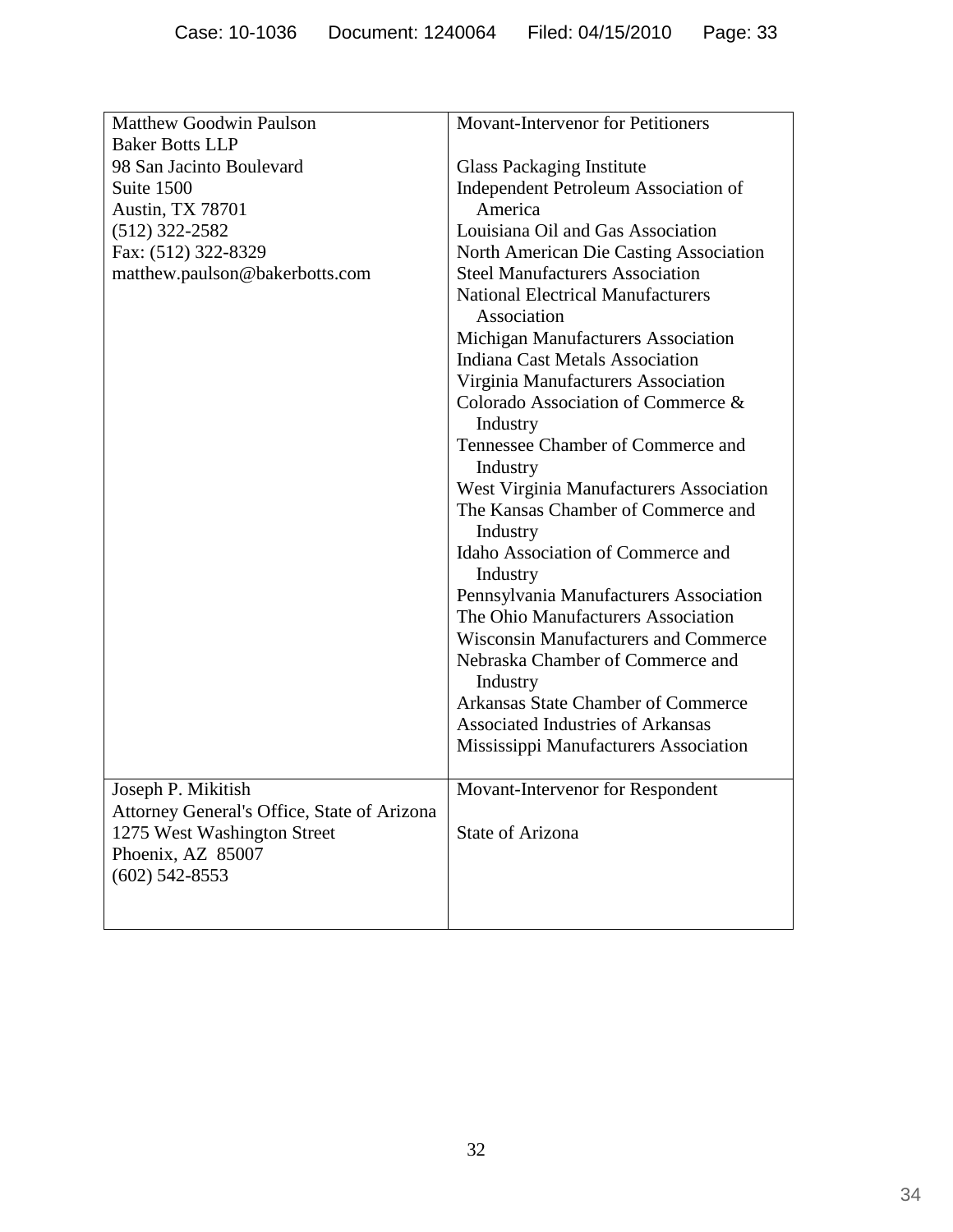| <b>Marc Nathaniel Melnick</b><br>Attorney General's Office, State of<br>California<br>1515 Clay Street, 20th Floor<br>P.O. Box 70550<br>Oakland, CA 94612<br>$(510)$ 622-2133<br>Fax: (510) 622-2270<br>marc.melnick@doj.ca.gov | Movant-Intervenor for Respondent<br>State of California         |  |  |
|---------------------------------------------------------------------------------------------------------------------------------------------------------------------------------------------------------------------------------|-----------------------------------------------------------------|--|--|
| Kimberly P. Massicotte<br>Attorney General's Office, State of<br>Connecticut<br>55 Elm Street<br>P.O. Box 120<br>Hartford, CT 06141<br>$(860) 808 - 5318$                                                                       | Movant-Intervenor for Respondent<br><b>State of Connecticut</b> |  |  |
| Valerie Melissa Satterfield<br>Attorney General's Office, State of<br>Delaware<br>102 West Water Street, Third Floor<br>Dover, DE 19904<br>$(302)$ 739-4636<br>Fax: (302) 739-4624<br>vcsizmadia@state.de.us                    | Movant-Intervenor for Respondent<br><b>State of Delaware</b>    |  |  |
| Susan Jane Hedman<br>Attorney General's Office, State of Illinois<br>100 West Randolph Street<br>Chicago, IL 60601<br>$(312) 814 - 3000$<br>Fax: (312) 814-3212<br>shedman@atg.state.il.us                                      | Movant-Intervenor for Respondent<br><b>State of Illinois</b>    |  |  |
| David Robert Sheridan<br>Attorney General's Office, State of Iowa<br>Lucas State Office Building<br>321 E. 12th Street<br>Des Moines, IA 50319<br>$(515)$ 281-6714<br>Fax: (515) 242-6072<br>dsherid@ag.state.ia.us             | Movant-Intervenor for Respondent<br>State of Iowa               |  |  |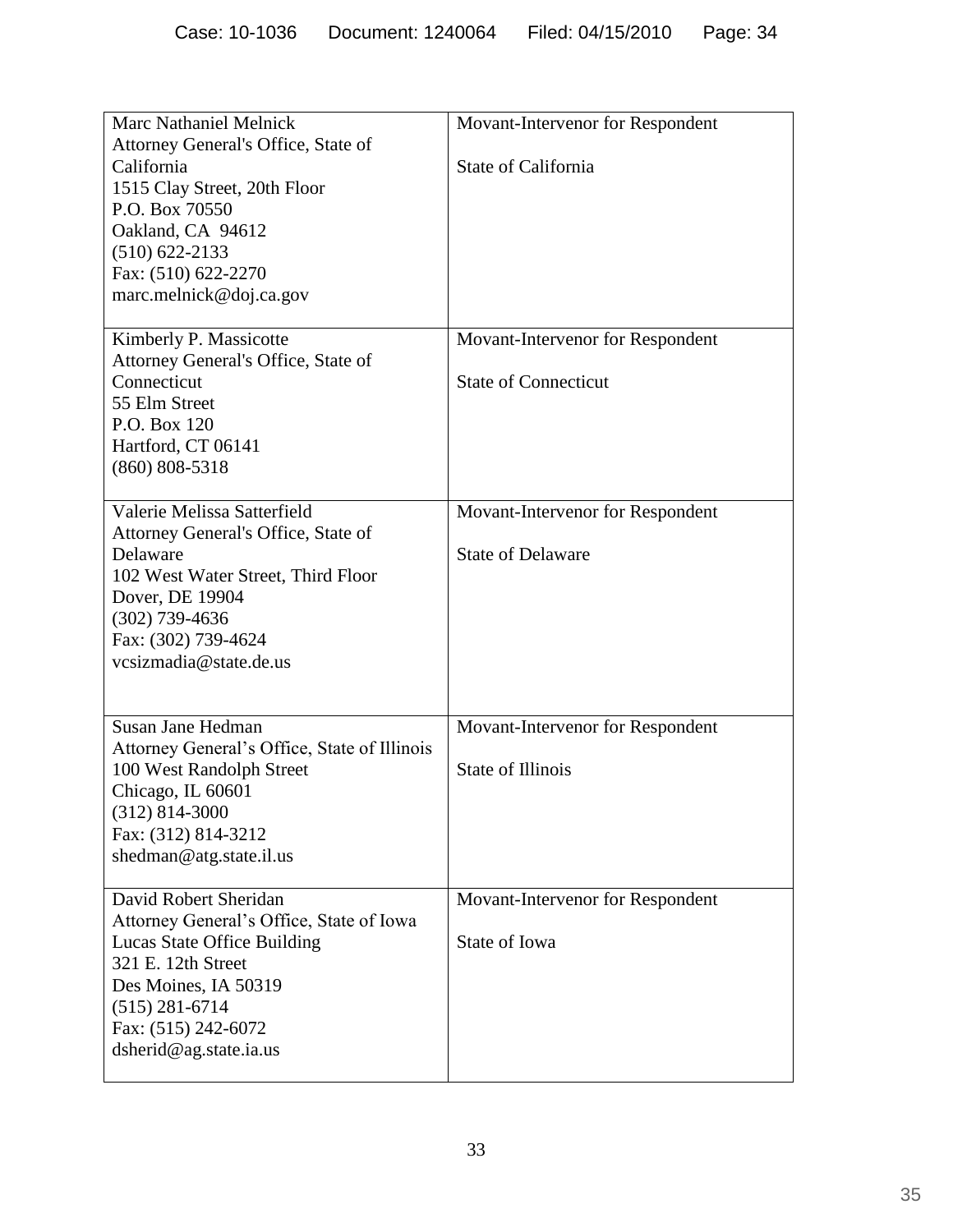| Gerald D. Reid<br>Attorney General's Office, State of Maine      | Movant-Intervenor for Respondent     |  |
|------------------------------------------------------------------|--------------------------------------|--|
| <b>6 State House Station</b><br>Augusta, ME 04333                | <b>State of Maine</b>                |  |
| $(207)$ 626-8800                                                 |                                      |  |
| Mary Raivel<br>Attorney General's Office, State of               | Movant-Intervenor for Respondent     |  |
| Maryland<br>1800 Washington Boulevard, Suite 6048                | State of Maryland                    |  |
| Baltimore, MD 21230<br>$(410)$ 537-3035                          |                                      |  |
| Fax: 410-537-3943                                                |                                      |  |
| mraivel@mde.state.md.us                                          |                                      |  |
| Carol A. Iancu<br><b>Attorney General's Office, Commonwealth</b> | Movant-Intervenor for Respondent     |  |
| of Massachusetts<br>One Ashburton Place, 18th Floor              | <b>Commonwealth of Massachusetts</b> |  |
| <b>Boston, MA 02108</b><br>$(617)$ 963-2428                      |                                      |  |
| carol.iancu@state.ma.us                                          |                                      |  |
| Neil D. Gordon<br>Attorney General's Office, State of            | Movant-Intervenor for Respondent     |  |
| Michigan                                                         | State of Michigan                    |  |
| P.O. Box 30755<br>Lansing, MI 48909                              |                                      |  |
| $(517)$ 373-7540<br>Fax: (517) 373-1610                          |                                      |  |
| gordonn1@michigan.gov                                            |                                      |  |
| Steven M. Gunn<br>Jocelyn F. Olson                               | Movant-Intervenor for Respondent     |  |
| Attorney General's Office, State of<br>Minnesota                 | <b>State of Minnesota</b>            |  |
| 445 Minnesota Street, Suite 900                                  |                                      |  |
| St. Paul, Minnesota 55101<br>$(651)$ 757-1244                    |                                      |  |
| steven.gunn@state.mn.us<br>jocelyn.olson@state.mn.us             |                                      |  |
|                                                                  |                                      |  |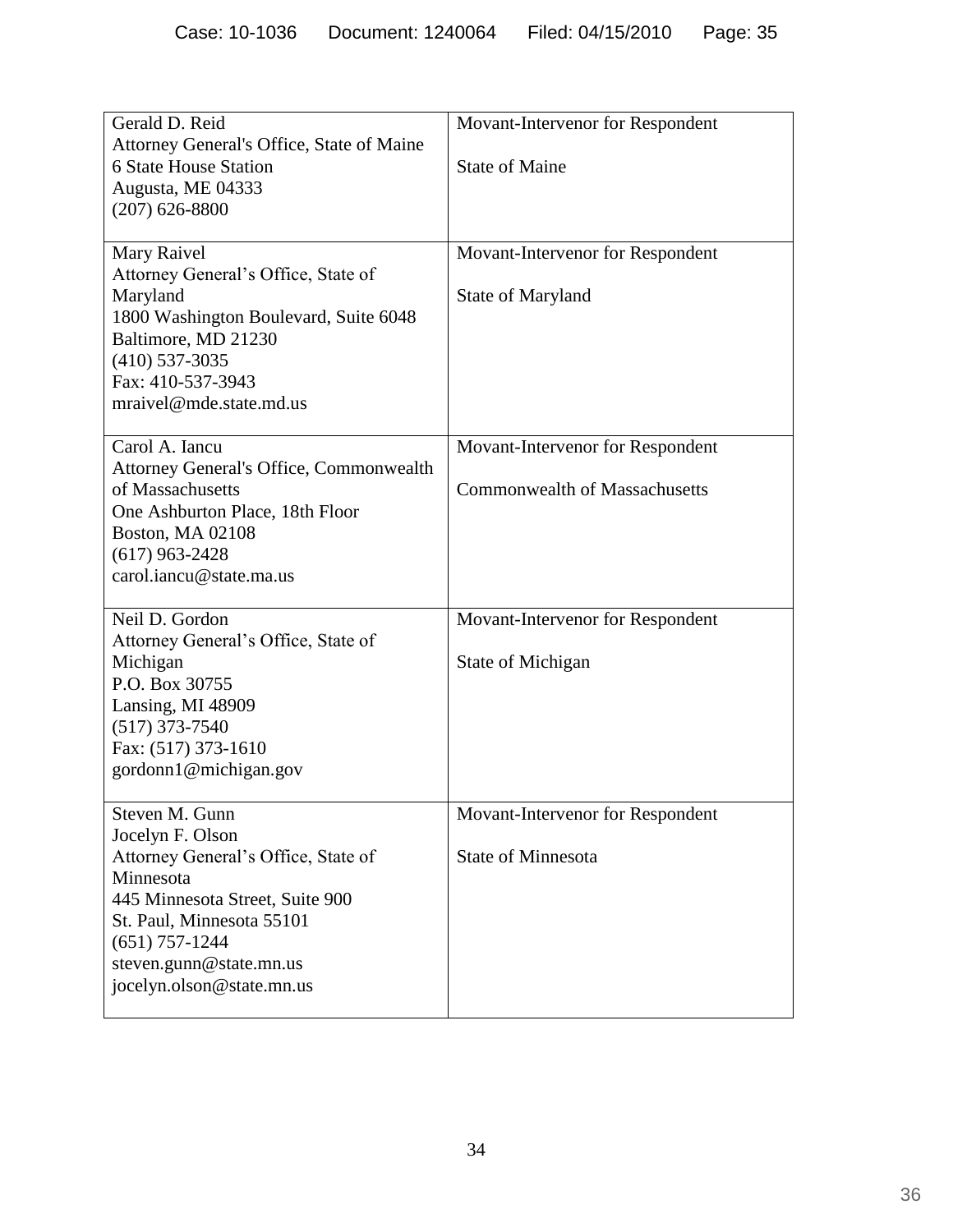| Kelvin Allen Brooks<br>Attorney General's Office, State of New<br>Hampshire<br>33 Capitol Street<br>Concord, NH 03301-6397<br>$(603)$ 271-3679<br>Fax: (603) 223-6266                                                                                                                                    | Movant-Intervenor for Respondent<br><b>State of New Hampshire</b>                                          |  |  |
|----------------------------------------------------------------------------------------------------------------------------------------------------------------------------------------------------------------------------------------------------------------------------------------------------------|------------------------------------------------------------------------------------------------------------|--|--|
| <b>Stephen Robert Farris</b><br>Attorney General's Office, State of New<br>Mexico<br>P.O. Drawer 1508<br>Santa Fe, NM 87504<br>$(505)$ 827-6939<br>Fax: (505) 827-4440<br>sfarris@ago.state.nm.us                                                                                                        | Movant-Intervenor for Respondent<br><b>State of New Mexico</b>                                             |  |  |
| Michael J. Myers<br>Attorney General's Office, State of New<br>York<br>The Capitol<br>New York State Department of Law<br>Albany, NY 12224<br>$(518)$ 402-2594<br>Fax: (518) 473-2534<br>michael.myers@oag.state.ny.us                                                                                   | Movant-Intervenor for Respondent<br><b>State of New York</b>                                               |  |  |
| Robert A. Reiley<br>Kristen Campfield Furlan<br>Pennsylvania Department of<br><b>Environmental Protection</b><br>Rachael Carson State Office Building<br>400 Market Street, 9th Floor<br>Harrisburg, PA 17101<br>$(717) 787 - 7060$<br>Fax: (717) 783-7911<br>rreiley@state.pa.us<br>kfurlan@state.pa.us | Movant-Intervenor for Respondent<br>Commonwealth of Pennsylvania<br>Department of Environmental Protection |  |  |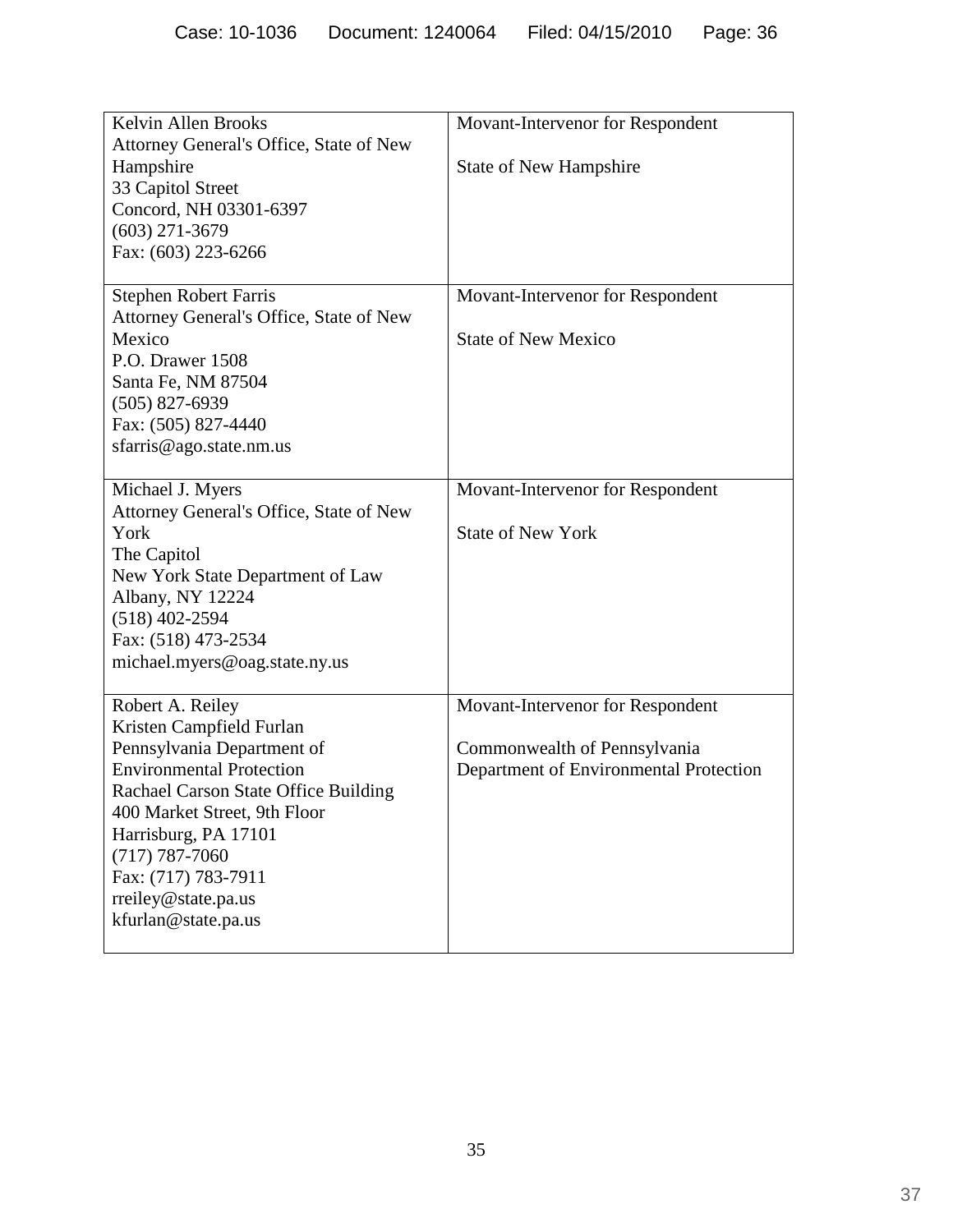| <b>Gregory Stage Schultz</b><br>Attorney General's Office, State of Rhode<br>Island<br>150 South Main Street<br>Providence, RI 02903<br>$(401)$ 274-4400<br>Fax: (401) 222-3016<br>gschultz@riag.ri.gov                  | Movant-Intervenor for Respondent<br><b>State of Rhode Island</b> |  |
|--------------------------------------------------------------------------------------------------------------------------------------------------------------------------------------------------------------------------|------------------------------------------------------------------|--|
| Paul Sandberg Logan<br>Oregon Department of Justice<br>1515 SW Fifth Avenue<br>Suite 410<br>Portland, OR 97201<br>$(971) 673 - 1943$<br>paul.s.logan@doj.state.or.us                                                     | Movant-Intervenor for Respondent<br><b>State of Oregon</b>       |  |
| Thea J. Schwartz<br>Attorney General's Office, State of<br>Vermont<br>109 State Street<br>Montpelier, VT 05609<br>$(802)$ 828-2359<br>tschwartz@atg.state.vt.us                                                          | Movant-Intervenor for Respondent<br><b>State of Vermont</b>      |  |
| Leslie Riley Seffern<br>Attorney General's Office, State of<br>Washington<br>2425 Bristol Court SW, 2nd Floor<br>P.O. Box 40117<br>Olympia, WA 98504<br>$(360) 586 - 6770$<br>Fax: (360) 586-6760<br>ECYOLYEF@ATG.WA.GOV | Movant-Intervenor for Respondent<br>State of Washington          |  |
| <b>Christopher Gene King</b><br>New York City Law Department<br>$6 - 143$<br>100 Church Street<br>New York, NY 10007<br>$(212) 788 - 1235$<br>Fax: (212) 788-1619<br>cking@law.nyc.gov                                   | Movant-Intervenor for Respondent<br>City of New York             |  |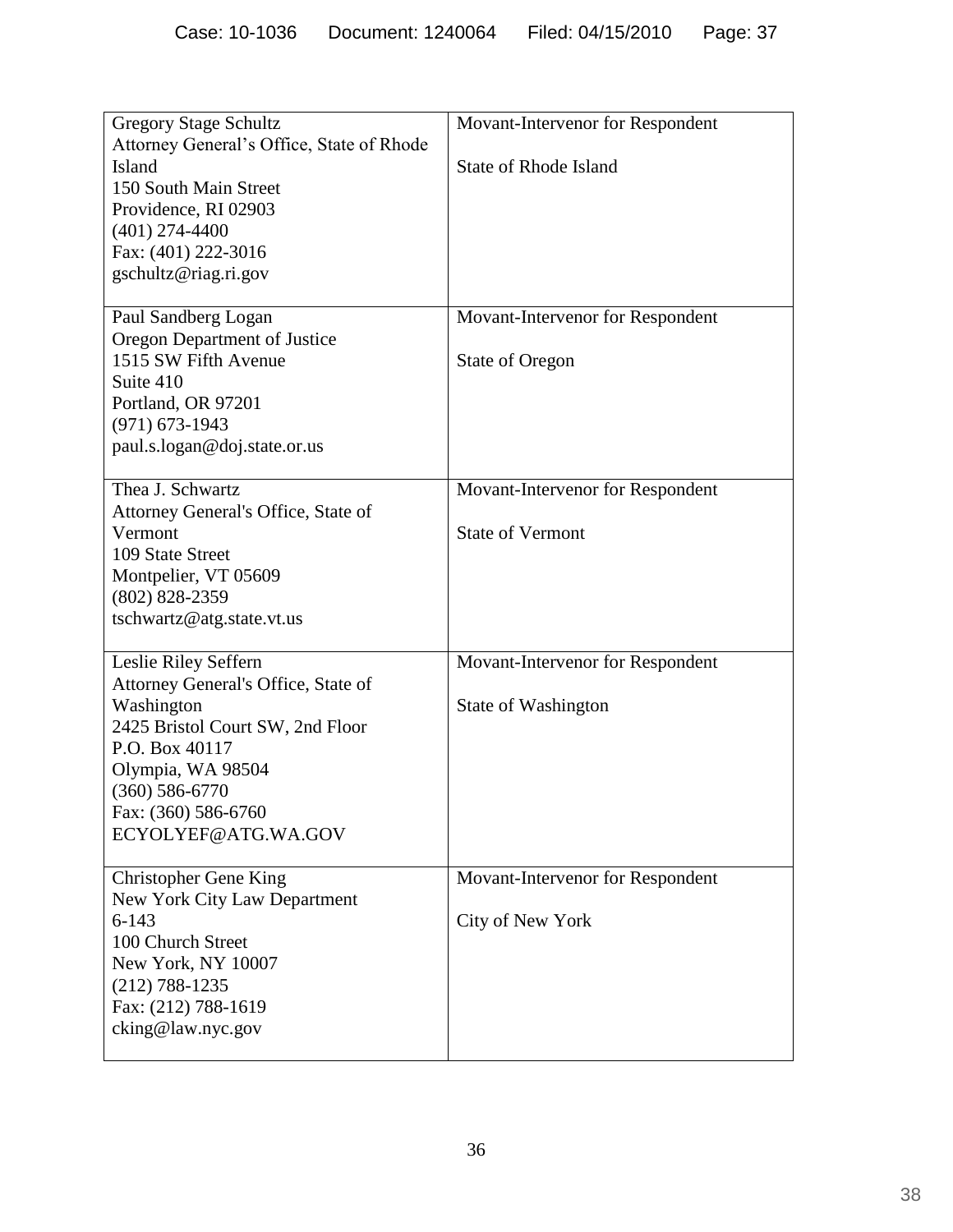| David G. Bookbinder                                                                                                                                                                    | Movant-Intervenor for Respondent  |  |  |  |
|----------------------------------------------------------------------------------------------------------------------------------------------------------------------------------------|-----------------------------------|--|--|--|
| Sierra Club<br>408 C Street NE<br>Washington, DC 20002-0000<br>$(202)$ 548-4598<br>Fax: (202) 547-6009<br>david.bookbinder@sierraclub.org                                              | Sierra Club                       |  |  |  |
| David S. Baron                                                                                                                                                                         | Movant-Intervenor for Respondent  |  |  |  |
| Earthjustice Legal Defense Fund<br>1625 Massachusetts Avenue, NW<br>Suite 702<br>Washington, DC 20036-2212<br>$(202)$ 667-4500<br>dbaron@earthjustice.org                              | <b>Environmental Defense Fund</b> |  |  |  |
| Sean H. Donahue<br>Law Office of Sean H. Donahue<br>2000 L Street, NW<br>Suite 808<br>Washington, DC 20036-0000<br>$(202)$ 277-7085<br>Fax: (202) 315-3582<br>sean@donahuegoldberg.com |                                   |  |  |  |
| Vickie Lynn Patton<br><b>Environmental Defense Fund</b><br>2334 North Broadway                                                                                                         |                                   |  |  |  |
| Boulder, CO 80304-0000<br>$(303)$ 447-7215                                                                                                                                             |                                   |  |  |  |
| Fax: (303) 440-8052<br>vpatton@edf.org                                                                                                                                                 |                                   |  |  |  |
| Joseph Mendelson, III                                                                                                                                                                  | Movant-Intervenor for Respondent  |  |  |  |
| <b>National Wildlife Federation</b><br>901 E Street NW, Suite 400<br>Washington, DC 20004<br>$(202)$ 797-6898<br>Fax: (202) 797-6646<br>mendelsonj@nwf.org                             | National Wildlife Federation      |  |  |  |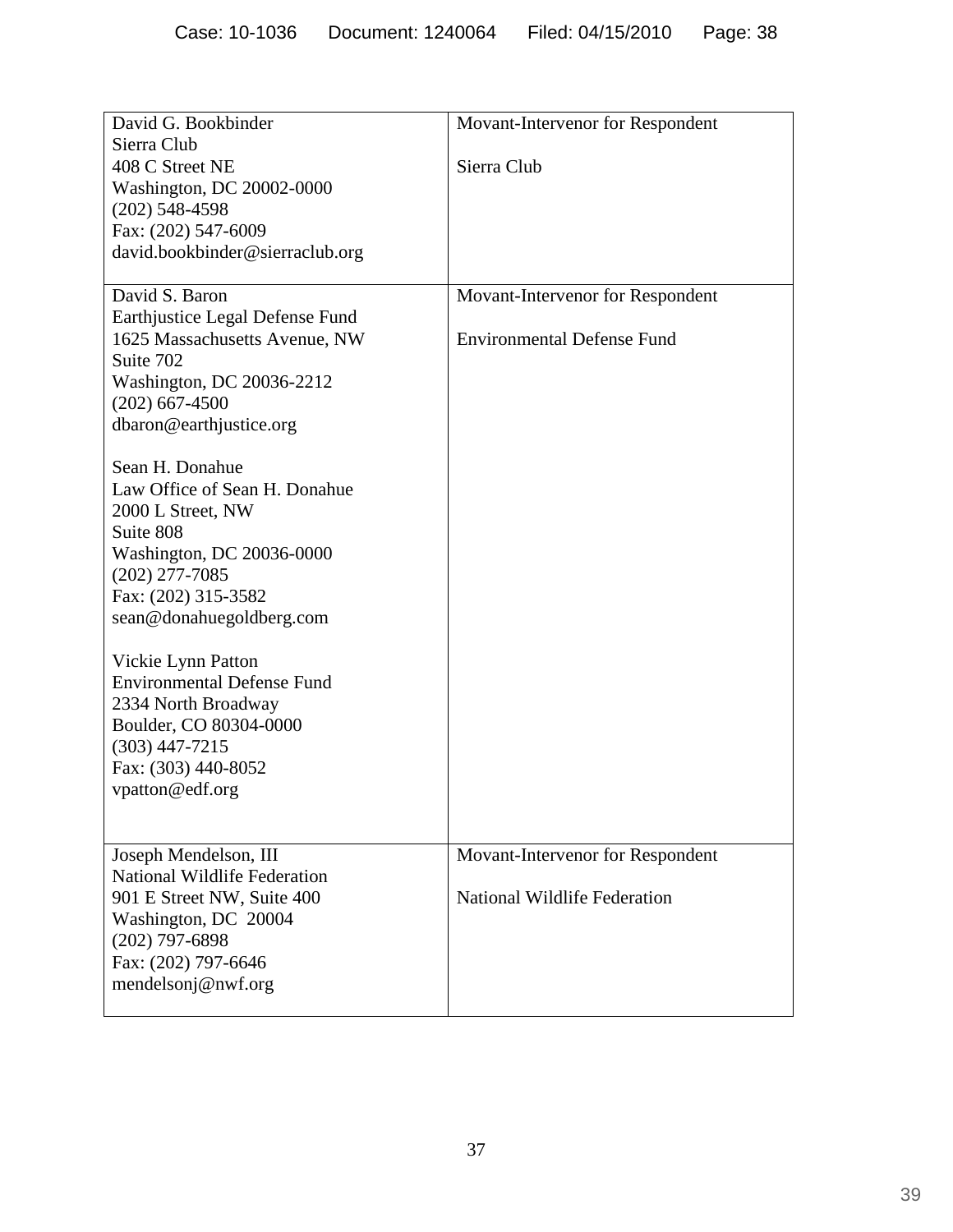| David D. Doniger                         | Movant-Intervenor for Respondent         |
|------------------------------------------|------------------------------------------|
| Benjamin Hoyt Longstreth                 |                                          |
| Colin Casey O'Brien                      | <b>Natural Resources Defense Council</b> |
| John DuVal Walke                         |                                          |
| <b>Natural Resources Defense Council</b> |                                          |
| 1200 New York Avenue NW, Suite 400       |                                          |
| Washington, DC 20005                     |                                          |
| $(202)$ 289-6868                         |                                          |
| Fax: (202) 789-0859                      |                                          |
| ddoniger@nrdc.org                        |                                          |
| blongstreth@nrdc.org                     |                                          |
| cobrien@nrdc.org                         |                                          |
| jwalke@nrdc.org                          |                                          |
|                                          |                                          |
| <b>Ann Brewster Weeks</b>                | Movant-Intervenor for Respondent         |
| <b>Conservation Law Foundation</b>       |                                          |
| <b>Clean Air Task Force</b>              | <b>Conservation Law Foundation</b>       |
| 18 Tremont Street, Suite 530             |                                          |
| Boston, MA 02108                         |                                          |
| $(617) 624 - 0234$                       |                                          |
| Fax: (617) 624-0230                      |                                          |
| aweeks@catf.us                           |                                          |
|                                          |                                          |
| Deborah M. Murray                        | Movant-Intervenor for Respondent         |
| <b>Wetlands Watch</b>                    |                                          |
| Southern Environmental Law Center        | <b>Wetlands Watch</b>                    |
| 201 West Main Street, Suite 14           |                                          |
| Charlottesville, VA 22902-5065           |                                          |
| $(434)$ 977-4090                         |                                          |
| Fax: (434) 977-1483                      |                                          |
| dmurray@selcva.org                       |                                          |
|                                          |                                          |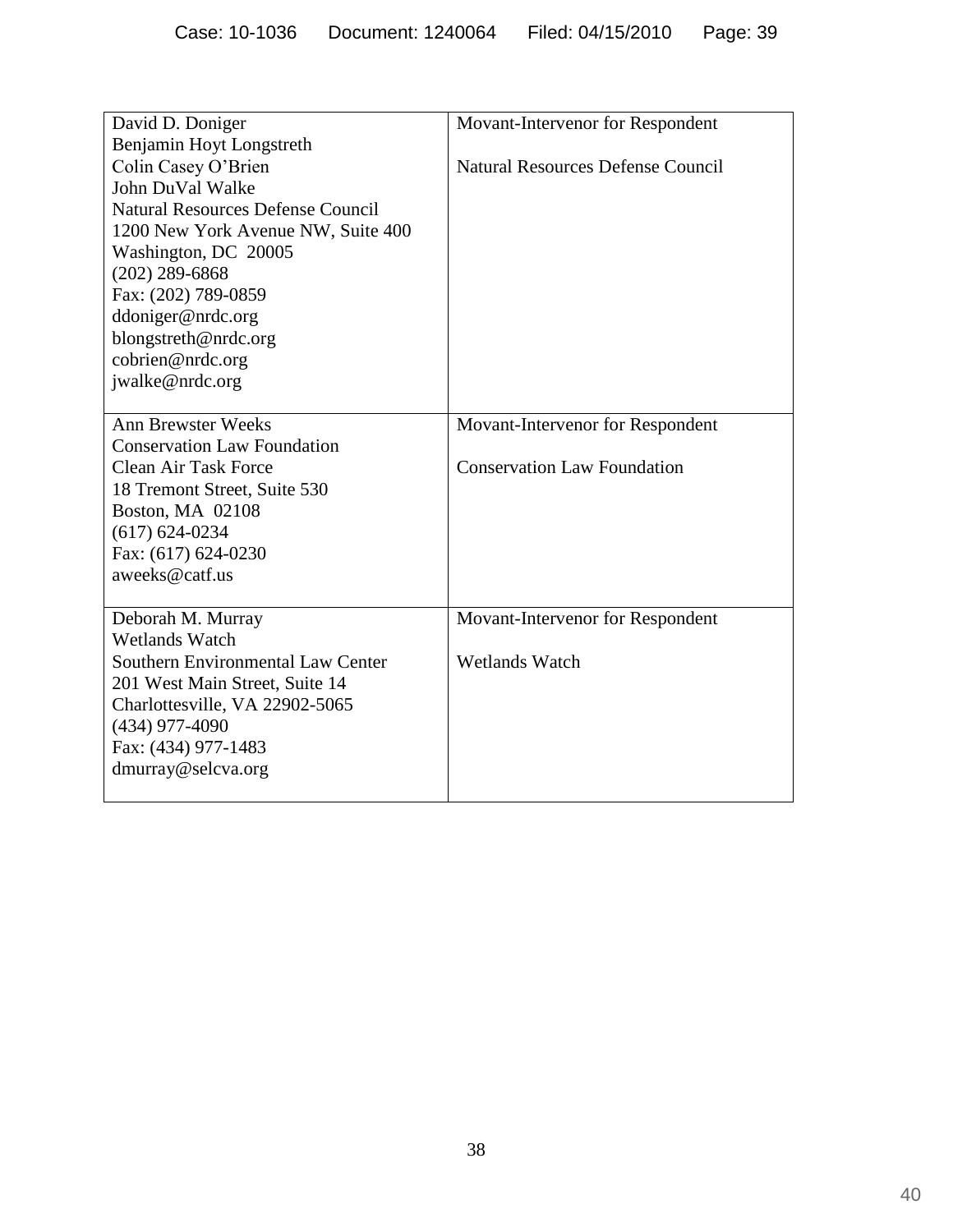| Elizabeth Gallaway                          | Counsel for Amicus Curiae for Petitioners   |  |  |
|---------------------------------------------|---------------------------------------------|--|--|
| <b>Mountain States Legal Foundation</b>     |                                             |  |  |
| 2596 South Lewis Way<br>Lakewood, CO 80227  | <b>Mountain States Legal Foundation</b>     |  |  |
| $(303)$ 292-2021                            |                                             |  |  |
| Fax: (303) 292-1980                         |                                             |  |  |
| egallaway@mountainstateslegal.com           |                                             |  |  |
|                                             |                                             |  |  |
| Karen R. Harned                             | Counsel for Amicus Curiae for Petitioners   |  |  |
| National Federation of Independent          |                                             |  |  |
| <b>Business</b>                             | National Federation of Independent          |  |  |
| 1201 F Street, N.W., Suite 200              | <b>Business Small Business Legal Center</b> |  |  |
| Washington, DC 20004                        |                                             |  |  |
| $(202)$ 314-2061                            |                                             |  |  |
| karen.harned@nfib.org                       |                                             |  |  |
| Richard P. Hutchison                        | Counsel for Amicus Curiae for Petitioners   |  |  |
| <b>Landmark Legal Foundation</b>            |                                             |  |  |
| 3100 Broadway                               | <b>Landmark Legal Foundation</b>            |  |  |
| Suite 515                                   |                                             |  |  |
| Kansas City, MO 64111                       |                                             |  |  |
| $(816)$ 931-1175                            |                                             |  |  |
| Fax: 816-931-1115                           |                                             |  |  |
| rpetehutch@aol.com                          |                                             |  |  |
| Susan Jill Kraham                           | Counsel for Amicus Curiae for Respondent    |  |  |
| <b>Environmental Law Clinic</b>             |                                             |  |  |
| Columbia Law School                         | <b>Union of Concerned Scientists</b>        |  |  |
| 435 West 116 <sup>th</sup> Street, Room 843 |                                             |  |  |
| New York, NY 10027                          |                                             |  |  |
| $(212) 854 - 4291$                          |                                             |  |  |
| Fax: (212) 854-3554                         |                                             |  |  |
| susan.kraham@law.columbia.edu               |                                             |  |  |
|                                             |                                             |  |  |

\11108224.2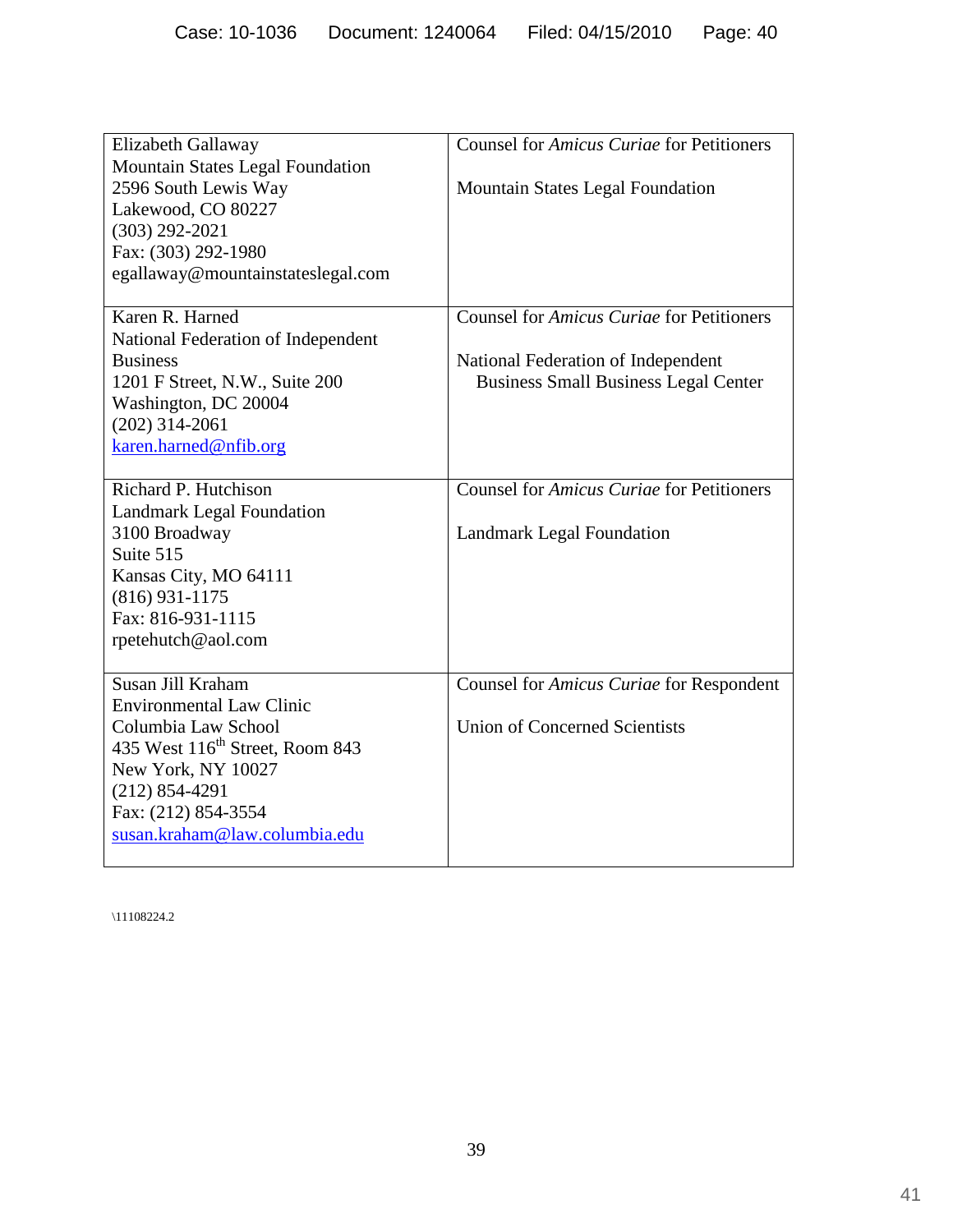#### IN THE UNITED STATES COURT OF APPEALS FOR THE DISTRICT OF COLUMBIA CIRCUIT

| COALITION FOR RESPONSIBLE REGULATION, |                  |
|---------------------------------------|------------------|
| et al.,                               |                  |
|                                       |                  |
| Petitioners,                          |                  |
|                                       |                  |
| V.                                    | No. 09-1322 (and |
|                                       | consolidated     |
|                                       | cases)           |
| UNITED STATES ENVIRONMENTAL           |                  |
| PROTECTION AGENCY,                    |                  |
|                                       |                  |
| Respondent.                           |                  |
|                                       |                  |
|                                       |                  |

## **RESPONDENT'S MOTION TO HOLD CASE IN ABEYANCE PENDING COMPLETION OF ADMINISTRATIVE PROCEEDINGS ON PETITIONS FOR RECONSIDERATION**

Respondent United States Environmental Protection Agency ("EPA") hereby moves the Court for an Order holding this case in abeyance pending a decision by EPA on numerous administrative petitions for reconsideration of the agency action that is the subject of these consolidated petitions for review, without prejudice to any party's right to move the Court to lift the abeyance for the purpose of filing a stay motion pursuant to Fed. R. App. P. 18 or to seek other procedural relief, and any other party's, including EPA's, right to oppose the relief sought in any such motion. EPA expects to issue a decision (or decisions) on the reconsideration petitions on or about July 30, 2010. Accordingly, by this motion,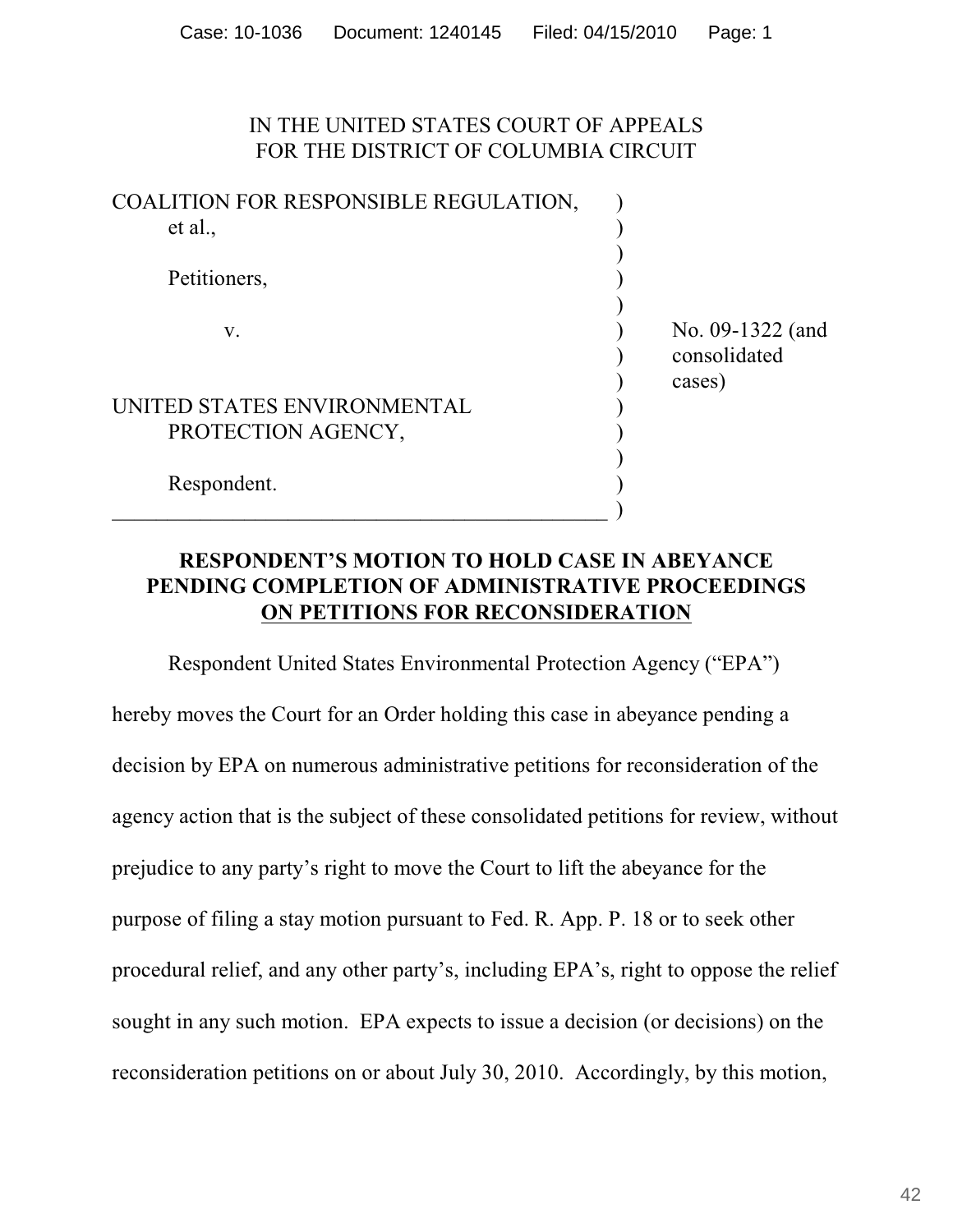EPA specifically asks the Court to hold this case in abeyance until 14 days after an EPA decision or decisions on the reconsideration petitions, or August 16, 2010, whichever comes first, with motions to govern further proceedings due upon expiration of the abeyance period. EPA suggests that the motions to govern further proceedings be filed jointly if possible, but separately if agreement cannot be reached. EPA has advised the other parties (and proposed parties) to these consolidated cases of its intent to file this motion and, as enumerated in numbered Paragraph 14 below, some of these parties do not oppose this motion, some parties have not responded, some parties have stated that they oppose this motion, and some parties have stated that they reserve their right to file a response to this motion. In further support of this Motion EPA states:

1. The first Petition for Review in this matter was filed on December 23, 2009, and was assigned docket number 09-1322. Subsequently, sixteen additional petitions for review were filed.<sup> $\frac{1}{2}$ </sup> All seventeen petitions have now been consolidated by the Court and all challenge an EPA action under the Clean Air Act ("CAA") published in the Federal Register on December 15, 2009. See "Endangerment and Cause or Contribute Findings For Greenhouse Gases Under

Docket numbers: 10-1024, 10-1025, 10-1026, 10-1030, 10-1035, 10-1036, 1**/** 10-1037, 10-1038, 10-1039, 10-1040, 10-1041, 10-1042, 10-1044, 10-1045, 10- 1046, 10-1049.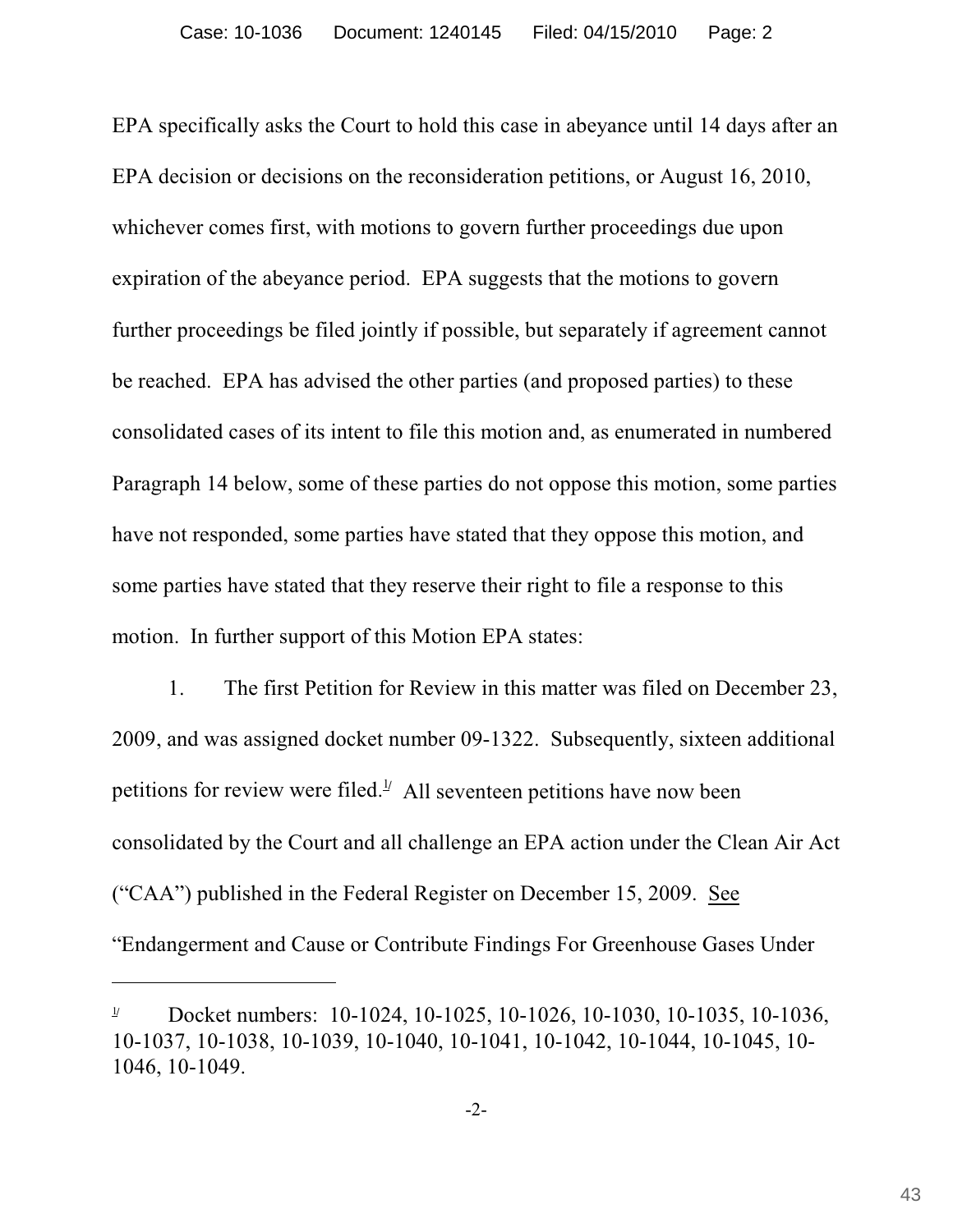Section 202(a) of the Clean Air Act," 74 Fed. Reg. 66,496 (Dec. 15, 2009) ("Endangerment Finding"). On March 12, 2010, EPA filed an unopposed motion to extend the deadlines for initial filings in this matter to April 15, 2010 for procedural motions (and related filings) and April 29, 2010 for dispositive motions (and related filings). The Court granted this motion by Order dated March 15, 2010.

2. Ten administrative petitions for reconsideration of the Endangerment Finding were filed with  $EPA.<sup>2</sup>$  Two groups of petitioners filing such petitions also requested an administrative stay of the Endangerment Finding. In addition, the various petitioning parties have to date filed a total of seven supplements to the pending petitions for reconsideration.

3. EPA currently is considering the issues raised in the various administrative petitions for reconsideration and stay and has not yet made any decisions on these petitions. EPA expects to issue its decision(s) on the administrative petitions for reconsideration on or about July 30, 2010. If EPA denies the reconsideration petitions, in whole or in part, this denial (or denials) would be final action subject to judicial review in this Court pursuant to sections

<sup>&</sup>lt;sup>2</sup> These petitions (and supplemental petitions) are publicly posted on EPA's Internet website and may be accessed at: http://www.epa.gov/climatechange/endangerment/petitions.html.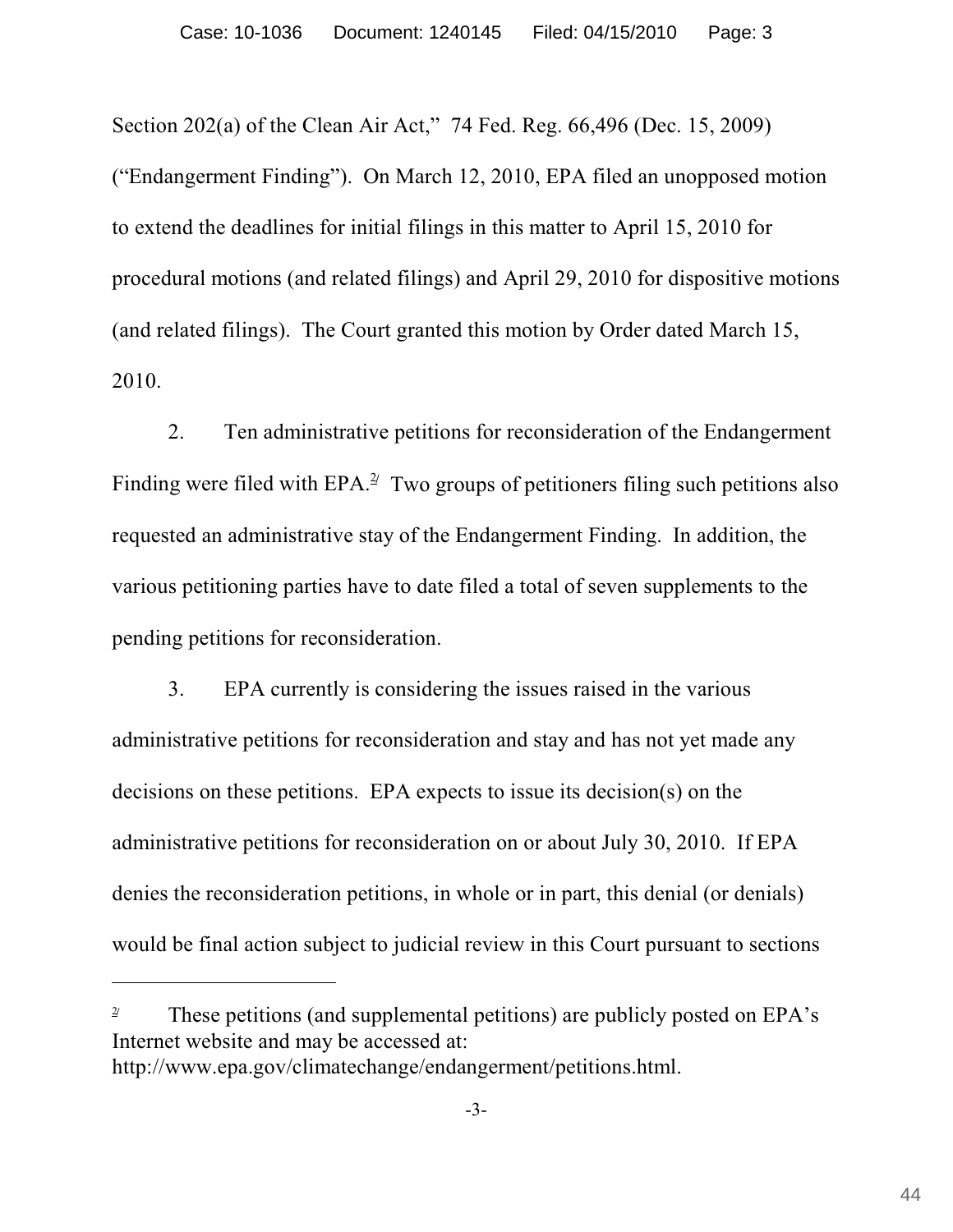307(b) and 307(d)(7)(B) of the Clean Air Act, 42 U.S.C. §§ 7607(b), (d)(7)(B). If EPA grants the reconsideration petitions, in whole or in part, further procedures would ensue pursuant to CAA section  $307(d)(7)(B)$ , 42 U.S.C. § 7607(d)(7)(B).

4. Given the foregoing, EPA believes that the interests of judicial economy will best be served by holding this case in abeyance until 14 days after an EPA decision or decisions on the reconsideration petitions, or August 16, 2010, whichever comes first, with motions to govern further proceedings due upon expiration of the abeyance period. EPA suggests that the motions to govern further proceedings be filed jointly if possible, but separately if agreement cannot be reached.

5. If EPA denies the petitions for reconsideration (in whole or in part), and parties file petitions for review of this denial (or denials) with this Court, EPA would work with those parties, as well as the parties to the original consolidated proceeding, to develop a briefing proposal for both the original petitions for review and the petitions for review of the reconsideration decision(s) that is as expeditious and consolidated as is reasonable and practical for all parties under the circumstances. If EPA grants the reconsideration petitions (in whole or in part), then EPA would work with the other parties to propose a reasonable schedule to govern further proceedings in this case, taking account of the nature and timing of

-4-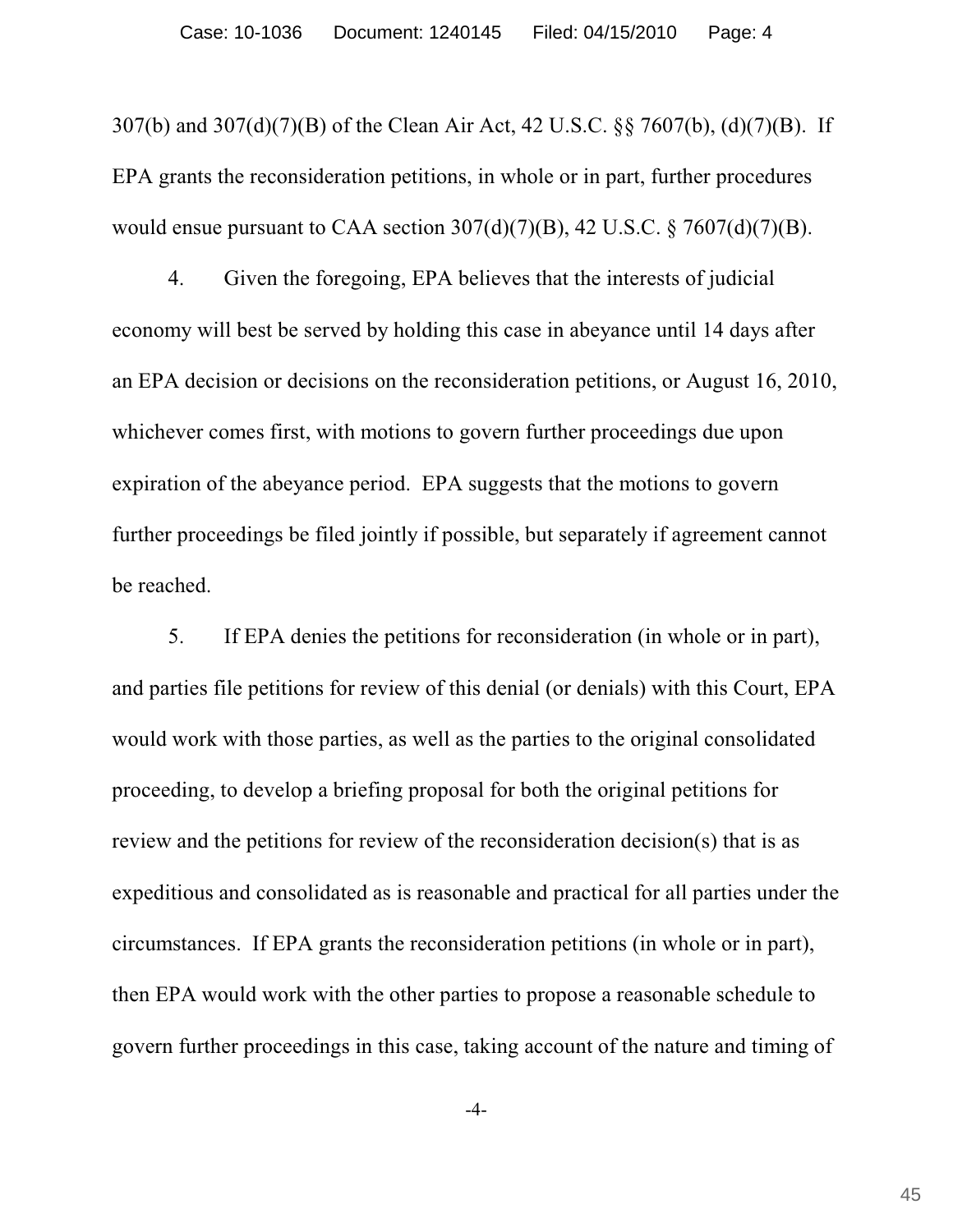any further procedures to be undertaken pursuant to CAA section  $307(d)(7)(B)$ , 42 U.S.C.  $\S$  7607(d)(7)(B).

6. Some Petitioners have requested that the abeyance of proceedings requested in this motion be without prejudice to the filing of any motions to lift the abeyance for purposes of filing a motion for a stay pending review pursuant to Fed. R. App. P. 18, or for other procedural relief a party may deem appropriate during the abeyance period. EPA agrees to this request provided that any other party's rights (including EPA's rights) to file an opposition to the requested relief is preserved. 3**/**

7. The relief requested in the instant Motion is quite reasonable and should not prejudice any party.

8. To begin with, the only reason an abeyance is necessary at all is because many Petitioners have themselves asked EPA to review detailed reconsideration petitions. Specifically, between December 2009 and March 2010, EPA received ten petitions to reconsider the Endangerment Finding. In addition to

<sup>&</sup>lt;sup>3*/</sup>* EPA notes that on April 14, 2010, Petitioner Ohio Coal Association filed a</sup> "Motion to Remand To Adduce Additional Evidence" and on April 15, 2010, Petitioners Virginia and Alabama filed a "Joint Motion of the State of Alabama and the Commonwealth of Virginia to Remand to Adduce Additional Evidence" and the Petitioners in No. 10-1035 filed a "Motion for Remand To Adduce Additional Evidence." EPA will be filing oppositions to those motions.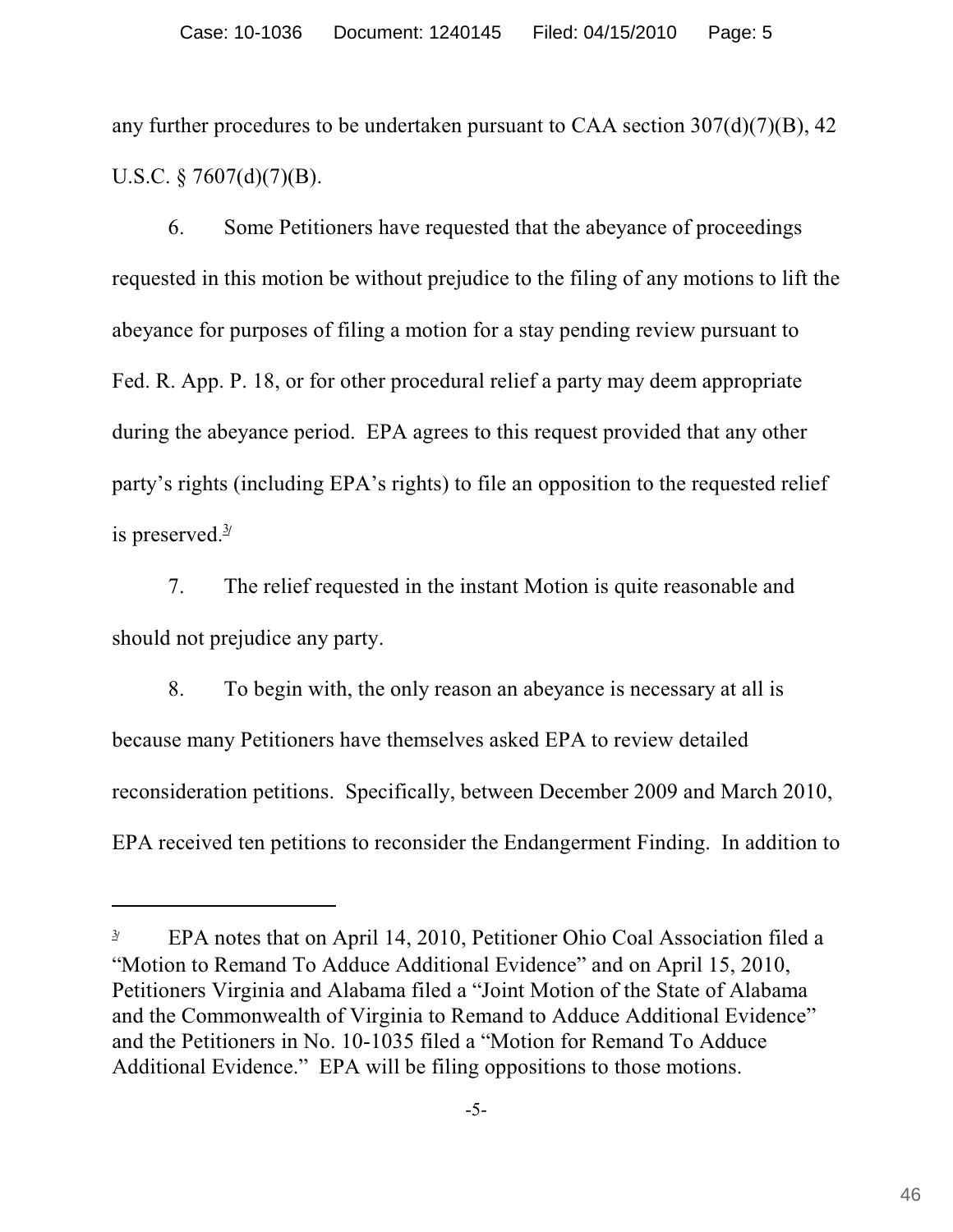the original submissions, EPA has received seven supplements to the original petitions, the most recent of which was dated March 25, 2010. Counting all of the original and supplemental petitions, EPA currently has received more than 500 pages of petitions for reconsideration, as well as attachments consisting of hundreds of pages that contain information including dozens of studies, more than 300 pages of computer code, and more than 1000 emails. EPA believes a target decision date of July 30, 2010, is quite reasonable and expeditious under the circumstances.

9. The process suggested by EPA in this motion provides for the most efficient and thorough consideration of the largely technical, data-oriented issues raised in the petitions for reconsideration. EPA is thoroughly evaluating Petitioners' arguments and the schedule identified by EPA provides a reasonable amount of time for the Agency to do so. Further, preparation of a complete administrative record and decision document will be critical to this Court's subsequent review (if necessary) of these largely technical and scientific issues. Moreover, if the original case is not held in abeyance and EPA then denies the reconsideration petitions, the likely result would be inefficient, piecemeal and somewhat duplicative briefing on the original petitions for review of the Endangerment Finding and later petitions for review of the denial(s) of

-6-

47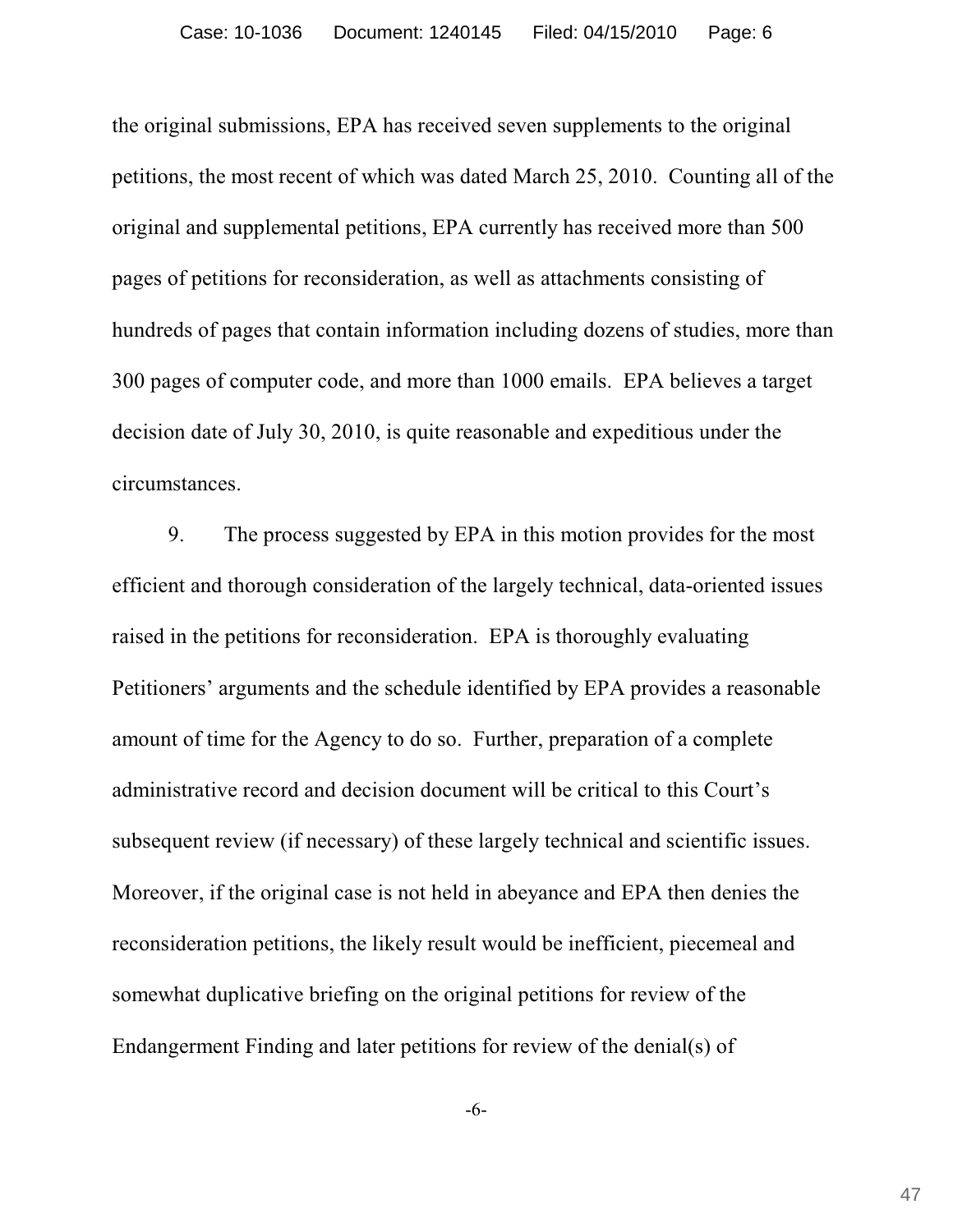reconsideration. Similarly, if the existing challenges to the Endangerment Finding are not held in abeyance, but instead are set for briefing (and potential argument) prior to a decision or decisions on the reconsideration petitions, some or all of this effort could be rendered moot (in whole or in part) by a decision to grant reconsideration.

10. No party will suffer any prejudice from the relatively modest abeyance of proceedings requested here.

11. First, as detailed above, during the abeyance period as proposed by EPA, any party retains its right to file a motion for stay or other procedural relief that it deems appropriate, so parties have an avenue to raise for the Court's consideration any tangible concerns of this sort that may arise during the abeyance period.

12. Second, as also noted above, following EPA's decision or decisions on the reconsideration petitions, the Agency has committed itself to working in good faith to develop motions to govern further proceedings that propose a schedule that is as reasonable, consolidated and expeditious for all parties as is practical under the circumstances.

13. Finally, there is no reason to believe that any Petitioner will suffer any harm from the modest delay in proceedings that will result from the requested

-7-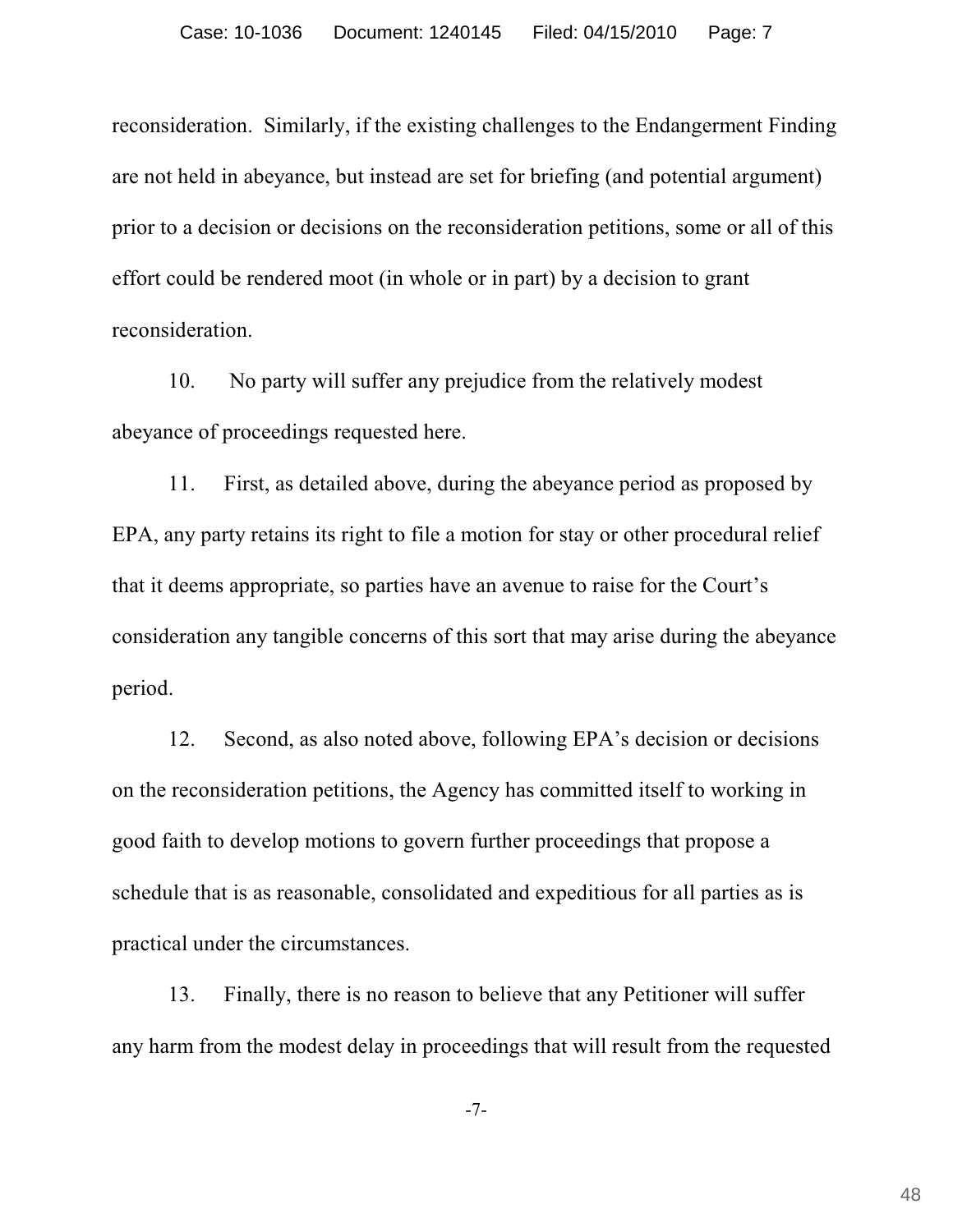abeyance. The Endangerment Finding was issued pursuant to section 202(a) of the Act, 42 U.S.C. § 7521(a), which pertains specifically to regulation of emissions from new motor vehicles and new motor vehicle engines. None of the named Petitioners in this case manufactures new motor vehicles or new motor vehicle engines. Although none of the Petitioners has yet spelled out in any detail the arguments and evidence which it believes establishes standing in this case, the primary concern of the Industry, State, and interest group Petitioners appears to be the indirect effects that they perceive the Endangerment Finding will have on regulation of greenhouse gas emissions from stationary (as opposed to mobile) sources. $4$ <sup> $\mu$ </sup> However, it is clear from separate regulatory action taken by EPA that no regulation of greenhouse gas emissions from stationary sources will occur before January 2, 2011, at the earliest. See 75 Fed. Reg. 17,004 (April 2, 2010). This is five full months after July 30, 2010, the approximate date by which EPA intends to decide the reconsideration petitions.

14. As noted above, undersigned counsel for EPA has contacted all

<sup>&</sup>lt;sup>4</sup> For this reason, there is at least a question regarding the standing of any of the Petitioners in this case to challenge the Endangerment Finding, and EPA certainly does not regard the standing of any Petitioner to be self-evident. EPA reserves its right to contest the standing of any Petitioners as appropriate in light of further supporting materials to be filed by the Petitioners to demonstrate their standing.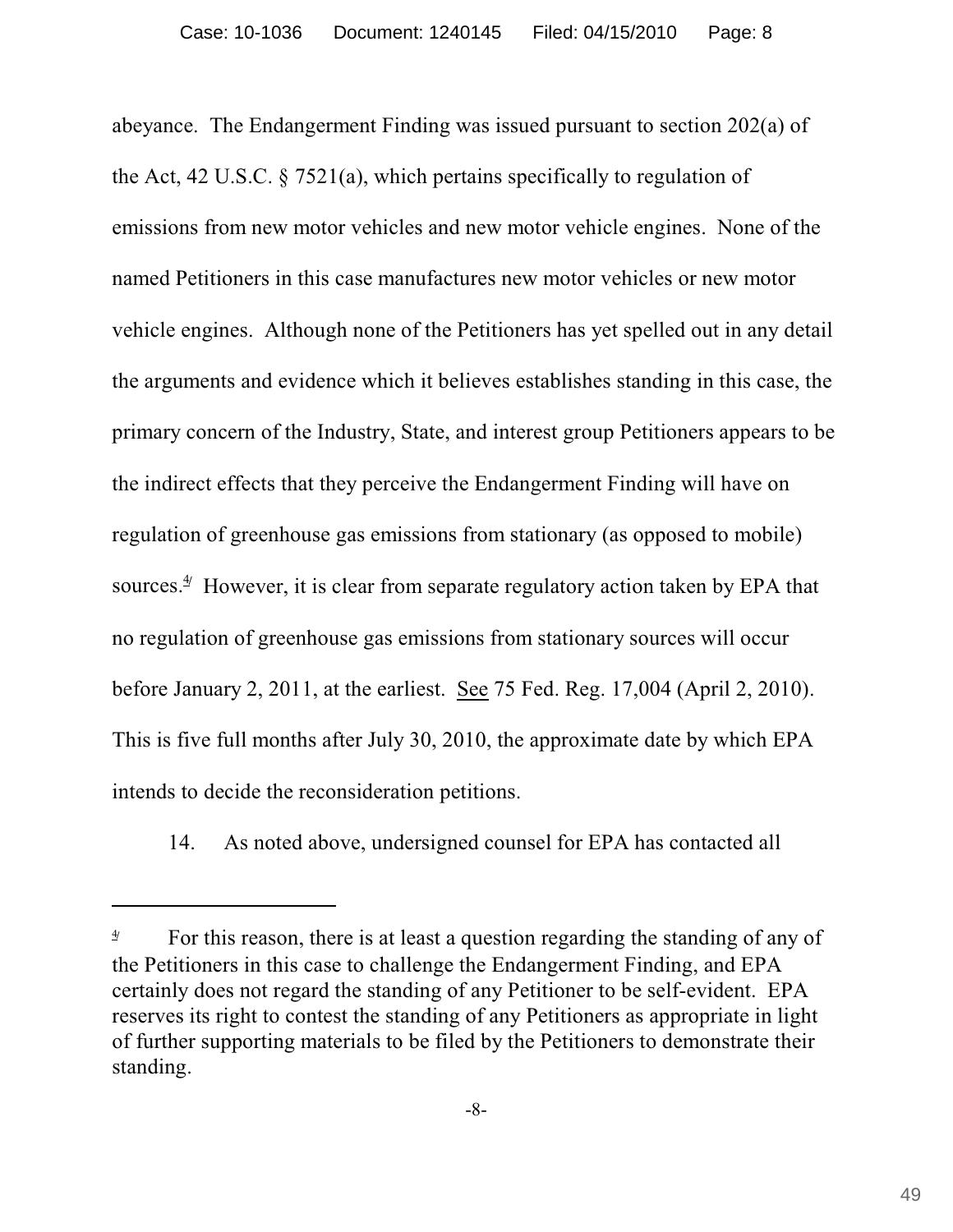counsel for all Petitioners and proposed Intervenors in all consolidated petitions seeking their position on the relief sought in this motion. Due to the number of parties and proposed Intervenors these communications have been somewhat complicated. However, the position of the other parties on this motion, as best as the undersigned counsel for EPA has been able to determine, is as follows: All proposed Intervenor-Respondents have represented that they do not oppose the relief sought in this motion. EPA has not been informed of any Petitioner or proposed Intervenor-Petitioner that consents to this motion, and it appears that the majority of Petitioners and proposed Intervenor-Petitioners oppose this motion, although as noted below some have reserved taking a position at this time. Petitioner States Texas and Virginia have specifically stated that they oppose this motion. EPA has also been specifically informed that proposed Intervenor-Petitioner State of Alaska opposes this motion and that proposed Intervenor-Petitioner Twenty One Industry Associations, et al., does not take a position at this time and reserves its right to file a response. EPA has had some communications with the Petitioner State of Alabama on this motion but is not aware of Alabama's formal position on the motion. Petitioners Portland Cement Association and Ohio Coal Association have specifically stated that they oppose this motion. Petitioners in the following case numbers have not taken a position at this time and reserve

-9-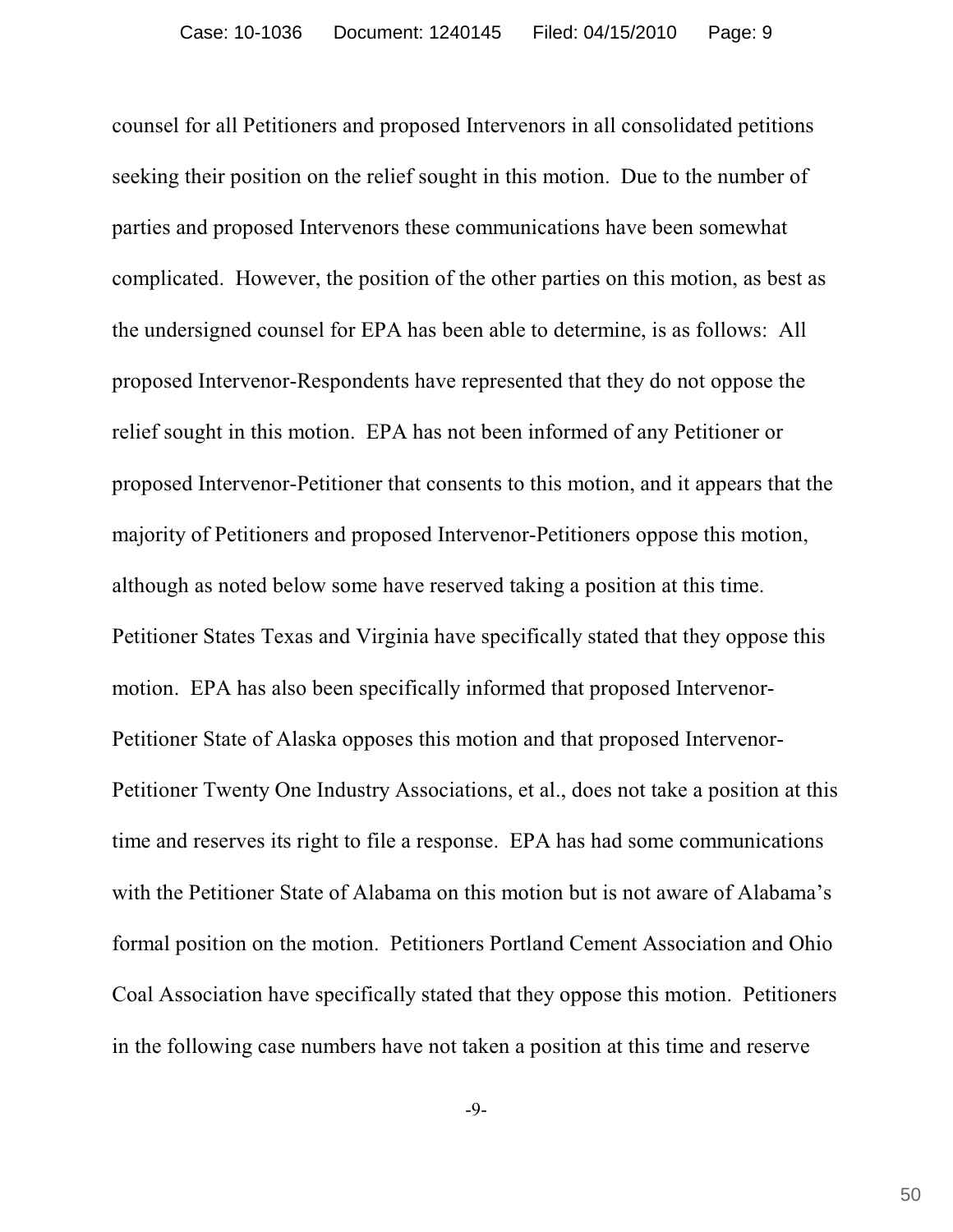their rights to file a response: 10-1024 to 10-1026, 10-1042, and 10-1044. EPA has not received a response from Petitioners in No. 10-1049.

WHEREFORE, EPA requests that the Court issue an Order holding this case in abeyance until 14 days after an EPA decision or decisions on the pending reconsideration petitions, or August 16, 2010, whichever comes first, with motions to govern further proceedings due upon expiration of the abeyance period. EPA suggests that the motions to govern further proceedings be filed jointly if possible, but separately if agreement cannot be reached. EPA further suggests that the abeyance be without prejudice to any party's right to move the Court to lift the abeyance for the purpose of filing a stay motion pursuant to Fed. R. App. 18 or to seek other procedural relief, and any other party's, including EPA's, right to oppose the relief sought in any such motion.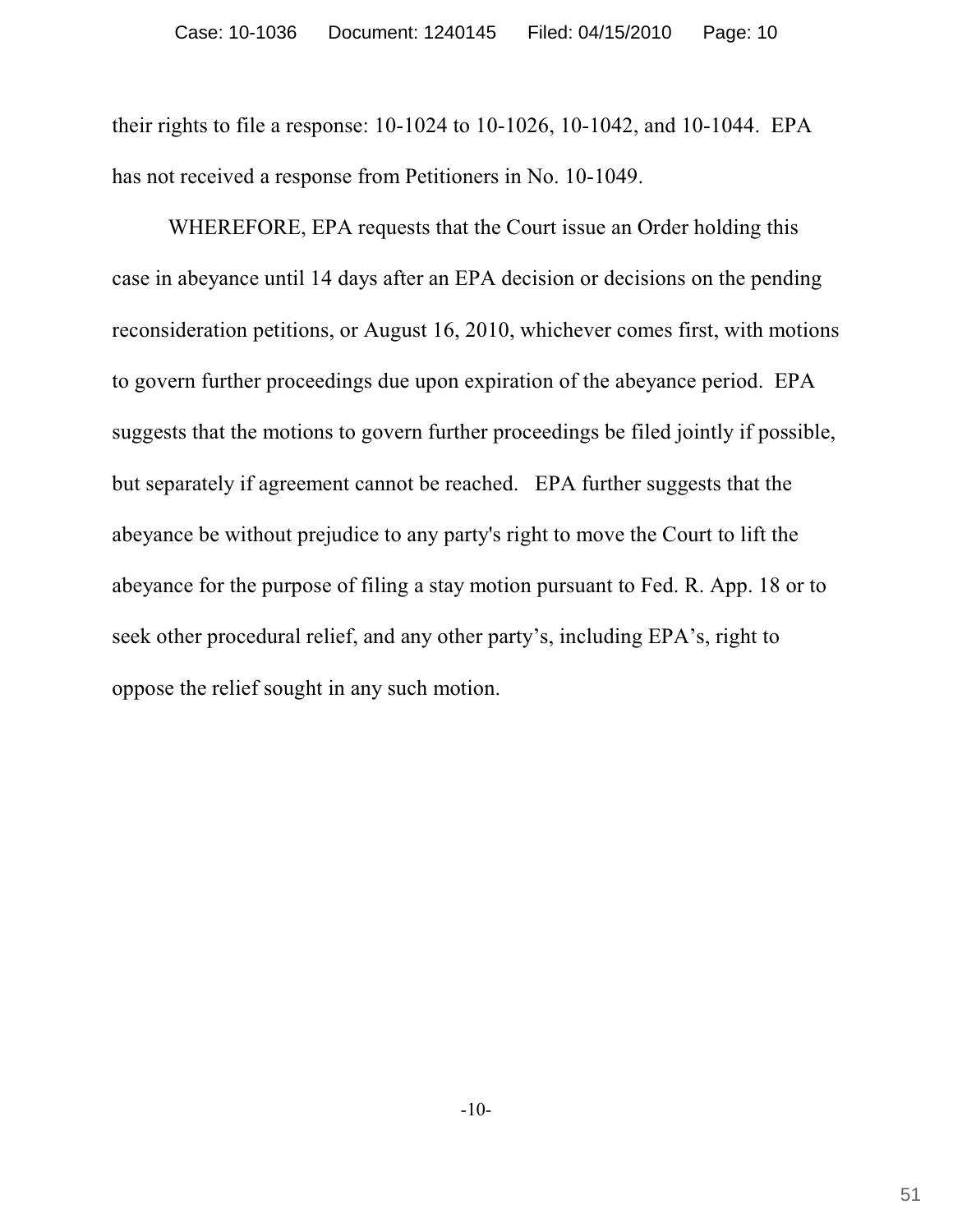Respectfully submitted,

IGNACIA S. MORENO Assistant Attorney General

/s/ Jon M. Lipshultz JON M. LIPSHULTZ U.S. Department of Justice Environment & Natural Resources Division Environmental Defense Section P.O. Box 23986 Washington, D.C. 20026-3986 (202) 514-2191 (o) (202) 514-8865 (fax) E mail: [jon.lipshultz@usdoj.gov](mailto:jon.lipshultz@usdoj.gov)

DATED: April 15, 2010